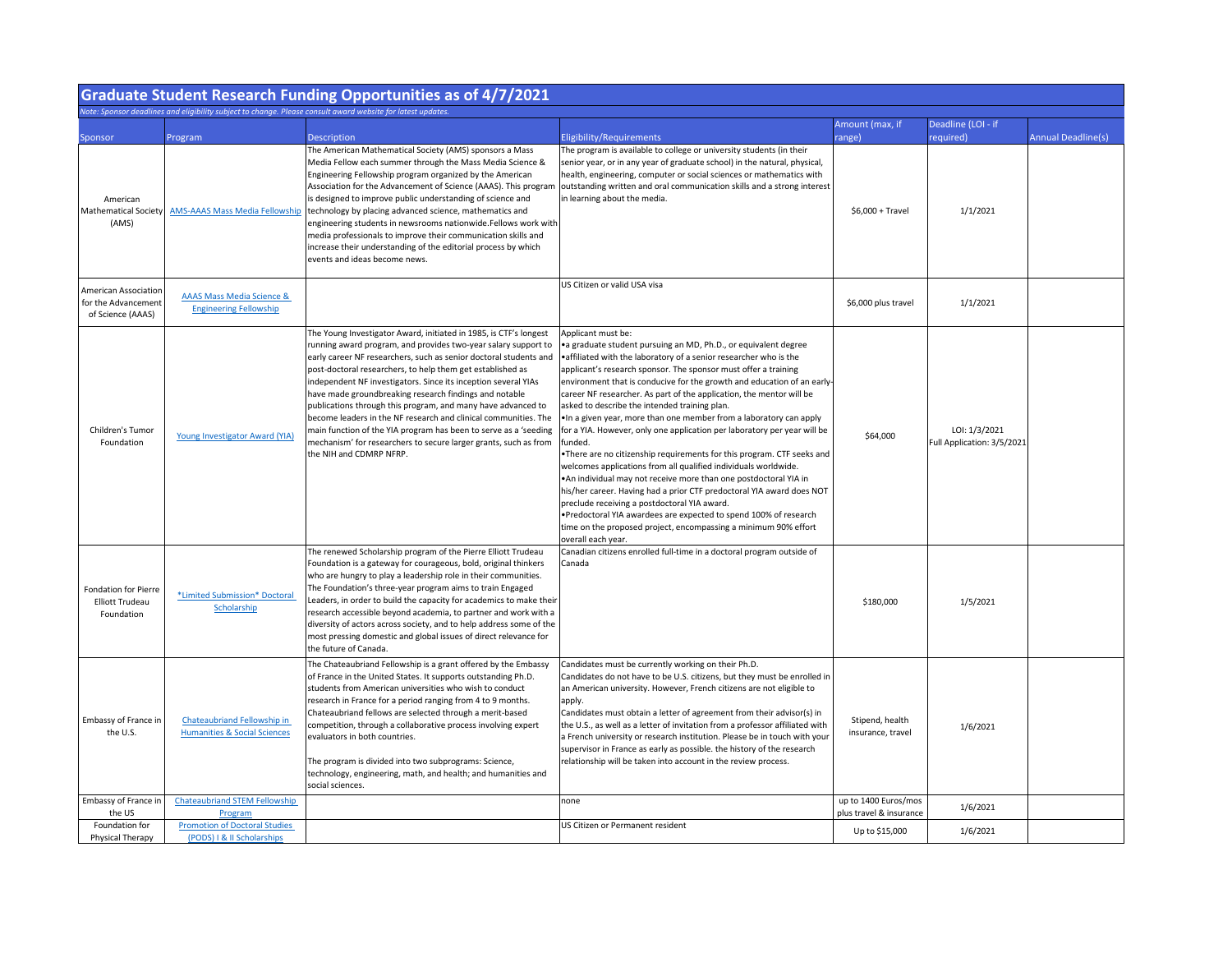| Department of<br>Defense                                                                           | <b>Physician Research Award</b>               | The FY20 PCRP Physician Research Award supports a mentored<br>research experience to prepare physicians with clinical duties<br>and/or responsibilities for productive careers in prostate cancer<br>research. The mentored physician is considered the Principal<br>Investigator (PI) of the application. This award emphasizes equally<br>the quality of the proposed research project and the career<br>development of the PI, which should prepare physicians for<br>careers in basic, population science, translational, or clinical<br>prostate cancer research. All applications for the FY20 PCRP<br>Physician Research Award are to be written by the PI, with<br>appropriate direction from the Mentor(s).                                                                                                                                                                                                                                                                                                                                                                                                                                                                                                                                                                                         | Each investigator may be named on only one FY20 PCRP Physician<br>Research Award (W81XWH-20- PCRP-PRA-2) application as a PI.<br>• The PI must be a physician with clinical duties and/or responsibilities<br>who, at the application submission deadline, is either:<br>$\sqrt{\circ}$ In the last year of an accredited graduate medical education program,<br>either as a resident or fellow, or<br>O Within 5 years of having initiated his/her first faculty appointment<br>(including Instructor positions).                                                                                                                                                                                                                                                                                                                                                                                                                                                                                                                                                                                                                                                                                                                                                                                                                                                                                                                                                                                                                                                                                                                                                                                                                                                                                                                                                                                                                                                                                                 | \$750,000 (direct costs) | 1/7/2021  |  |
|----------------------------------------------------------------------------------------------------|-----------------------------------------------|--------------------------------------------------------------------------------------------------------------------------------------------------------------------------------------------------------------------------------------------------------------------------------------------------------------------------------------------------------------------------------------------------------------------------------------------------------------------------------------------------------------------------------------------------------------------------------------------------------------------------------------------------------------------------------------------------------------------------------------------------------------------------------------------------------------------------------------------------------------------------------------------------------------------------------------------------------------------------------------------------------------------------------------------------------------------------------------------------------------------------------------------------------------------------------------------------------------------------------------------------------------------------------------------------------------|--------------------------------------------------------------------------------------------------------------------------------------------------------------------------------------------------------------------------------------------------------------------------------------------------------------------------------------------------------------------------------------------------------------------------------------------------------------------------------------------------------------------------------------------------------------------------------------------------------------------------------------------------------------------------------------------------------------------------------------------------------------------------------------------------------------------------------------------------------------------------------------------------------------------------------------------------------------------------------------------------------------------------------------------------------------------------------------------------------------------------------------------------------------------------------------------------------------------------------------------------------------------------------------------------------------------------------------------------------------------------------------------------------------------------------------------------------------------------------------------------------------------------------------------------------------------------------------------------------------------------------------------------------------------------------------------------------------------------------------------------------------------------------------------------------------------------------------------------------------------------------------------------------------------------------------------------------------------------------------------------------------------|--------------------------|-----------|--|
| Computational &<br><b>Information Systems</b><br>Lab                                               | <b>SIParCS Program Internship</b>             |                                                                                                                                                                                                                                                                                                                                                                                                                                                                                                                                                                                                                                                                                                                                                                                                                                                                                                                                                                                                                                                                                                                                                                                                                                                                                                              | US citizen, permanent residency or other protected status                                                                                                                                                                                                                                                                                                                                                                                                                                                                                                                                                                                                                                                                                                                                                                                                                                                                                                                                                                                                                                                                                                                                                                                                                                                                                                                                                                                                                                                                                                                                                                                                                                                                                                                                                                                                                                                                                                                                                          | Paid Internship          | 1/8/2021  |  |
| Center for the History<br>of Political Economy<br>at Duke University                               | <b>Fellowship Program</b>                     | The Center brings together a mix of scholars who are pursuing<br>their own research projects in the history of political economy                                                                                                                                                                                                                                                                                                                                                                                                                                                                                                                                                                                                                                                                                                                                                                                                                                                                                                                                                                                                                                                                                                                                                                             | none                                                                                                                                                                                                                                                                                                                                                                                                                                                                                                                                                                                                                                                                                                                                                                                                                                                                                                                                                                                                                                                                                                                                                                                                                                                                                                                                                                                                                                                                                                                                                                                                                                                                                                                                                                                                                                                                                                                                                                                                               | Stipend                  | 1/10/2021 |  |
| University of San<br>Francisco, The Ricci<br>Institute for Chinese-<br>Western Cultural<br>History | <b>Summer Doctoral Research</b><br>Fellowship | Chinese-Western cultural history, local society and politics, history none<br>of education and other charitable enterprises, history of<br>Christianity in China, history of diplomacy, art and art history,<br>science and history of science, comparative studies of Christianity<br>and cultures in China, and the "Sino-sphere", namely, Japan,<br>Korea, and Vietnam                                                                                                                                                                                                                                                                                                                                                                                                                                                                                                                                                                                                                                                                                                                                                                                                                                                                                                                                    |                                                                                                                                                                                                                                                                                                                                                                                                                                                                                                                                                                                                                                                                                                                                                                                                                                                                                                                                                                                                                                                                                                                                                                                                                                                                                                                                                                                                                                                                                                                                                                                                                                                                                                                                                                                                                                                                                                                                                                                                                    | \$4,000/month            | 1/10/2019 |  |
| Graduate Women in<br>Science (GWIS)                                                                | <b>National Fellowship Program</b>            | The Graduate Women In Science (GWIS) National Fellowship<br>Program promotes knowledge in the natural and social sciences<br>and encourages women's academic and professional careers in<br>the sciences. Endowment funds, mostly generated from bequests, scholarship and sustained personal engagement with<br>provide the annual income that supports scientific research<br>conducted by GWIS fellowship winners. During the 2020-2021<br>outstanding women scientists and recognized thirteen honorable<br>mentions. Since 2008, we have awarded nearly \$750,000 in<br>research awards.<br>The fellowships are known as the Sigma Delta Epsilon (SDE), Eloise to apply.<br>Gerry, Ethel K. Allen, Vessa Notchev, Jean Langenheim, Monique<br>Braude, Nell I. Mondy, Elizabeth Weisburger, and Hartley<br>Corporation Fellowships. The highest scoring SDE Fellowship<br>designee shall be recognized as the Adele Lewis Grant/SDE<br>Fellowship Winner and the second-highest scoring designee shall<br>funds available in any one year shall be the income from and<br>contributions to the endowment accounts. The amount thus<br>varies from year to year. The Fellowships Committee reserves the advance.<br>right to make no awards if no satisfactory applicants present<br>in this description. | . We strive to empower a community representative of all women in<br>STEM and the Social Sciences. In support of our mission to cultivate a<br>strong global community, GWIS seeks to recognize merit-based<br>underrepresented communities.<br>• Awards will be made to women who hold a degree from a recognized<br>funding cycle, we distributed \$50,000 in research awards to seven  institution of higher learning, who demonstrate outstanding ability and<br>promise in research, and who are performing hypothesis-driven<br>research at any institution in the U.S. or abroad. Any person who<br>identifies as a woman in science, irrespective of race, religion,<br>nationality, creed, national origin, sexual orientation, or age is welcome<br>• Career level (e.g. graduate student through assistant professor) of the<br>candidate will be taken into consideration.<br>. Application for the GWIS Fellowship Program is offered at no cost to<br>current GWIS members. For non-members, an application processing<br>fee of \$50 is required. Fellowship applicants that are not already GWIS<br>be known as the Hartley Corporation/SDE Fellowship Winner. The  members must pay the application fee by the application deadline<br>(click here to join). Please note that membership approval can take up<br>to 48 hours, so if you want to become a GWIS member, please do so in<br>• Financial need of research funding is a requirement. Project that has<br>themselves. The program is not bound by any estimates indicated  already been fully funded by another agency or organization will be<br>ineligible. Applicants must indicate on the application form all pending<br>funding sources as reviewers will consider these factors when assessing<br>the financial need of the project. If, at any point, the applicant accepts<br>another award prior to being notified of the application status with the<br>GWIS Fellowship Program, the applicant should immediately notify the | \$10,000                 | 1/11/2021 |  |
| American Epilepsy<br>Society                                                                       | <b>Pre-Doctoral Fellowship</b>                | AES Predoctoral Research Fellowships support predoctoral<br>students who are pursuing dissertation research with an epilepsy-<br>relevant theme, and who are working under the guidance of a<br>mentor with expertise in epilepsy research. Proposals are<br>welcomed across the spectrum of basic, translational, and clinical<br>research.                                                                                                                                                                                                                                                                                                                                                                                                                                                                                                                                                                                                                                                                                                                                                                                                                                                                                                                                                                 | none                                                                                                                                                                                                                                                                                                                                                                                                                                                                                                                                                                                                                                                                                                                                                                                                                                                                                                                                                                                                                                                                                                                                                                                                                                                                                                                                                                                                                                                                                                                                                                                                                                                                                                                                                                                                                                                                                                                                                                                                               | \$30,000                 | 1/13/2021 |  |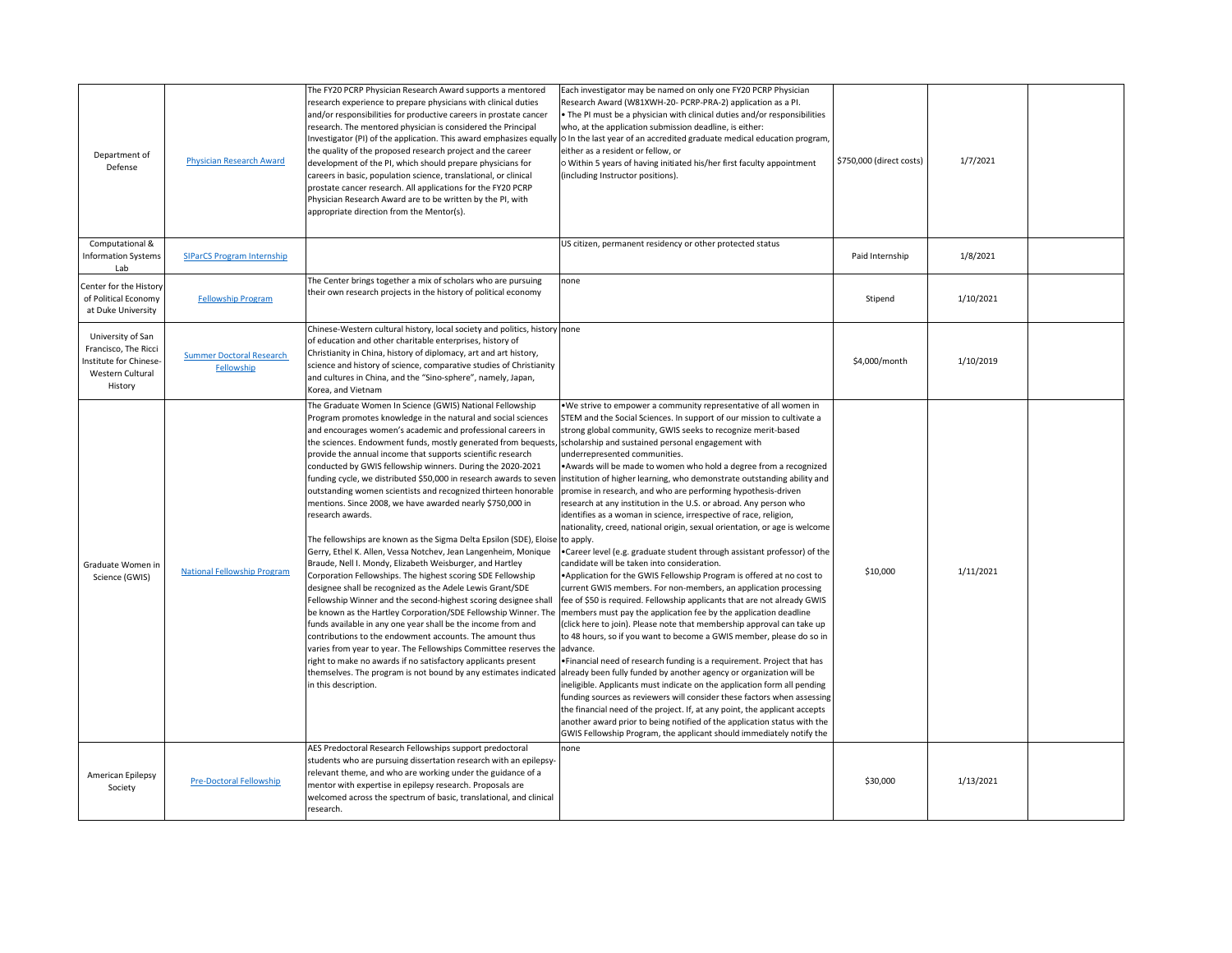| US Department of<br>Energy (DOE)                    | <b>Computational Science Graduate</b><br>Fellowship (DOE CSGF)          | The Department of Energy Computational Science Graduate<br>Fellowship (CSGF) provides outstanding benefits and<br>opportunities to students pursuing doctoral degrees in fields that<br>use high-performance computing to solve complex science and<br>engineering problems.<br>The program fosters a community of energetic and committed<br>Ph.D. students, alumni, DOE lab staff and other scientists who<br>want to have an impact on the nation while advancing their<br>research. Fellows come from diverse scientific and engineering<br>disciplines but share a common interest in using computing in<br>their research.<br>More than 425 students at more than 60 U.S. universities have<br>trained as fellows. The program's alumni work in DOE<br>laboratories, private industry and educational institutions.<br>The Department of Energy's Office of Science and National<br>Nuclear Security Administration supports the DOE CSGF. Its<br>specific objectives are:<br>. To help ensure a supply of scientists and engineers trained to<br>meet workforce needs in computational science.<br>. To make DOE laboratories available to fellows for work<br>experiences, ensuring cross-disciplinary collaborations in<br>productive work teams.<br>. To strengthen ties between the national academic community<br>and DOE laboratories so the fellowship's multidisciplinary nature<br>builds the national scientific community.<br>.To make computational science careers more visible,<br>encouraging talented students to enter the field and thereby<br>building the next generation of computational science leaders. | U.S. Citizen or permanent resident<br>At the time of application, eligibility will be extended to:<br>•Undergraduate seniors<br>•Applicants with no more than B.S. or B.A. degrees who are not<br>enrolled in graduate school<br>• First-year graduate students (M.S. degree or Ph.D. students without<br>an M.S. degree)<br>• Enrolled M.S. degree students beyond their first year provided that<br>they plan full-time, uninterrupted study toward a Ph.D. at: 1) a<br>different academic institution, OR 2) in a different department<br>• Applicants with no more than M.S. degrees who are not currently<br>enrolled AND who will not have been enrolled in graduate school for<br>two years prior to resuming graduate studies<br> ●First-year Ph.D. students with an M.S. degree if they 1) completed the tuition and fees; \$5,000<br>M.S. degree within 2 years at a different academic institution, 2)<br>completed the M.S. degree within 2 years in a different academic<br>department, OR 3) prior to current enrollment, they had not been<br>enrolled in graduate school for at least 2 years.<br>During the fellowship period, fellows are required to be enrolled as full-<br>time graduate students at an accredited U.S. college or university and<br>conduct research in areas of interest to the DOE. The summer should<br>be spent conducting full-time research related to the completion of<br>one's degree program, enrolled in classes or on a practicum<br>assignment.<br>This equal opportunity program is open to all qualified persons without<br>regard to race, gender, religion, age, physical disability or national<br>origin. | \$37,000 stipend/yr;<br>cademic allowance up<br>to 4 years                            | 1/13/2021 |  |
|-----------------------------------------------------|-------------------------------------------------------------------------|----------------------------------------------------------------------------------------------------------------------------------------------------------------------------------------------------------------------------------------------------------------------------------------------------------------------------------------------------------------------------------------------------------------------------------------------------------------------------------------------------------------------------------------------------------------------------------------------------------------------------------------------------------------------------------------------------------------------------------------------------------------------------------------------------------------------------------------------------------------------------------------------------------------------------------------------------------------------------------------------------------------------------------------------------------------------------------------------------------------------------------------------------------------------------------------------------------------------------------------------------------------------------------------------------------------------------------------------------------------------------------------------------------------------------------------------------------------------------------------------------------------------------------------------------------------------------------------------------------------------------------------|--------------------------------------------------------------------------------------------------------------------------------------------------------------------------------------------------------------------------------------------------------------------------------------------------------------------------------------------------------------------------------------------------------------------------------------------------------------------------------------------------------------------------------------------------------------------------------------------------------------------------------------------------------------------------------------------------------------------------------------------------------------------------------------------------------------------------------------------------------------------------------------------------------------------------------------------------------------------------------------------------------------------------------------------------------------------------------------------------------------------------------------------------------------------------------------------------------------------------------------------------------------------------------------------------------------------------------------------------------------------------------------------------------------------------------------------------------------------------------------------------------------------------------------------------------------------------------------------------------------------------------------------------------------------|---------------------------------------------------------------------------------------|-----------|--|
| Society for<br>Interventional<br>Radiologists (SIR) | Dr. and Mrs. W.C. Culp Student<br><b>Research Grant</b>                 | The Dr. and Mrs. W.C. Culp Student Research Grant is designed to<br>foster an interest in research by funding a summer research<br>project conducted by a medical student in an area identified by<br>SIR Foundation as important to the advancement of<br>is intended to provide salary support for students conducting<br>summer research projects that test a new idea or help support a<br>new area or direction of research in interventional radiology.                                                                                                                                                                                                                                                                                                                                                                                                                                                                                                                                                                                                                                                                                                                                                                                                                                                                                                                                                                                                                                                                                                                                                                          | Grants are available to undergraduates and medical students currently<br>enrolled in a MD, DO, or PhD equivalent degree program in medical<br>institutions within the United States and Canada. Applicants must be<br>citizens of the United States or Canada or have permanent resident<br>interventional radiology and patient care. This funding mechanism status therein. Permanent residents must submit documentation of<br>their status.                                                                                                                                                                                                                                                                                                                                                                                                                                                                                                                                                                                                                                                                                                                                                                                                                                                                                                                                                                                                                                                                                                                                                                                                                    | \$4,000                                                                               | 1/15/2021 |  |
| Roberto Rocca<br><b>Education Program</b>           | <b>Fellowships</b>                                                      | For exceptional university graduates from Argentina, Brazil,<br>Colombia, Uruguay, Indonesia, Mexico, Saudi Arabia and Romania, Arabia, Mexico and Romania<br>the Roberto Rocca Education Program offers fellowships to help<br>fund studies towards Ph.D. degree in specific fields of study that<br>include Materials Science, Mechanical, and Petroleum Engineering<br>(see Eligibility requirements), at a university of the student's<br>choosing outside his or her home country.                                                                                                                                                                                                                                                                                                                                                                                                                                                                                                                                                                                                                                                                                                                                                                                                                                                                                                                                                                                                                                                                                                                                                | Citizens of Argentina, Brazil, Uruguay, Colombia, Indonesia, Saudi                                                                                                                                                                                                                                                                                                                                                                                                                                                                                                                                                                                                                                                                                                                                                                                                                                                                                                                                                                                                                                                                                                                                                                                                                                                                                                                                                                                                                                                                                                                                                                                                 | tuition, fees and living<br>expense over 2 years                                      | 1/15/2020 |  |
| Link Foundation                                     | <b>Modeling, Simulation &amp; Training</b><br><b>Fellowship Program</b> |                                                                                                                                                                                                                                                                                                                                                                                                                                                                                                                                                                                                                                                                                                                                                                                                                                                                                                                                                                                                                                                                                                                                                                                                                                                                                                                                                                                                                                                                                                                                                                                                                                        | none                                                                                                                                                                                                                                                                                                                                                                                                                                                                                                                                                                                                                                                                                                                                                                                                                                                                                                                                                                                                                                                                                                                                                                                                                                                                                                                                                                                                                                                                                                                                                                                                                                                               | \$30,000                                                                              | 1/15/2021 |  |
| <b>Terra Foundataion</b>                            | <b>Terra Summer Residency</b><br>Fellowships in Giverny, France         | Founded in 2001, the Terra Summer Residency brings together<br>doctoral scholars of American art and emerging artists worldwide<br>for a nine-week residential program in Giverny, France. The<br>program encourages independent work while providing seminars<br>and mentoring by senior scholars and artists to foster reflection<br>and debate. The Terra Summer Residency provides an<br>opportunity for participants to widen their academic and creative degree within the past five years.<br>horizons, explore international cultural perspectives, and forge<br>lifelong exchanges and professional networks.<br>In addition to a stipend, fellows receive on-site lodging, use of<br>working facilities, and lunches for the duration of the residency.<br>The residency handbook provides more information about the<br>location, facilities, and residency guidelines.                                                                                                                                                                                                                                                                                                                                                                                                                                                                                                                                                                                                                                                                                                                                                     | Applicants must be either:<br>A doctoral candidate researching American art and visual culture or its<br>role in a context of international artistic exchange prior to 1980.<br>Candidates at the dissertation-writing stage are encouraged to apply.<br>• A visual artist with a master's degree or its equivalent at the time of<br>application. Preference is given to applicants who have completed their<br>• Applicants must be recommended by their dissertation advisor or<br>professor or previous art-school supervisor. Each professor may<br>recommend a maximum of two candidates each year. (See the<br>application form for full nomination and application procedures.)<br>• As the program's working language of the program is English, all<br>applicants are expected to be fluent; knowledge of French is an asset<br>but not required.                                                                                                                                                                                                                                                                                                                                                                                                                                                                                                                                                                                                                                                                                                                                                                                                        | $$5,000 + $300$ for<br>purchase of materials,<br>plus travel allowance<br>and housing | 1/15/2021 |  |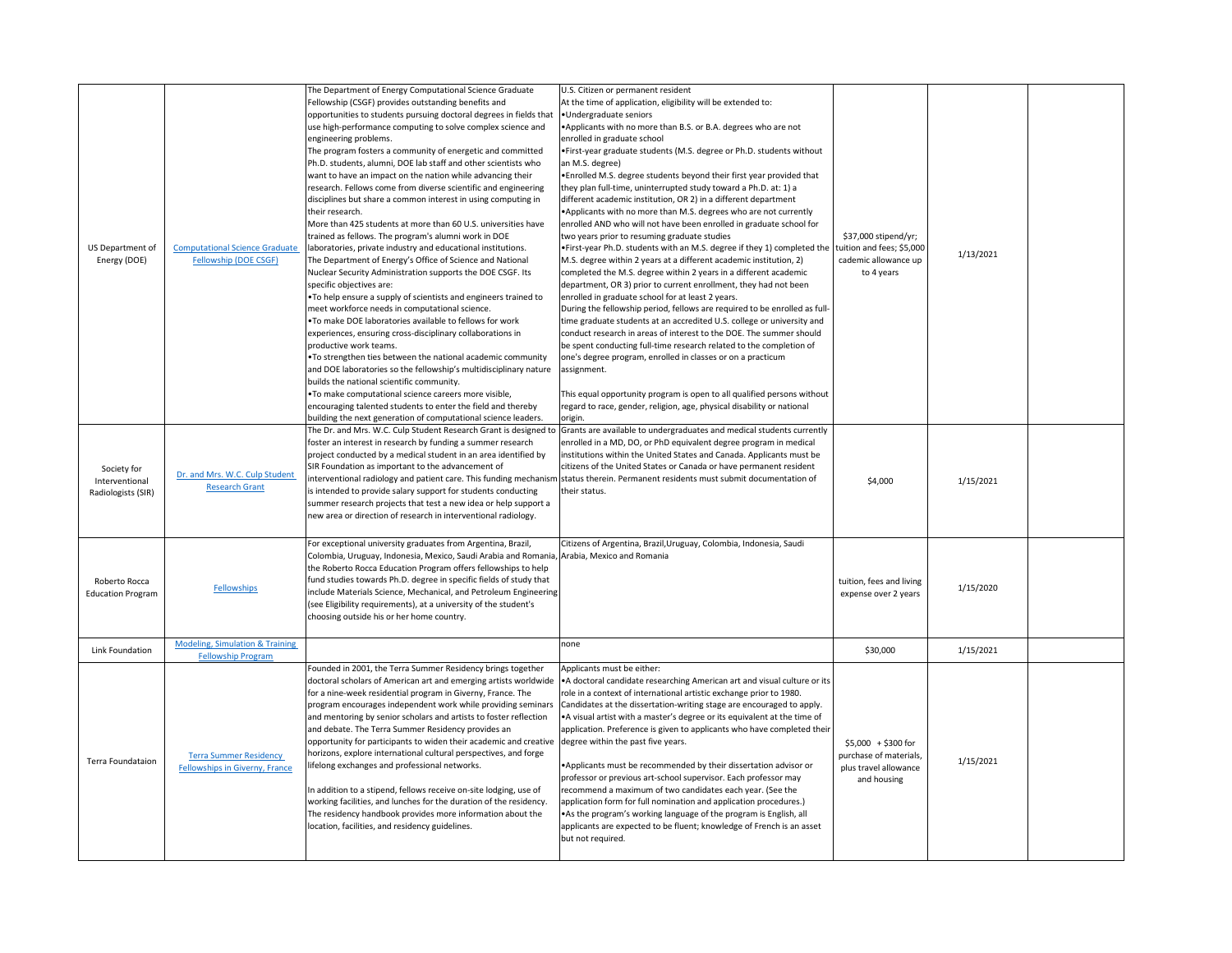| Council for European<br>Studies                                        | <b>SAE-CES Pre-Dissertation Research</b><br>Fellowship | The Society for the Anthropology of Europe (SAE) and the Council<br>for European Studies (CES) invite eligible graduate students with a fund fellows' first research project in Europe. Applicants must:<br>focus on European Anthropology to apply for the 2020-21<br>Anthropology of Europe Pre-Dissertation Fellowship. The SAE is<br>the section of the American Anthropological Association that<br>promotes the anthropological study of European societies and<br>culture, encouraging connections between scholars working in<br>Europe. Each fellowship includes a \$5,000 stipend to fund two<br>months' research in Europe, and a registration fee waiver for<br>attending and presenting at the International Conference of<br>Europeanists.                                                                                                                                                                                                                                                                                                                                                                                                                                                                                                                                                                                                                                                                                                                                                                       | The Anthropology of Europe Pre-Dissertation Fellowship is intended to<br>be enrolled in a doctoral program at a university that is a member of<br>the Council for European Studies Academic Consortium;<br>not have completed the majority of doctoral coursework;<br>not have begun substantial dissertation research in Europe.<br>Barring exceptional circumstances, students who have already received<br>comparable support for pre-dissertation research will not be<br>considered eligible.                                                                                                                                                                                                                                                                                                                                                                                                                                                                                                                                                                                                                                                                                                                                                                                                                                                                                                                                                                                                                                                                                                                                     | \$5,000  | 1/15/2021                                    |  |
|------------------------------------------------------------------------|--------------------------------------------------------|--------------------------------------------------------------------------------------------------------------------------------------------------------------------------------------------------------------------------------------------------------------------------------------------------------------------------------------------------------------------------------------------------------------------------------------------------------------------------------------------------------------------------------------------------------------------------------------------------------------------------------------------------------------------------------------------------------------------------------------------------------------------------------------------------------------------------------------------------------------------------------------------------------------------------------------------------------------------------------------------------------------------------------------------------------------------------------------------------------------------------------------------------------------------------------------------------------------------------------------------------------------------------------------------------------------------------------------------------------------------------------------------------------------------------------------------------------------------------------------------------------------------------------|----------------------------------------------------------------------------------------------------------------------------------------------------------------------------------------------------------------------------------------------------------------------------------------------------------------------------------------------------------------------------------------------------------------------------------------------------------------------------------------------------------------------------------------------------------------------------------------------------------------------------------------------------------------------------------------------------------------------------------------------------------------------------------------------------------------------------------------------------------------------------------------------------------------------------------------------------------------------------------------------------------------------------------------------------------------------------------------------------------------------------------------------------------------------------------------------------------------------------------------------------------------------------------------------------------------------------------------------------------------------------------------------------------------------------------------------------------------------------------------------------------------------------------------------------------------------------------------------------------------------------------------|----------|----------------------------------------------|--|
| Cartography and<br>Geographic<br><b>Information Society</b><br>(CaGIS) | <b>CaGIS Doctoral Scholarship Award</b>                | Each year, the Cartography and Geographic Information Society<br>(CaGIS) sponsors three scholarships to students whose research<br>and accomplishments support the mission of CaGIS. The<br>scholarships recognize academic achievement and encourage the<br>continuing success of outstanding cartography and geographic<br>information science students. The scholarships also recognize<br>achievement or potential for achievement in original research<br>advancing the specific disciplines of cartography or GIScience.<br>Winners are selected based on academic achievement,<br>particularly in the calendar year prior to the award. Applications<br>are reviewed by the CaGIS Scholarship Committee, and awards<br>are announced in March.                                                                                                                                                                                                                                                                                                                                                                                                                                                                                                                                                                                                                                                                                                                                                                          | none                                                                                                                                                                                                                                                                                                                                                                                                                                                                                                                                                                                                                                                                                                                                                                                                                                                                                                                                                                                                                                                                                                                                                                                                                                                                                                                                                                                                                                                                                                                                                                                                                                   | \$1,500  | 1/19/2019                                    |  |
| Cartography and<br>Geographic<br><b>Information Society</b><br>(CaGIS) | <b>CaGIS Masters Scholarship Award</b>                 | Each year, the Cartography and Geographic Information Society<br>(CaGIS) sponsors three scholarships to students whose research<br>and accomplishments support the mission of CaGIS. The<br>scholarships recognize academic achievement and encourage the<br>continuing success of outstanding cartography and geographic<br>information science students. The scholarships also recognize<br>achievement or potential for achievement in original research<br>advancing the specific disciplines of cartography or GIScience.<br>Winners are selected based on academic achievement,<br>particularly in the calendar year prior to the award. Applications<br>are reviewed by the CaGIS Scholarship Committee, and awards<br>are announced in March.                                                                                                                                                                                                                                                                                                                                                                                                                                                                                                                                                                                                                                                                                                                                                                          | none                                                                                                                                                                                                                                                                                                                                                                                                                                                                                                                                                                                                                                                                                                                                                                                                                                                                                                                                                                                                                                                                                                                                                                                                                                                                                                                                                                                                                                                                                                                                                                                                                                   | \$750    | 1/19/2019                                    |  |
| <b>Autism Speaks</b>                                                   | Predoctoral Fellowship Program                         | Autism Speaks invites applications from predoctoral students<br>nterested in pursuing careers in autism research. The fellows will<br>work directly with mentors who are leading scientists in autism-<br>related research. This program supports the growth of a<br>promising cadre of early career scientists who will make autism<br>research their chosen field. The primary purpose of the<br>predoctoral fellowship is to provide highly qualified candidates<br>with exceptional research training opportunities broadly related<br>to the study of autism spectrum disorder (ASD).<br>Areas of research Autism Speaks is most interested in funding<br>include:<br>Pre-clinical intervention studies, including gene and RNA editing<br>· Immunology/inflammation<br>• Medical comorbidities (particularly seizures and GI<br>problems/microbiome) with an emphasis on intervention studies<br>Adult transition and lifespan development<br>Challenging behavior<br>Cognitively disabled and/or non- or minimally verbal<br>• * Innovative implementation of technology to enhance reach<br>and impact of services with an emphasis on diagnosis and<br>intervention in low resource settings, especially among ethnic<br>minority, rural and other marginalized populations<br>Inclusion of individuals from low-resource communities (For<br>research that involves human subjects, Autism Speaks will<br>prioritize study designs that include and better reflect the<br>diversity of the community that we serve.) | Predoctoral Fellows: The candidate must be an enrolled student in a<br>program leading to a research doctorate (such as a Ph.D. or Sc.D.) or a<br>combined degree such as an M.D./Ph.D., in an academic department of<br>an accredited university or health/medical institution. The candidate<br>must have two or more years remaining in their program. The selected<br>predoctoral fellow must spend at least 80% of is/her professional time<br>engaged exclusively in their Autism Speaks' autism research-related<br>activities for the duration of the award and cannot simultaneously hold<br>another fellowship award during the support period. International<br>applications are encouraged.<br>Mentors: Prior to application, predoctoral candidates must have an<br>identified mentor for their fellowship. Mentors must have a Ph.D.<br>and/or an M.D. or equivalent degree and be a scientific investigator<br>with an academic or research institutional appointment (tenured,<br>tenure-track or equivalent position). The mentor must be affiliated with<br>a nonprofit research institution with a research mission and<br>administrative infrastructure. Non-academic institutions must have tax-<br>exempt status documented under Section 501(c)3 of the Internal<br>Revenue Code, or similar classification outside the United States.<br>The Letter of Intent (LOI) must include a letter of commitment and the<br>application must include a recommendation from the mentor as well as<br>a jointly completed Individualized Development Plan. The mentor's<br>training experience should also be documented. | \$74,000 | LOI: 1/19/2021<br>Full application: 3/3/2021 |  |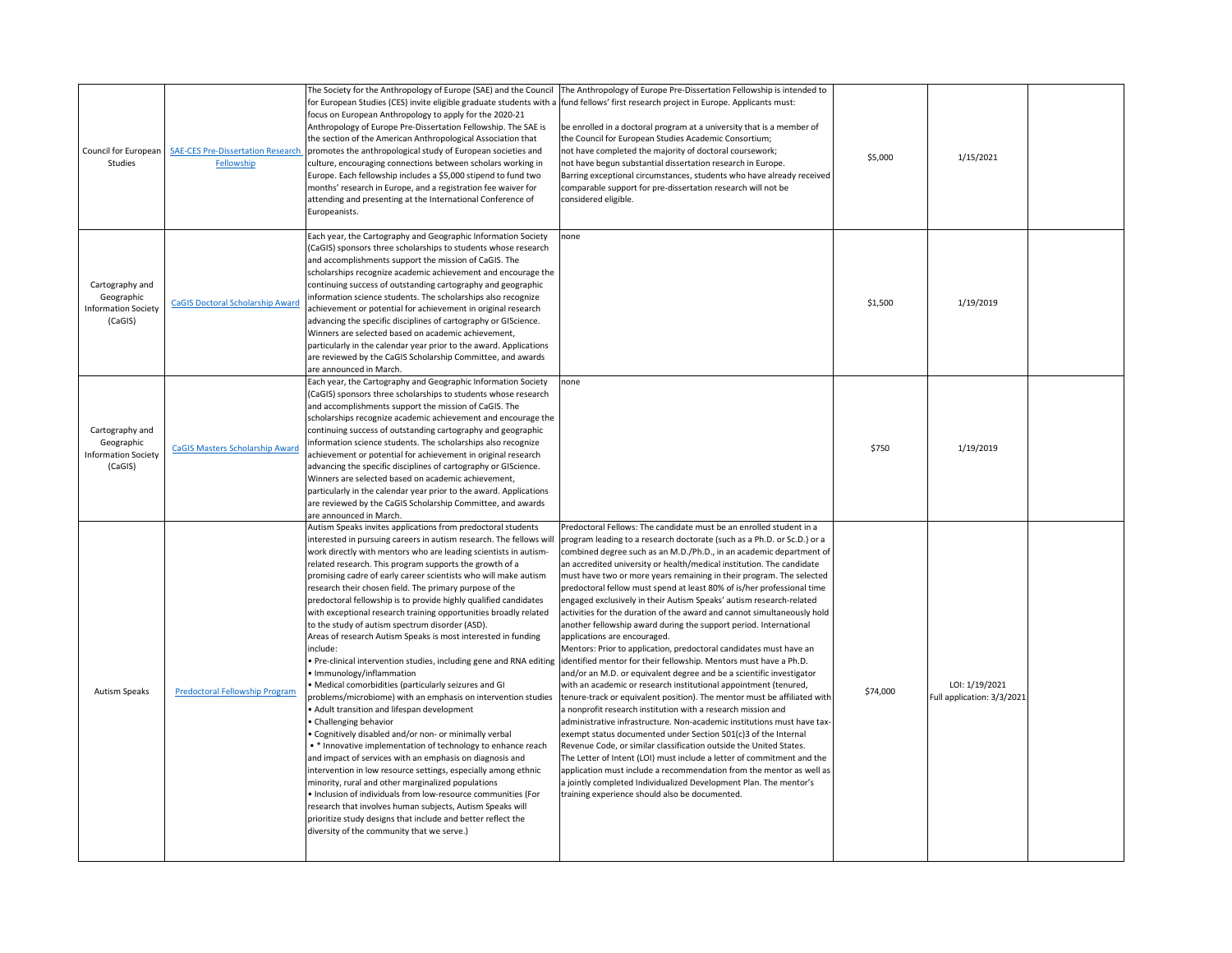| New York Public<br>Library                                             | <b>Short Term Research Fellowship</b>                      | The New York Public Library is pleased to offer Short-Term<br>Research Fellowships to support scholars from outside the New<br>York metropolitan area engaged in graduate-level, post-doctoral,<br>and independent research. Individuals needing to conduct on-site   may apply.<br>research in the Library's special collections are welcome to apply.<br>Preference is given to applications making a strong case for<br>accessing special collections materials.<br>Fellowship stipends are \$1,000 per week for a minimum of two<br>and maximum of four weeks.                                                                                                                                                                                                                                                                                                                                                                                                                                                       | Eligibility: Only U.S. citizens, permanent residents and foreign nationals<br>who have been resident in the United States for three years as of<br>January 31, 2021, and live outside of the New York Metropolitan Area | \$4,000                                  | 1/25/2021                                         |  |
|------------------------------------------------------------------------|------------------------------------------------------------|--------------------------------------------------------------------------------------------------------------------------------------------------------------------------------------------------------------------------------------------------------------------------------------------------------------------------------------------------------------------------------------------------------------------------------------------------------------------------------------------------------------------------------------------------------------------------------------------------------------------------------------------------------------------------------------------------------------------------------------------------------------------------------------------------------------------------------------------------------------------------------------------------------------------------------------------------------------------------------------------------------------------------|-------------------------------------------------------------------------------------------------------------------------------------------------------------------------------------------------------------------------|------------------------------------------|---------------------------------------------------|--|
| <b>National Security</b><br><b>Education Program</b>                   | <b>Boren Fellowships</b>                                   | Fund research and language study proposals by U.S. graduate<br>students in world regions critical to U.S. interests.<br>Maximum awards are determined by duration abroad:<br>Up to \$25,000 for 25-52 weeks (preferred)<br>Up to \$12,500 for 12-24 weeks<br>+ Up to \$12,000 for domestic language study (optional)                                                                                                                                                                                                                                                                                                                                                                                                                                                                                                                                                                                                                                                                                                     | US Citizen                                                                                                                                                                                                              | \$30,000                                 | 1/27/2021                                         |  |
| American<br>(APS)                                                      | Philosophical Society   Long-Term Pre-Doctoral Fellowships | The American Philosophical Society Library in Philadelphia seeks<br>applicants for one-year residential predoctoral fellowships to<br>assist in the completion of doctoral dissertation research.                                                                                                                                                                                                                                                                                                                                                                                                                                                                                                                                                                                                                                                                                                                                                                                                                        | none                                                                                                                                                                                                                    | \$25,000                                 | 1/29/2021                                         |  |
| Center for Retirement<br>Research at Boston<br>College (CRR)           | <b>Dissertation Fellowship Program</b>                     | The Center for Retirement Research at Boston College sponsors<br>the annual Dissertation Fellowship Program in the field of<br>retirement or disability research. The program is funded by the<br>J.S. Social Security Administration and provides funding<br>opportunities for doctoral candidates to pursue cutting-edge<br>research on retirement or disability issues. Research focal areas<br>include:<br>Trends in disability; Determining disability; Requirements of work<br>in the modern economy; Informing long-term projections and<br>models; Improving communication and outreach; State and local<br>pensions for non-covered workers; Modernizing totalization<br>agreements; Economic security of SSA beneficiaries; Work-activity<br>retention of disabled beneficiaries with overpayments; and<br>Improving service delivery.                                                                                                                                                                         | none                                                                                                                                                                                                                    | \$28,000                                 | 1/31/2021                                         |  |
| <b>Oncology Nursing</b><br>Society Foundation                          | <b>Doctoral Scholarship</b>                                | To provide scholarships to registered nurses who are interested in none<br>and committed to oncology nursing to continue their education<br>by pursuing a research doctoral degree (PhD or DNSc) or clinical<br>doctoral degree (DNP)                                                                                                                                                                                                                                                                                                                                                                                                                                                                                                                                                                                                                                                                                                                                                                                    |                                                                                                                                                                                                                         | up to \$7,500                            | 1/31/2021                                         |  |
| <b>National Academies</b><br>and National<br>Research Council<br>(NRC) | <b>NRC Research Associate Programs</b><br>(RAP)            | In the NRC Research Associateship Programs, prospective<br>applicants select a research project or projects from among a<br>arge group of Research Opportunities available through this<br>website. Prior to completing an application, prospective<br>applicants should contact the Research Adviser listed with the<br>selected Research Opportunity(ies) to assure that funding will be<br>available if the application is recommended by NRC Research<br>Associateship Programs panels. Once a host laboratory and<br>Research Adviser are identified and the applicant has contacted<br>the proposed Research Adviser, an application is submitted<br>hrough the NRC Research Associateship Programs online<br>application system. Reviews are conducted four times each year,<br>and review results are available to applicants six to eight weeks<br>following the application deadline.Prospective applicants should<br>carefully read the details and eligibility of the program to which<br>they are applying. | NETL Methane Hydrates Fellowship Program                                                                                                                                                                                | up to \$80,000                           | 2/1/2021                                          |  |
| Smithsonian Institute                                                  | Minority Awards Program - Visiting<br><b>Student</b>       | The Office of Fellowships and Internships offers visiting student<br>awards to increase participation of U.S. minority groups who are<br>underrepresented in Smithsonian scholarly programs, in the<br>disciplines of research conducted at the Institution, and in the<br>museum field. This program is designed to provide beginning<br>graduate students the opportunity to learn more about the<br>Smithsonian and their academic fields by conducting research<br>using its collections with a Smithsonian research staff member<br>serving as an advisor at the Institution's many museums, research<br>institutes and offices.                                                                                                                                                                                                                                                                                                                                                                                    | U.S. Citizen or permanent resident                                                                                                                                                                                      | 10 wks (Summer or Fall)<br>- \$600/ week | 2/1/2020<br>Temporarily closed due<br>to COVID-19 |  |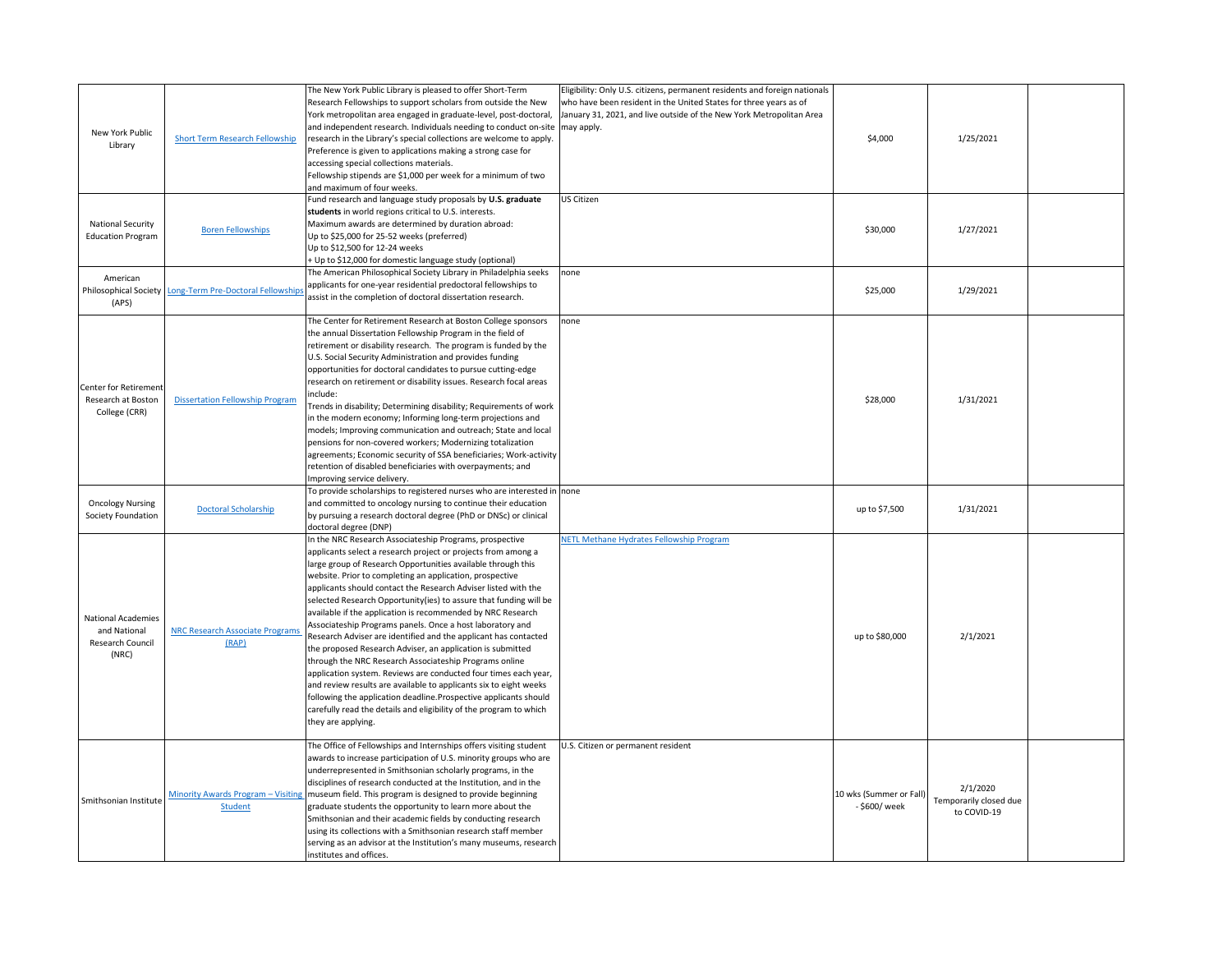| Smithsonian Institute                                      | <b>Native American Awards Program -</b><br><b>Visiting Student</b>   | The Native American Awards Visiting Student falls within the<br>Native American Awards Program which supports students, who<br>are formally or informally affiliated with a Native American<br>community or tribe, to visit the Institution to conduct<br>independent research using its Native American-related resources<br>in with the advice and guidance of Smithsonian research staff.                                                                                                                                                                                                                                                                                                                                                                                                                                                                                                                                                                                                                                                                                                                                                                                                                                                                                                                                                                    | U.S. Citizen or permanent resident                                                                                                                                                                                                                                                                                                                                                                                                                                                                                                                                                                    | 10 wks (Summer or Fall)<br>- \$600/ week | 2/1/2020<br>Temporarily closed due<br>to COVID-19 |  |
|------------------------------------------------------------|----------------------------------------------------------------------|-----------------------------------------------------------------------------------------------------------------------------------------------------------------------------------------------------------------------------------------------------------------------------------------------------------------------------------------------------------------------------------------------------------------------------------------------------------------------------------------------------------------------------------------------------------------------------------------------------------------------------------------------------------------------------------------------------------------------------------------------------------------------------------------------------------------------------------------------------------------------------------------------------------------------------------------------------------------------------------------------------------------------------------------------------------------------------------------------------------------------------------------------------------------------------------------------------------------------------------------------------------------------------------------------------------------------------------------------------------------|-------------------------------------------------------------------------------------------------------------------------------------------------------------------------------------------------------------------------------------------------------------------------------------------------------------------------------------------------------------------------------------------------------------------------------------------------------------------------------------------------------------------------------------------------------------------------------------------------------|------------------------------------------|---------------------------------------------------|--|
| Academy of Nutrition<br>and Dietetics<br>Foundation        | <b>Jean Hankin Nutritional</b><br><b>Epidemiology Research Grant</b> | This grant is given to provide financial support to a doctoral<br>student working on a dissertation in the area of nutritional<br>epidemiology.                                                                                                                                                                                                                                                                                                                                                                                                                                                                                                                                                                                                                                                                                                                                                                                                                                                                                                                                                                                                                                                                                                                                                                                                                 | U.S. citizen or a permanent resident                                                                                                                                                                                                                                                                                                                                                                                                                                                                                                                                                                  | \$20,000                                 | 2/1/2021                                          |  |
| <b>Association for Asian</b><br>Studies                    | <b>China and Inner Asia Council Small</b><br>Grants                  | Travel and conference grants related to Chinese studies                                                                                                                                                                                                                                                                                                                                                                                                                                                                                                                                                                                                                                                                                                                                                                                                                                                                                                                                                                                                                                                                                                                                                                                                                                                                                                         | AAS members only                                                                                                                                                                                                                                                                                                                                                                                                                                                                                                                                                                                      | \$2,000                                  | 2/1/2021                                          |  |
| <b>Academy of Nutrition</b><br>and Dietetics<br>Foundation | Amy Joye Memorial Research<br>Award                                  |                                                                                                                                                                                                                                                                                                                                                                                                                                                                                                                                                                                                                                                                                                                                                                                                                                                                                                                                                                                                                                                                                                                                                                                                                                                                                                                                                                 | none                                                                                                                                                                                                                                                                                                                                                                                                                                                                                                                                                                                                  | \$5,000                                  | 2/1/2021                                          |  |
| Jefferson Scholars<br>Foudation                            | <b>National Fellowship</b>                                           | The Jefferson Scholars Foundation encourages applicants from a<br>broad range of disciplines, including, but not limited to, history,<br>political science, policy studies, law, political economy,<br>communications and media, and sociology. Applicants will be<br>judged on the quality of their scholarship and on their potential to<br>shed new light upon contemporary developments in American<br>politics, foreign policy, and America and the World.<br>Each Fellow is required to participate in two conferences, one in<br>the fall and one in the spring. The conferences provide a forum for<br>presenting research and findings to the scholarly community at<br>the Jefferson Scholars Foundation and the University of Virginia.<br>The spring conference in particular provides an opportunity to<br>receive feedback from mentors who are also in attendance.<br>Expenses for both conferences are paid for by the Jefferson<br>Scholars Foundation.                                                                                                                                                                                                                                                                                                                                                                                        | An applicant must be a Ph.D. candidate who is expecting to complete<br>his or her dissertation by the conclusion of the Fellowship year. This is<br>not a post-doctoral fellowship. Non-U.S. citizens are eligible to apply.                                                                                                                                                                                                                                                                                                                                                                          | travel, lodging and<br>\$1,500 stipend   | 2/1/2021                                          |  |
| The Harry Frank<br>Guggenheim<br>Foundation                | <b>Dissertation Fellowships</b>                                      | In addition to the foundation's program of support for<br>postdoctoral research, ten or more dissertation fellowships are<br>awarded each year to graduate students who would complete the fieldwork or other research is complete and writing has begun. If<br>writing of a dissertation within the award year.<br>These fellowships of \$20,000 each are designed to contribute to<br>the support of the doctoral candidate to enable him or her to<br>complete the thesis in a timely manner and are only appropriate<br>for students approaching the final year of their Ph.D. work.<br>This fellowship is not for support of doctoral research.<br>Applications are evaluated in comparison with each other and not<br>in competition with the postdoctoral research grant proposals.<br>Applicants may be citizens of any country and studying at colleges<br>or universities in any country.<br>Questions that interest the foundation concern violence and<br>aggression in relation to social change, intergroup conflict, war,<br>terrorism, crime, and family relationships, among other subjects.<br>Dissertations with no relevance to understanding human violence<br>and aggression will not be supported. Priority will also be given to<br>areas and methodologies not receiving adequate attention and<br>support from other funding sources. | These grants are made to Ph.D. candidates who are entering the<br>dissertation stage of graduate school. Usually, this means that<br>analysis and writing are not far enough along for an applicant to be<br>confident that he will complete the dissertation within the year, he<br>should not apply, as the application will not be competitive with those<br>that comply with this timetable. In some disciplines, particularly<br>experimental fields, research and writing can reasonably be expected<br>to be completed within the same year, and in those cases it is<br>appropriate to apply. | \$20,000                                 | 2/1/2021                                          |  |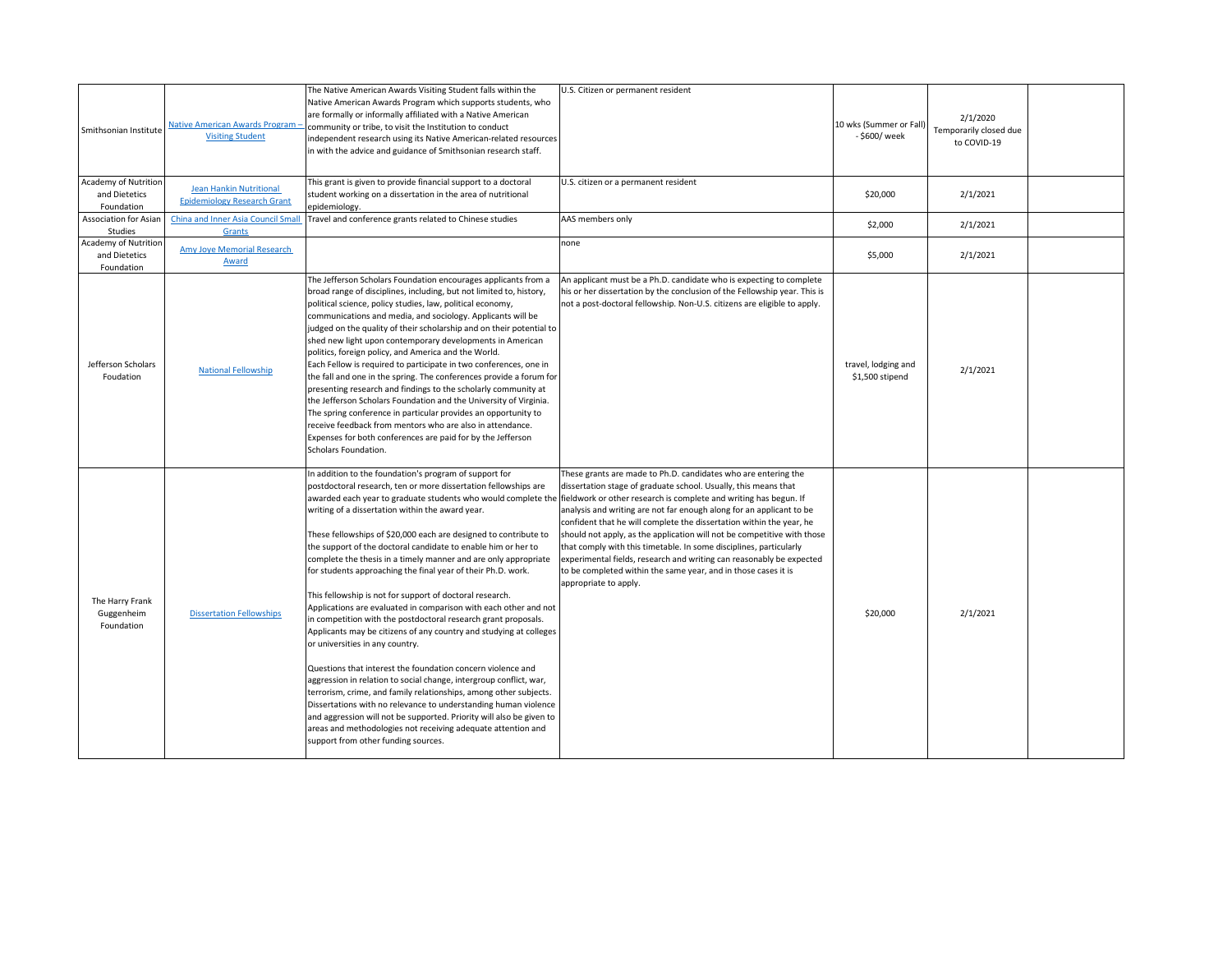| <b>Association for Asian</b><br>Studies                                       | China and Inner Asia Council Small<br>Grants                                            | The China and Inner Asia Council of the AAS (CIAC) is soliciting<br>applications for awards of up to \$2,000. Dissertation-level<br>graduate students and scholars with special interests in China,<br>Taiwan, or Inner Asia are invited to submit proposals. CIAC Small<br>Grant awards are made possible through funding provided by the<br>Chiang Ching-kuo (CCK) Foundation and from AAS member<br>donations.<br>Types of Grants: Short research trips; Short research trips for<br>translators; Organization of conferences and seminars; Specialist<br>or regional newsletters or websites.                                                                                                                                                                                                                                                                                                                                                                                                                                                                                                                                                        | Applicants must be current AAS members, but there are no citizenship<br>requirements. Dissertation-level graduate students, junior and<br>independent scholars (including language pedagogues and librarians),<br>and adjunct faculty are especially encouraged to apply, but scholars of<br>all levels are eligible. Applicants must not have received a CIAC Small<br>Grant within the past three years. Only one application per individual<br>will be accepted in any one grant application round.                                                                                                                                                                                                                                                                                                                                                                                                                                                                                                                                                                                                                                                                                                                                                                                                                                                                                                                                                      | \$2,000                 | 2/1/2021 |  |
|-------------------------------------------------------------------------------|-----------------------------------------------------------------------------------------|----------------------------------------------------------------------------------------------------------------------------------------------------------------------------------------------------------------------------------------------------------------------------------------------------------------------------------------------------------------------------------------------------------------------------------------------------------------------------------------------------------------------------------------------------------------------------------------------------------------------------------------------------------------------------------------------------------------------------------------------------------------------------------------------------------------------------------------------------------------------------------------------------------------------------------------------------------------------------------------------------------------------------------------------------------------------------------------------------------------------------------------------------------|-------------------------------------------------------------------------------------------------------------------------------------------------------------------------------------------------------------------------------------------------------------------------------------------------------------------------------------------------------------------------------------------------------------------------------------------------------------------------------------------------------------------------------------------------------------------------------------------------------------------------------------------------------------------------------------------------------------------------------------------------------------------------------------------------------------------------------------------------------------------------------------------------------------------------------------------------------------------------------------------------------------------------------------------------------------------------------------------------------------------------------------------------------------------------------------------------------------------------------------------------------------------------------------------------------------------------------------------------------------------------------------------------------------------------------------------------------------|-------------------------|----------|--|
| National Institute for<br>Health (NIH)                                        | <b>AHRQ Grants for Health Services</b><br><b>Research Dissertation Program</b><br>(R36) | This announcement represents the continuation of an AHRQ<br>program that provides support to individuals who are conducting<br>research undertaken as part of an accredited academic program<br>to qualify for a research doctorate degree.<br>AHRQ welcomes any area of health services research relevant to<br>AHRQ's priority areas as a dissertation project topic. AHRQ's<br>priority areas of focus are:<br>.Research to improve health care patient safety.<br>. Harnessing data and technology to improve health care quality<br>and patient outcomes and to provide a 360-degree view of the<br>patient.<br>. Research to increase accessibility and affordability of health care<br>by examining innovative market approaches to care delivery and<br>financing.<br>Candidates are encouraged to address health services research<br>issues critical to AHRQ priority populations, including: individuals<br>living in inner city or rural (including frontier) areas; low-income<br>with special health care needs, including those with disabilities<br>and those who need chronic or end-of-life health care                                | For dissertation grants, the applicant organization must be an<br>accredited doctoral granting institution at which the student is<br>registered and matriculating. Individuals cannot apply directly.<br>Candidates are eligible to apply for this award provided that they:<br>• Are U.S. citizens, non-citizen nationals, or permanent residents by the<br>time of the grant award;<br>• Are full-time students (as defined by the student's institution) in good<br>standing, who are enrolled in an accredited research doctoral program<br>in such fields as behavioral sciences, health services research, nursing,<br>social sciences, epidemiology, biostatistics, health policy, health<br>informatics, engineering, economics and mathematics;<br>. Will have completed all non-dissertation requirements for their<br>doctoral degree by the time of submission of the application, including<br>completion of their qualifying exams. The only exception allowed will<br>be the completion of required clinical internships that follow<br>completion of the dissertation;<br>.Do not have more than part-time employment (defined as greater<br>than twenty hours per week) in addition to the requirements of their<br>and minority groups; women, children, the elderly; and individuals current, full-time academic student appointment at the time the award<br>is made; and<br>Are not recipients of mentored career development awards. | \$40,000 (direct costs) | 2/1/2021 |  |
| Society of<br>Manufacturing<br>Engineers (SME)<br><b>Education Foundation</b> | Scholarships                                                                            | The Foundation's scholarships offer students a powerful reason to While Graduate Students typically rely on fellowship, the SME<br>many corporate partners has enabled us to provide millions in<br>scholarships attracting thousands of new students to<br>manufacturing every year.<br>Our scholarships are awarded annually, so students can re-apply<br>every year. Scholarships range from \$1000-\$6000 and can be<br>used for tuition, books or lab/course fees related to attaining a<br>technical or engineering education. Eligible students include high<br>school seniors, undergraduates, graduate students pursuing<br>degrees in advanced manufacturing and related fields at two- and or university in the United States or Canada.<br>four-year colleges.<br>In addition, the SME Education Foundation annually offers<br>substantial scholarships to students with at least one parent or<br>grandparent who has been an SME member in good standing for<br>the last two years. The Family Scholarships include one (1) award<br>in an amount of \$40,000 and three (3) scholarships of \$20,000<br>each, all payable over four years. | choose a manufacturing focused education. The generosity of our Education Foundation is proud to award scholarships for manufacturing<br>students looking for an advanced degree. Students enrolled in<br>advanced manufacturing education need to dedicate time to their<br>studies: Our scholarships help them take on the financial burden while<br>allowing students to focus on their education.<br>. Must be a permanent resident or citizen of the United States or<br>Canada.<br>•Must have a minimum GPA of 2.5 on a 4.0 scale.<br>•Must be on a path toward a graduate degree in manufacturing<br>engineering, technology, or closely related field at an accredited college                                                                                                                                                                                                                                                                                                                                                                                                                                                                                                                                                                                                                                                                                                                                                                      | \$6,000                 | 2/1/2021 |  |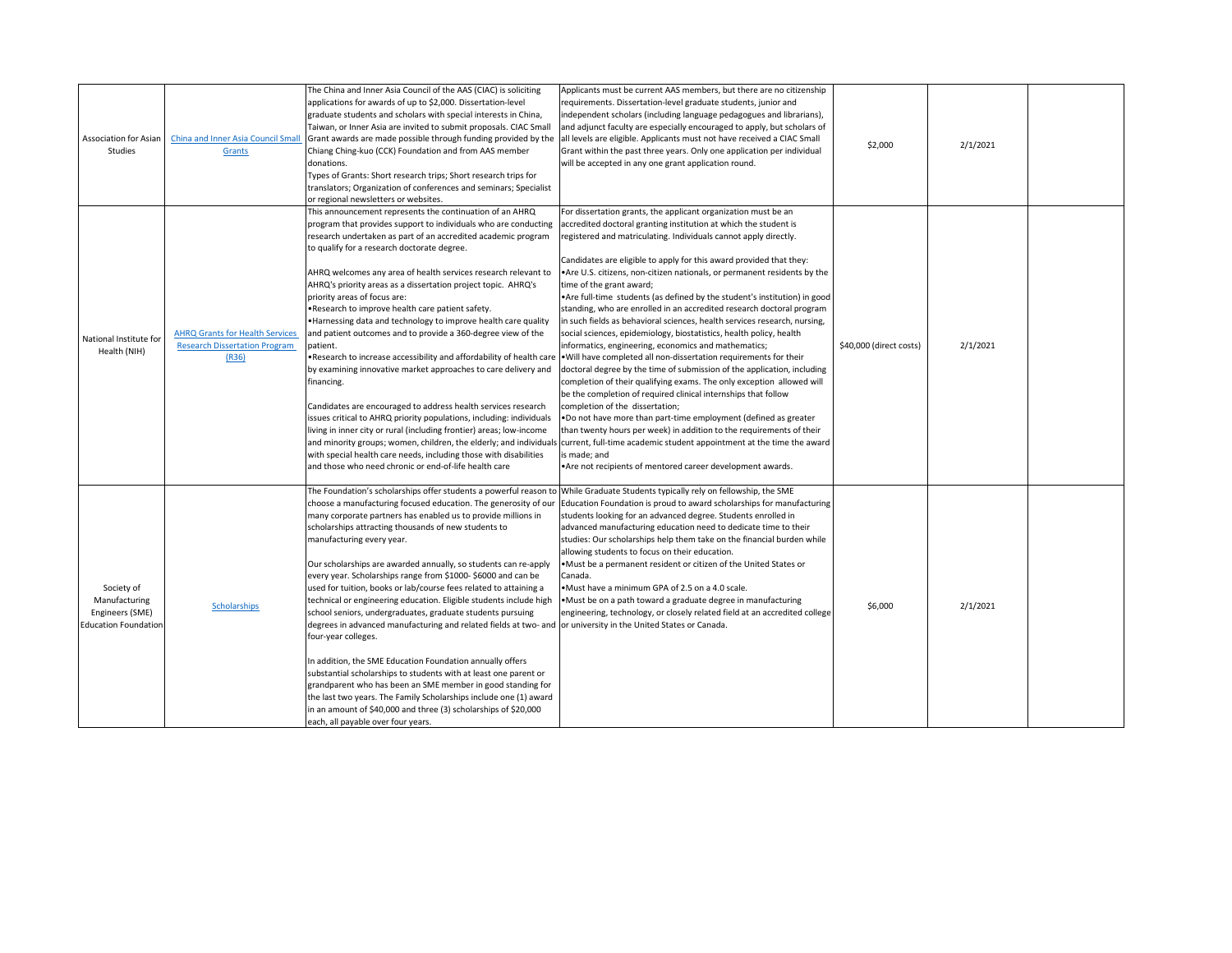| American<br>Psychological<br>Foundation      | <b>Beth Rom Rymer Scholarships</b>                                                           | The Beth N. Rom-Rymer Scholarships provide support to both<br>graduate students and practicing, licensed psychologists to<br>complete their training in psychopharmacology programs, which<br>adhere to the APA model curriculum of didactic training in clinical<br>psychopharmacology.<br>The purpose of the scholarships is to encourage talented<br>psychologists, with recognized leadership skills, and with<br>demonstrated passion for growing the field, to become<br>prescribing psychologists, engaged in providing the highest<br>caliber, comprehensive, integrated care to the most at-risk<br>members of the community.<br>Preference will be given to those applicants who are committed<br>to working with the underserved.<br>Approximately half of the scholarships are intended for<br>predoctoral graduate students, and approximately half for<br>practicing, licensed psychologists at all career levels. | Applicants must be graduate students or practicing, licensed<br>psychologists with evidence of having enrolled in a training program in<br>clinical psychopharmacology, which adheres to the APA model<br>curriculum of didactic training in clinical psychopharmacology.                                                                                                                                                                                                                                                                                                                                                   | \$5,000               | 2/1/2021  |  |
|----------------------------------------------|----------------------------------------------------------------------------------------------|----------------------------------------------------------------------------------------------------------------------------------------------------------------------------------------------------------------------------------------------------------------------------------------------------------------------------------------------------------------------------------------------------------------------------------------------------------------------------------------------------------------------------------------------------------------------------------------------------------------------------------------------------------------------------------------------------------------------------------------------------------------------------------------------------------------------------------------------------------------------------------------------------------------------------------|-----------------------------------------------------------------------------------------------------------------------------------------------------------------------------------------------------------------------------------------------------------------------------------------------------------------------------------------------------------------------------------------------------------------------------------------------------------------------------------------------------------------------------------------------------------------------------------------------------------------------------|-----------------------|-----------|--|
| PhRMA Foundation                             | <b>Health Outcomes Fellowship</b>                                                            | This award provides support to promising students (U.S. and non-<br>U.S. citizens) during advanced stages of training and thesis<br>research and for the career development of scientists prepared to<br>engage in health outcomes research.                                                                                                                                                                                                                                                                                                                                                                                                                                                                                                                                                                                                                                                                                     | US Citizen or Permanent resident                                                                                                                                                                                                                                                                                                                                                                                                                                                                                                                                                                                            | \$50,000 over 2 years | 2/1/2021  |  |
| <b>ASTRO Targeting</b><br><b>Cancer Care</b> | <b>ASTRO Minority Summer Fellowship</b><br>Award                                             | The ASTRO Minority Summer Fellowship Award introduces<br>medical students from backgrounds that are under-represented in<br>medicine to the discipline of radiation oncology early in their<br>medical education.                                                                                                                                                                                                                                                                                                                                                                                                                                                                                                                                                                                                                                                                                                                | none                                                                                                                                                                                                                                                                                                                                                                                                                                                                                                                                                                                                                        | \$4,500               | 2/5/2021  |  |
| Department of<br>Education (DOE)             | *Limited Submission* Fulbright-<br><b>Hays Doctoral Dissertation Research</b><br>Abroad      | Foreign language, Academics                                                                                                                                                                                                                                                                                                                                                                                                                                                                                                                                                                                                                                                                                                                                                                                                                                                                                                      | US Citizen or Permanent resident                                                                                                                                                                                                                                                                                                                                                                                                                                                                                                                                                                                            | \$60,000              | 2/6/2020  |  |
| Organization for<br>Autism Research<br>(OAR) | <b>Graduate Student Grant</b><br>Competition                                                 | Our Graduate Research Grant Competition offers grant awards of none<br>$\frac{1}{2}$ ,000 for students conducting autism research as a requirement<br>in pursuit of a master's degree and \$2,000 for students who are<br>doctoral candidates or post-doctoral students. We fund studies<br>that will likely produce practical and clearly objective results that<br>may aid parents, families, professionals, and people with autism<br>to make more fully informed choices that will lead to healthier<br>and happier lives.                                                                                                                                                                                                                                                                                                                                                                                                   |                                                                                                                                                                                                                                                                                                                                                                                                                                                                                                                                                                                                                             | \$2,000               | 2/8/2021  |  |
| American Historical<br>Association           | Bernadotte E. Schmitt Grant for<br>Research in European, African, or<br><b>Asian History</b> | to further research in progress and may be used for travel to a<br>library or archive, for microfilms, photographs, or photocopying<br>The American Historical Association offers the Bernadotte E.<br>Schmitt Grants to support research in the history of Europe,<br>Africa, and Asia. The funds for this program come from the<br>earnings of a bequest from Bernadotte E. Schmitt, president of<br>the Association in 1960. These modest annual grants are intended<br>to further research in progress and may be used for travel to a<br>library or archive, for microfilms, photographs, or<br>photocopying—a list of purposes that is meant to be merely<br>illustrative, not exhaustive (other expenses, such as child care, can<br>be included). Individual grants up to \$1,500 will be awarded. See<br>the list of past recipients.                                                                                   | Only members of the Association are eligible to apply for AHA research<br>grants. Grants are awarded each June and may be used anytime in the<br>subsequent 15 months for expenses related to furthering research in<br>progress. Preference will be given to advanced doctoral students, non-<br>tenured faculty, and unaffiliated scholars, and to those with specific<br>research needs, such as the completion of a project or a discrete<br>segment thereof.<br>Please note: Within a five-year period, no individual is eligible to<br>receive more than a combined total of \$1,500 from all AHA research<br>grants. | \$1,500               | 2/15/2021 |  |
| Fight for Sight                              | <b>Summer Student Fellowships</b>                                                            | Fight for Sight funds basic or clinical research in ophthalmology,<br>vision or related sciences by individuals with limited or no other<br>research funding.                                                                                                                                                                                                                                                                                                                                                                                                                                                                                                                                                                                                                                                                                                                                                                    | Applicants should be affiliated with a North American institution for<br>their research.                                                                                                                                                                                                                                                                                                                                                                                                                                                                                                                                    | \$2,500               | 2/15/2021 |  |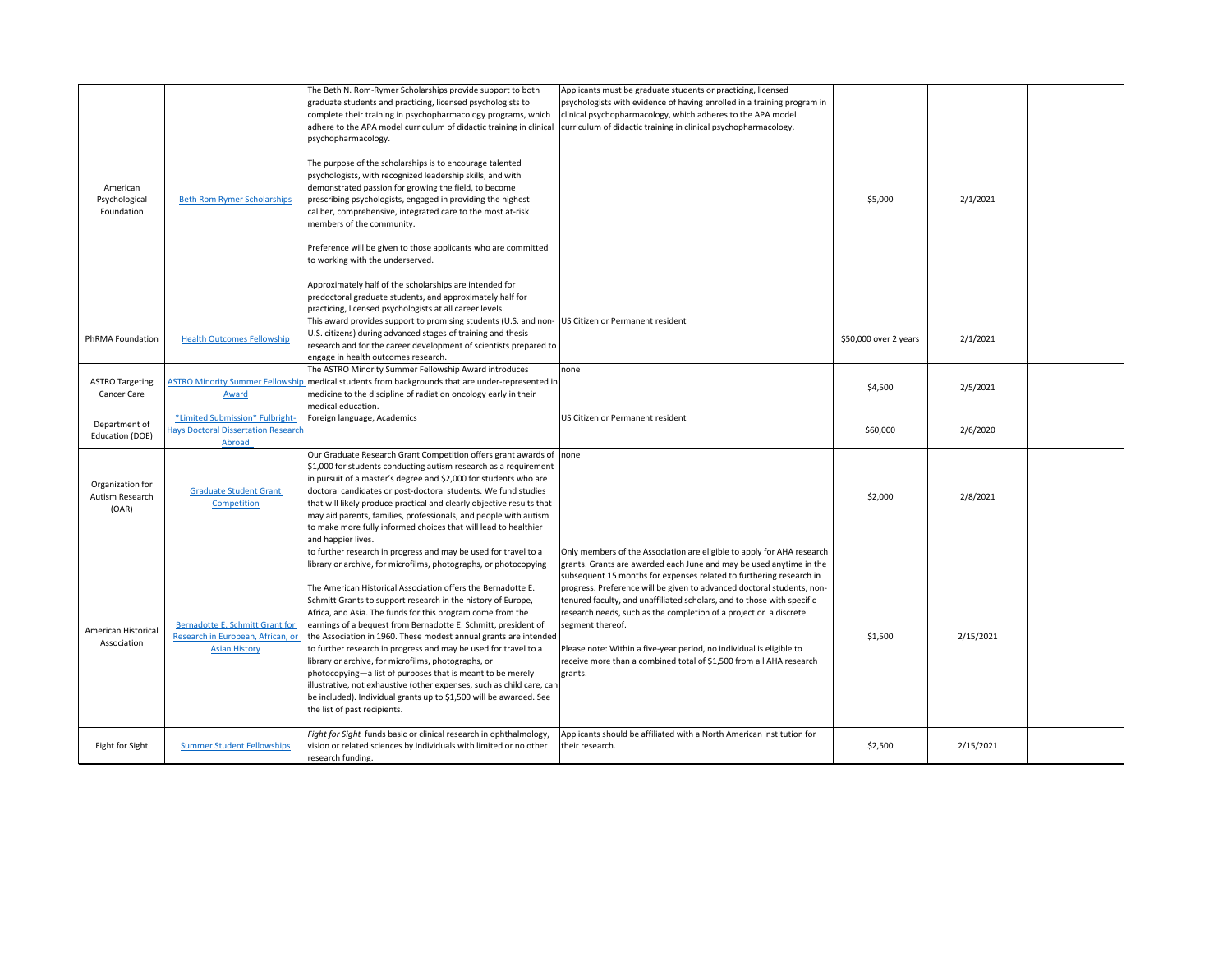| American Historical<br>Association             | Bernadotte E. Schmitt Grant for<br>Research in European, African, or<br><b>Asian History</b> | The American Historical Association offers the Bernadotte E.<br>Schmitt Grants to support research in the history of Europe,<br>Africa, and Asia. The funds for this program come from the<br>earnings of a bequest from Bernadotte E. Schmitt, president of<br>to further research in progress and may be used for travel to a<br>library or archive, for microfilms, photographs, or<br>photocopying-a list of purposes that is meant to be merely<br>illustrative, not exhaustive (other expenses, such as child care, can<br>be included). Individual grants up to \$1,500 will be awarded.                                                                                                                                                                                                                                                                                                                            | Only members of the Association are eligible to apply for AHA research<br>grants. Grants are awarded each June and may be used anytime in the<br>subsequent 15 months for expenses related to furthering research in<br>progress. Preference will be given to advanced doctoral students, non-<br>the Association in 1960. These modest annual grants are intended tenured faculty, and unaffiliated scholars, and to those with specific<br>research needs, such as the completion of a project or a discrete<br>segment thereof.                                                                                                                                                                                                                                                                                                                                                                                                | \$1,500                               | 2/15/2021 |  |
|------------------------------------------------|----------------------------------------------------------------------------------------------|----------------------------------------------------------------------------------------------------------------------------------------------------------------------------------------------------------------------------------------------------------------------------------------------------------------------------------------------------------------------------------------------------------------------------------------------------------------------------------------------------------------------------------------------------------------------------------------------------------------------------------------------------------------------------------------------------------------------------------------------------------------------------------------------------------------------------------------------------------------------------------------------------------------------------|-----------------------------------------------------------------------------------------------------------------------------------------------------------------------------------------------------------------------------------------------------------------------------------------------------------------------------------------------------------------------------------------------------------------------------------------------------------------------------------------------------------------------------------------------------------------------------------------------------------------------------------------------------------------------------------------------------------------------------------------------------------------------------------------------------------------------------------------------------------------------------------------------------------------------------------|---------------------------------------|-----------|--|
| Society of Women<br>Engineers                  | <b>Graduate Scholarships</b>                                                                 | The SWE Scholarship Program provides financial assistance to<br>women admitted to accredited baccalaureate or graduate<br>programs, in preparation for careers in engineering, engineering<br>technology and computer science. In 2019, SWE awarded nearly<br>260 new and renewed scholarships valued at over \$810,000.<br>Applicants complete one application and are considered for all<br>scholarships for which they are eligible.                                                                                                                                                                                                                                                                                                                                                                                                                                                                                    | To be eligible, a candidate must:<br>• be a woman<br>• be studying engineering full time<br>• need funding to cover tuition, fees, and books<br>.have an unweighted GPA of equal to or greater than 3.0/4.0<br>• study at a school with ABET-accredited programs<br>• in preparation for careers in engineering, engineering technology and<br>computer science                                                                                                                                                                                                                                                                                                                                                                                                                                                                                                                                                                   | Varies                                | 2/15/2021 |  |
| American<br>Psychological<br>Foundation        | <b>APF Dr. Christine Blasey-Ford Grant</b>                                                   | The Dr. Christine Blasey-Ford Grant will provide up to \$1,500 to<br>support innovative work to support graduate students and early<br>career researchers conducting work focusing on the<br>of exposure to traumatic events such as sexual assault, sexual<br>harassment and/or rape.                                                                                                                                                                                                                                                                                                                                                                                                                                                                                                                                                                                                                                     | Applicants must:<br>. Be a graduate student or early career psychologist (a doctoral level<br>psychologist who is no more than 10 years postdoctoral).<br>understanding, prevention and/or treatment of the consequences •Be affiliated with nonprofit charitable, educational and scientific<br>institutions, or governmental entities operating exclusively for<br>charitable and educational purposes.<br>. Have a demonstrated knowledge of trauma and trauma research.<br>. Have demonstrated competence and capacity to execute the<br>proposed work.<br>. Have IRB approval from host institution before funding can be<br>awarded if human participants are involved.                                                                                                                                                                                                                                                     | \$1,500                               | 2/15/2021 |  |
| American<br>Psychological<br>Foundation        | in Human Reproductive Behavior<br>and Population Studies                                     | The American Psychological Foundation's Henry David Fund was<br>established to support young psychologists with a demonstrated<br>interest in the behavioral aspects of human reproductive behavior postgraduate experience.<br>Henry P. David Grants for Research   or an area related to population concerns.<br>The Research Grant provides up to \$1,000 for support of ongoing<br>research in behavioral aspects of population studies or human<br>reproductive behavior.                                                                                                                                                                                                                                                                                                                                                                                                                                             | • Applicants must be graduate students conducting dissertation<br>research or early career researchers with not more than 10 years<br>•Demonstrated interest in human reproductive behavior or related<br>population concerns.<br>.Open to applicants in all relevant disciplines who have a<br>demonstrated psychological approach to their work, with preference<br>given to psychologists.                                                                                                                                                                                                                                                                                                                                                                                                                                                                                                                                     | \$1,000                               | 2/15/2021 |  |
| NIH National Institute<br>on Drug Abuse (NIDA) | <b>Drug Abuse Dissertation Research</b><br>(R36)                                             | The goal of this FOA is to enhance the diversity of the drug abuse<br>research workforce by providing dissertation awards on topics<br>related to the study of basic and clinical neuroscience,<br>development, epidemiology, prevention, treatment, services, or<br>women and sex/gender differences as they relate to drug abuse.                                                                                                                                                                                                                                                                                                                                                                                                                                                                                                                                                                                        | US citizen, non-citizen US national or a permanent resident                                                                                                                                                                                                                                                                                                                                                                                                                                                                                                                                                                                                                                                                                                                                                                                                                                                                       | up to \$100,000 over 2<br>years       | 2/16/2021 |  |
| U.S. Department of<br>Education                | Fulbright-Hays--Doctoral<br><b>Dissertation Research Abroad</b>                              | Fellowship Program provides opportunities to doctoral candidates to apply for grants under this program. As part of the application<br>to engage in full-time dissertation research abroad in modern<br>foreign languages and area studies. The program is designed to<br>contribute to the development and improvement of the study of<br>modern foreign languages and area studies in the United States.<br>The institutional project period is 18 months. Students may<br>request funding for a period of no less than six months and no<br>more than 12 months. Funds support travel expenses to and from<br>the residence of the fellow and the country or countries of<br>research; maintenance and dependents(s) allowances based on<br>the location of research for the fellow and his or her<br>dependent(s); an allowance for research-related expenses<br>overseas; and health and accident insurance premiums. | The Fulbright-Hays Doctoral Dissertation Research Abroad (DDRA)  Institutions of higher education (IHEs) in the United States are eligible<br>process, students submit individual applications to the IHE. The IHE<br>then submits all eligible individual student applications with its grant<br>application to the U.S. Department of Education.<br>A student is eligible to receive a fellowship if he or she:<br>• Is a citizen, national, or permanent resident of the United States<br>• Is a graduate student in good standing at an IHE<br>I Is admitted to candidacy in a doctoral degree program in modern<br>foreign languages and area studies at that institution when the<br>fellowship period begins<br>• Is planning a teaching career in the United States upon completion of<br>his or her doctoral program<br>. Possesses sufficient foreign language skills to carry out the<br>dissertation research project | Average Fellowship<br>Award: \$33,461 | 2/18/2020 |  |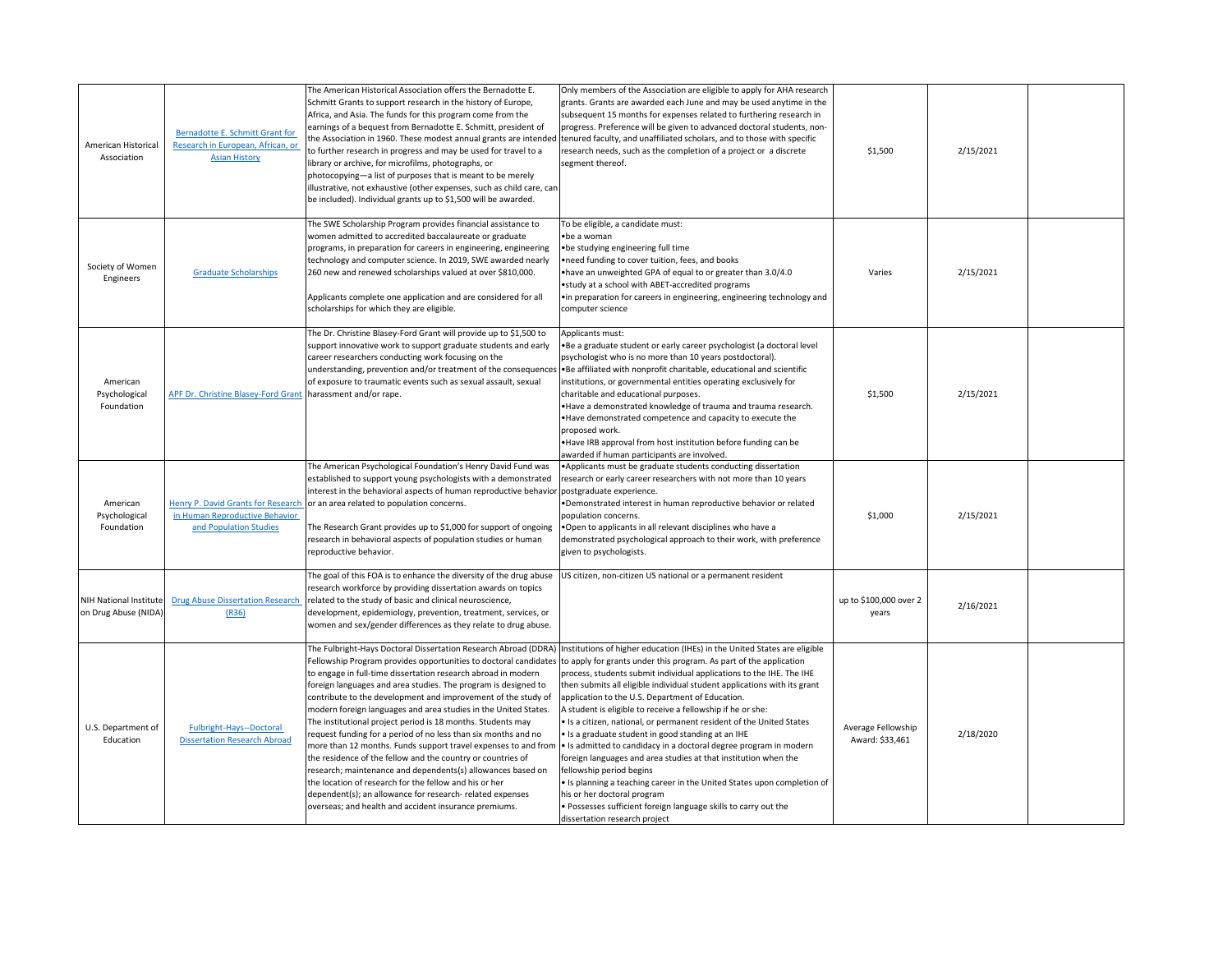| U.S. Department of<br>Education                                      | Fulbright-Hays--Doctoral<br><b>Dissertation Research Abroad</b> | Fellowship Program provides opportunities to doctoral candidates to apply for grants under this program. As part of the application<br>to engage in full-time dissertation research abroad in modern<br>foreign languages and area studies. The program is designed to<br>contribute to the development and improvement of the study of<br>modern foreign languages and area studies in the United States.<br>The institutional project period is 18 months. Students may<br>request funding for a period of no less than six months and no<br>more than 12 months. Funds support travel expenses to and from<br>the residence of the fellow and the country or countries of<br>research; maintenance and dependents(s) allowances based on<br>the location of research for the fellow and his or her<br>dependent(s); an allowance for research-related expenses<br>overseas; and health and accident insurance premiums. | The Fulbright-Hays Doctoral Dissertation Research Abroad (DDRA) Institutions of higher education (IHEs) in the United States are eligible<br>process, students submit individual applications to the IHE. The IHE<br>then submits all eligible individual student applications with its grant<br>application to the U.S. Department of Education.<br>A student is eligible to receive a fellowship if he or she:<br>Io Is a citizen, national, or permanent resident of the United States<br>$\cdot$ Is a graduate student in good standing at an IHE<br>• Is admitted to candidacy in a doctoral degree program in modern<br>foreign languages and area studies at that institution when the<br>fellowship period begins<br>I Is planning a teaching career in the United States upon completion of<br>his or her doctoral program<br>• Possesses sufficient foreign language skills to carry out the<br>dissertation research project | Average Fellowship<br>Award: \$33,461 | 2/18/2020 |                   |
|----------------------------------------------------------------------|-----------------------------------------------------------------|----------------------------------------------------------------------------------------------------------------------------------------------------------------------------------------------------------------------------------------------------------------------------------------------------------------------------------------------------------------------------------------------------------------------------------------------------------------------------------------------------------------------------------------------------------------------------------------------------------------------------------------------------------------------------------------------------------------------------------------------------------------------------------------------------------------------------------------------------------------------------------------------------------------------------|-----------------------------------------------------------------------------------------------------------------------------------------------------------------------------------------------------------------------------------------------------------------------------------------------------------------------------------------------------------------------------------------------------------------------------------------------------------------------------------------------------------------------------------------------------------------------------------------------------------------------------------------------------------------------------------------------------------------------------------------------------------------------------------------------------------------------------------------------------------------------------------------------------------------------------------------|---------------------------------------|-----------|-------------------|
| Society for<br>Neuroscience                                          | <b>Neuroscience Scholars Program</b>                            | The Neuroscience Scholars Program (NSP) is a two-year training<br>program open to underrepresented graduate students and<br>postdoctoral researchers. Building on a 30 year history, NSP<br>provides resources focused on career advancement issues, the<br>research process, and cutting-edge scientific content. NSP<br>participants have access to: Live events and webinars, Educational<br>resources, An online group for those seeking career connections<br>and Guidance from mentors and NSP Alumni                                                                                                                                                                                                                                                                                                                                                                                                                | U.S. Citizenship or permanent residency required and<br>underrepresented minority                                                                                                                                                                                                                                                                                                                                                                                                                                                                                                                                                                                                                                                                                                                                                                                                                                                       |                                       | 2/18/2021 |                   |
| <b>Universities Research</b><br>Association                          | <b>URA Visiting Scholars Program (VSP</b>                       | Research in high energy physics experiments, astrophysics,<br>theory, accelerator physics, materials science, computer science,<br>engineering, and accelerator R&D related to the Fermilab mission.                                                                                                                                                                                                                                                                                                                                                                                                                                                                                                                                                                                                                                                                                                                       | Applicants must be enrolled at URA member institutions during the<br>course of the award.                                                                                                                                                                                                                                                                                                                                                                                                                                                                                                                                                                                                                                                                                                                                                                                                                                               | \$50,000                              | 2/22/2021 | August & February |
| <b>Association of Public</b><br><b>Health Laboratories</b><br>(APHL) | Program                                                         | The APHL-CDC Bioinformatics Fellowship aims to train and<br>prepare bioinformaticians to apply their expertise within public<br>health and design tools to aid existing public health personnel in<br>the use of bioinformatics. The Bioinformatics Fellowships provide<br>APHL-CDC Bioinformatics Fellowship post-master's and post-doctoral level professionals the<br>opportunity to apply their skills to a range of important and<br>emerging public health problems, while gaining experience in<br>their fields. Whether your specialty is metagenomics,<br>algorithm/software development, microbial genomics or another<br>research area, we have a place for you!                                                                                                                                                                                                                                                | Applicants must have complete a master's or doctoral degree in<br>bioinformatics or a related discipline by the start date of their<br>fellowship. Fellows should plan on starting July 1, but some flexibility in<br>start dates may be considered to allow for degree<br>completion. Applicants are required to have demonstrated education<br>and/or experience in bioinformatics.                                                                                                                                                                                                                                                                                                                                                                                                                                                                                                                                                   | \$54,095                              | 2/28/2021 |                   |
| Army Heritage Center<br>Foundation                                   | Robert L. and Robert C. Ruth<br>Fellowship                      | The Army Heritage Center Foundation is pleased to announce the none<br>LTC John William Whitman Research Grant. This grant of up to<br>$\mid$ \$1,750 is designed to provide monetary support to unfunded<br>independent researchers who are working on under-explored<br>topics of military history. Funded research is to be conducted at<br>the U.S. Army Heritage and Education Center (USAHEC) in Carlisle,<br>IPa.                                                                                                                                                                                                                                                                                                                                                                                                                                                                                                   |                                                                                                                                                                                                                                                                                                                                                                                                                                                                                                                                                                                                                                                                                                                                                                                                                                                                                                                                         | \$1,500                               | 3/1/2019  |                   |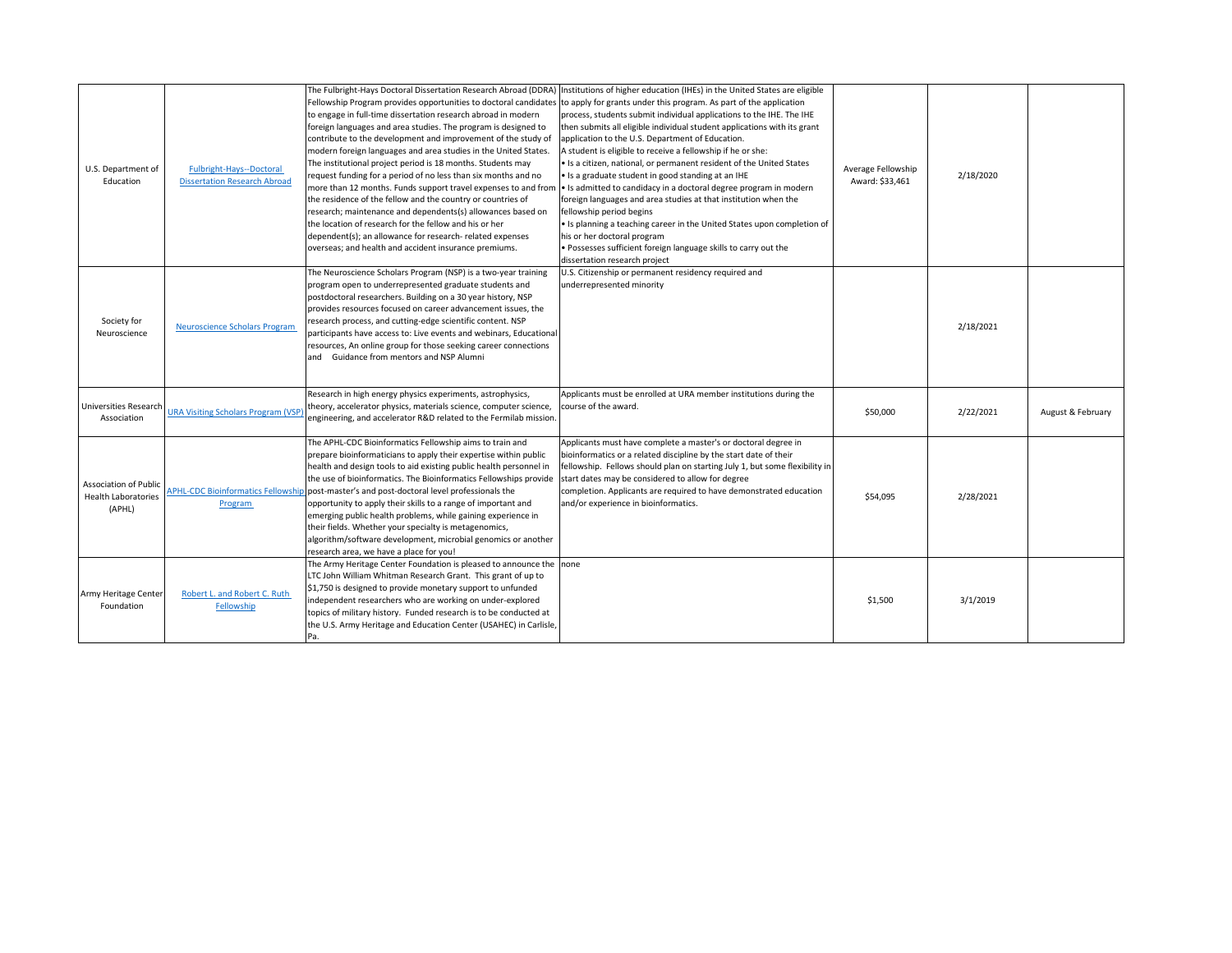| International OCD<br>Foundation                            | Michael Jenike Young Investigator<br>Awards                                  | of one year in quarterly installments. They support promising<br>young investigators who are developing their careers while<br>pursuing creative and impactful research projects on OCD and<br>related disorders across a range of disciplines. To be eligible for<br>funding, researchers must be investigating OCD and related<br>disorders (OCD, including pediatric OCD; PANS/PANDAS; hoarding dysmorphic disorder) will be considered for funding.<br>disorder; body dysmorphic disorder; or body focused repetitive<br>behaviors).<br>Jenike Awards - Race, Ethnicity, and Culture Category<br>Through the generous partnership of our affiliate OCD<br>Jacksonville, the IOCDF has established a dedicated fund to<br>support research on the role that race, ethnicity, and culture play<br>in OCD and related disorders, including how they influence<br>symptoms, diagnosis, treatment, and treatment access. All Jenike<br>Award applicants who propose projects in these research areas<br>are eligible. Awards made in this category will be part of the<br>Jenike Award program and subject to the same terms, eligibility,<br>and application requirements. Applications of up to \$50,000 are<br>welcome, including applications for smaller projects requiring<br>significantly less funding support. | These are grants of up to \$50,000 each, disbursed over the course  Eligible applicants must be current graduate students, or must have<br>completed their residency or their PhD (or equivalent) on or after<br>September 1, 2016. Applicants who are still in training must submit a<br>letter from their mentor with their application. Only research projects<br>that investigate topics in the field of OCD and related disorders (OCD,<br>including pediatric OCD; PANS/PANDAS; hoarding disorder; body                                   | \$50,000 | 3/1/2021  |  |
|------------------------------------------------------------|------------------------------------------------------------------------------|------------------------------------------------------------------------------------------------------------------------------------------------------------------------------------------------------------------------------------------------------------------------------------------------------------------------------------------------------------------------------------------------------------------------------------------------------------------------------------------------------------------------------------------------------------------------------------------------------------------------------------------------------------------------------------------------------------------------------------------------------------------------------------------------------------------------------------------------------------------------------------------------------------------------------------------------------------------------------------------------------------------------------------------------------------------------------------------------------------------------------------------------------------------------------------------------------------------------------------------------------------------------------------------------------------------------|-------------------------------------------------------------------------------------------------------------------------------------------------------------------------------------------------------------------------------------------------------------------------------------------------------------------------------------------------------------------------------------------------------------------------------------------------------------------------------------------------------------------------------------------------|----------|-----------|--|
| American<br>Psychological<br>Foundation                    | <b>Wayne F. Placek Grants</b>                                                | The Wayne F. Placek Grant encourages research to increase the<br>general public's understanding of homosexuality and sexual<br>orientation, and to alleviate the stress that lesbian women, gay<br>men, bisexual women, bisexual men and transgender individuals<br>experience in this and future civilizations. Since 1995, the Placek<br>Fund has granted more than \$1 million.<br>The Wayne F. Placek Grant encourages research that addresses<br>the following topics:<br>Heterosexuals' attitudes and behaviors toward lesbian, gay,<br>bisexual and transgender (LGBT) people, including prejudice,<br>discrimination and violence.Family and workplace issues relevant<br>to LGBT people. Special concerns of sectors of the LGBT population<br>that have historically been underrepresented in scientific<br>research.                                                                                                                                                                                                                                                                                                                                                                                                                                                                                        | Must be either a doctoral-level researcher or graduate student<br>affiliated with an educational institution of a 501(c)(3) nonprofit<br>research organization. Graduate students and early career researchers<br>are encouraged to apply.                                                                                                                                                                                                                                                                                                      | \$9,000  | 3/1/2021  |  |
| Society for the<br>Psychological Study of<br>Social Issues | <b>Dalmas A. Taylor Memorial Summer</b><br><b>Minority Policy Fellowship</b> | The purpose of this fellowship is to honor the memory of Dalmas<br>A. Taylor, who passed away during his term as President of SPSSI<br>Dr. Taylor had been involved for many years with SPSSI. In<br>addition, he was instrumental in establishing the Minority<br>Fellowship at the American Psychological Association and in<br>increasing the APA's attention to inclusion of people of color.<br>This fellowship is administered in conjunction with APA and the<br>APA Minority Fellowship Program. It provides an opportunity for a<br>graduate student of color to work on public policy issues in<br>Washington, DC. The fellowship also includes participation at the<br>SPSSI Conference, which is held in late June.<br>NOTE: Please note that for the summer of 2021, the fellowship<br>will be virtual, with the option to convert the fellowship to an in-<br>person experience if conditions allow.                                                                                                                                                                                                                                                                                                                                                                                                     | Applicants must be currently enrolled and in good standing in an<br>accredited graduate program in psychology or a related field. In<br>addition, they must be members of an ethnic minority group (including,<br>but not limited to, African American, Alaskan Native, American Indian,<br>Asian American, Latinx, and Pacific Islander) and/or have demonstrated<br>a commitment to a career with a focus on ethnic minority issues.<br>Applicants should not have completed their graduate program by the<br>time they begin the fellowship. | \$3,000  | 3/15/2021 |  |
| American Australian<br>Association                         | <b>EDU Australia to United States</b><br><b>Scholarships</b>                 | Biophotonics, Engineering, Environmental and Marine Sciences,<br>Mathematics, Medicine, Sciences, Sustainability and Technology                                                                                                                                                                                                                                                                                                                                                                                                                                                                                                                                                                                                                                                                                                                                                                                                                                                                                                                                                                                                                                                                                                                                                                                        | Australian citizen or permanent resident of Australia                                                                                                                                                                                                                                                                                                                                                                                                                                                                                           | \$40,000 | 3/15/2021 |  |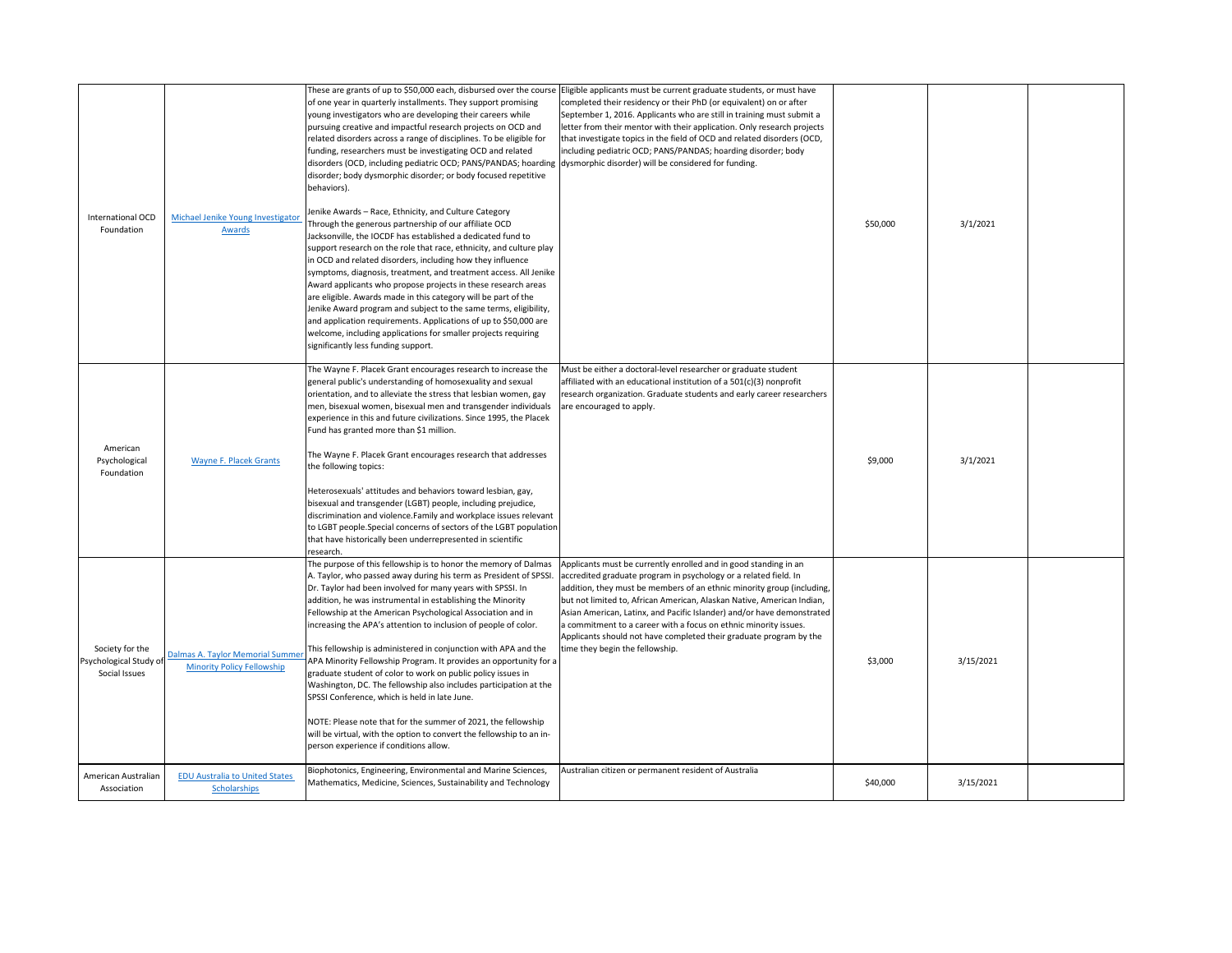| Fahs-Beck Fund for<br>Research and<br>Experimentation | <b>Doctoral Dissertation Grant</b><br><b>Program (Fahs-Beck Scholars)</b>                                              | Grants of up to \$5,000 are available to help support dissertation<br>expenses of doctoral students in the United States and Canada<br>whose studies have the potential for adding significantly to<br>knowledge about problems in the functioning or well being of<br>children, adults, couples, families, or communities, or about<br>interventions designed to prevent or alleviate such problems. The<br>research for which funding is requested must focus on the United<br>States or Canada or on a comparison between the United States<br>or Canada and one or more other countries.                                                                                                                                                                                                                                                                                                                                                                                                                                                                                                                                                                                                                                                                                                                                                                                                                                                                                                                                                                                                                                                                    | Applicants must be enrolled in an accredited doctoral program in the<br>United States or Canada.                                                                                                                                                                                                                                                                                                                                                                                                                                         | \$5,000                                                                                                                     | 4/1/2021 | April and November |
|-------------------------------------------------------|------------------------------------------------------------------------------------------------------------------------|-----------------------------------------------------------------------------------------------------------------------------------------------------------------------------------------------------------------------------------------------------------------------------------------------------------------------------------------------------------------------------------------------------------------------------------------------------------------------------------------------------------------------------------------------------------------------------------------------------------------------------------------------------------------------------------------------------------------------------------------------------------------------------------------------------------------------------------------------------------------------------------------------------------------------------------------------------------------------------------------------------------------------------------------------------------------------------------------------------------------------------------------------------------------------------------------------------------------------------------------------------------------------------------------------------------------------------------------------------------------------------------------------------------------------------------------------------------------------------------------------------------------------------------------------------------------------------------------------------------------------------------------------------------------|------------------------------------------------------------------------------------------------------------------------------------------------------------------------------------------------------------------------------------------------------------------------------------------------------------------------------------------------------------------------------------------------------------------------------------------------------------------------------------------------------------------------------------------|-----------------------------------------------------------------------------------------------------------------------------|----------|--------------------|
| University of<br>Minnesota                            | <b>Program for Cultural Cooperation</b><br><b>Between Spain's Ministry of Culture</b><br>& United States' Universities | The program is designed to promote closer ties between scholarly<br>Hispanicism in the US in the areas of humanities, social sciences<br>and the cultural and academic developments of Spain. Projects<br>oriented toward the dissemination of Spanish culture throughout<br>the academic systems of the US are reviewed for subsidy. Priority<br>is given to those proposals of high scholarly quality which will<br>have an important impact upon the field of Hispanicism, both<br>regionally and nationwide.<br>Since its conception, the program has granted a considerable<br>amount of subsidies supporting a variety of events. Proposals<br>encompass visiting professorships; the publication of scholarly<br>journals, translations, and literary texts; symposia, film series, and<br>exhibitions; and dissertation scholarships. More than 300 US<br>academic institutions have benefited from these subsidies.<br>Applications submitted by scholars in the US who wish to<br>undertake or complete research projects in Spain are considered.<br>These academic investigations are evaluated on the basis of<br>scholarly quality as well as relevance to the dissemination of<br>Spanish culture in the US. The program only covers up to 50% of<br>the cost. If you have no matching institutional funds, indicate that<br>you will be covering the other 50% out of your own funds. Salaries<br>are not subsidized, so do not list sabbatical salary as a matching<br>fund.<br>The program covers 50% of the cost. If you have no matching<br>institutional funds, indicate that you will be comering the other<br>50% out of your own funds. |                                                                                                                                                                                                                                                                                                                                                                                                                                                                                                                                          | There is a maximum<br>three month stay at the<br>rate of approximately<br>\$3,000 per month that<br>the program will cover. | 4/1/2020 |                    |
| German Historical<br>Institute                        | <b>Doctoral and Postdoctoral</b><br>Fellowships                                                                        | The GHI awards short-term fellowships to European and North<br>American doctoral students as well as postdoctoral scholars to<br>pursue research projects that draw upon primary sources located<br>in the United States.<br>following fields:<br>German and European history<br>•The history of German-American relations<br>•The role of Germany and the USA in international relations<br>American history (European doctoral and postdoctoral scholars<br>only)<br>The proposed research projects should make use of historical<br>methods and engage with the relevant historiography. We<br>especially invite applications from doctoral and postdoctoral<br>scholars who currently have no funding from their home<br>institutions. The fellowships are usually granted for periods of one<br>to five months but, in exceptional cases and depending on the<br>availability of funds, they can be extended by one month.<br>The GHI will not provide funding for preliminary research,<br>manuscript composition, or the revision of manuscripts. It will<br>give clear priority to those postdoc projects that are designed for<br>the "second book." The fellowship is open to both doctoral and<br>postdoctoral scholars based in North America and Europe. The<br>monthly stipend is $\epsilon$ 2,000 for doctoral students and $\epsilon$ 3,400 for<br>postdoctoral scholars. In addition, fellowship recipients based in<br>Europe will receive reimbursement for their round-trip airfare to<br>the U.S.                                                                                                                                          | • Applicants should be based at (or recent graduates of) a North<br>American or European university or research institute.<br><b>•</b> For doctoral students applying, ABD status is required before starting<br>the fellowship.<br>We are particularly interested in research projects that fit into the •For postdoctoral scholars applying, the preference is for projects that<br>are designed for the "second book" (Habilitation or equivalent).<br>•The proposed project should require primary research in the United<br>States. | monthly stipend of<br>$\in$ 2,000 (approx. \$2,400)                                                                         | 4/1/2021 |                    |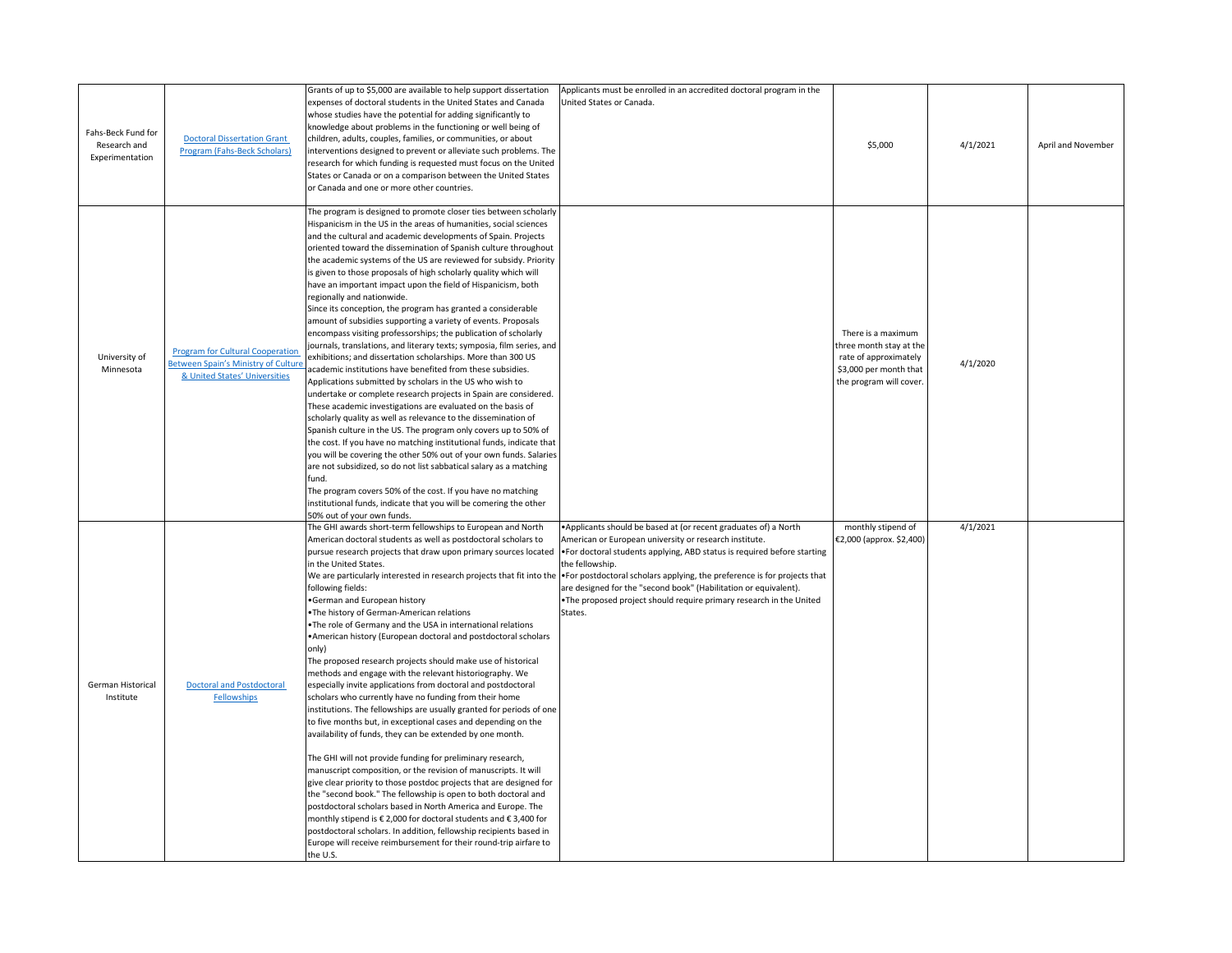| American<br>Psychological<br>Foundation (APF) | <b>Visionary Grants</b>                                                              | The APF Visionary Grants seek to seed innovation through<br>supporting research, education and intervention projects and<br>programs that use psychology to solve social problems in the<br>populations (e.g. serious mental illness, returning military, those<br>violence; Understanding the connection between behavior and<br>health (e.g. wellness, diabetes, obesity); Understanding and<br>eliminating stigma and prejudice (e.g. race, gender, sexual<br>orientation, religion, age, disability and socioeconomic status).                                                                                                                                                                                                                                                                                                                                                                                                            | Be a graduate student or early career researcher (no more than 10<br>years postdoctoral).<br>Be affiliated with a nonprofit charitable, educational or scientific<br>following priority areas: Applying psychology to at-risk, vulnerable linstitution, or governmental entity operating exclusively for charitable<br>and educational purposes.<br>who are incarcerated or economically disadvantaged); Preventing Have demonstrated competence and capacity to execute the proposed<br>work. | \$20,000 | 4/1/2021 | April 1 |
|-----------------------------------------------|--------------------------------------------------------------------------------------|-----------------------------------------------------------------------------------------------------------------------------------------------------------------------------------------------------------------------------------------------------------------------------------------------------------------------------------------------------------------------------------------------------------------------------------------------------------------------------------------------------------------------------------------------------------------------------------------------------------------------------------------------------------------------------------------------------------------------------------------------------------------------------------------------------------------------------------------------------------------------------------------------------------------------------------------------|------------------------------------------------------------------------------------------------------------------------------------------------------------------------------------------------------------------------------------------------------------------------------------------------------------------------------------------------------------------------------------------------------------------------------------------------------------------------------------------------|----------|----------|---------|
| American Heart<br><b>Association (AHA)</b>    | <b>Student Scholarships in</b><br><b>Cardiovascular Disease</b>                      | AHA scholarships provide valuable stipends for graduate-level or<br>medical students during the research project. The scholarship<br>stipends may be used for student expenses, lab fees, or other<br>costs incurred by the student during the project.<br>$\frac{1}{2}$ ,000 scholarships, paid to the institution of the selected<br>student, will be available for students researching cardiovascular<br>disease topics within basic, clinical, translational or population<br>sciences.                                                                                                                                                                                                                                                                                                                                                                                                                                                  | AHA scholarships provide valuable stipends for graduate-level or<br>medical students during the research project.                                                                                                                                                                                                                                                                                                                                                                              | \$2,000  | 4/2/2021 |         |
| American Heart<br><b>Association (AHA)</b>    | <b>Student Scholarships in</b><br>Cerebrovascular Disease and Stroke                 | AHA scholarships provide valuable stipends for graduate-level or<br>medical students during the research project. The scholarship<br>stipends may be used for student expenses, lab fees, or other<br>costs incurred by the student during the project.<br>$\frac{1}{2}$ ,000 scholarships, paid to the institution of the selected<br>student, will be available for students specifically researching<br>cerebrovascular disease and stroke. Scholarship recipients may<br>also be eligible to receive a \$750 travel grant pending verification<br>of their attendance at the International Stroke Conference (ISC)<br>and an accepted, a co-authored abstract for the current year's<br>conference.                                                                                                                                                                                                                                       | AHA scholarships provide valuable stipends for graduate-level or<br>medical students during the research project.                                                                                                                                                                                                                                                                                                                                                                              | \$2,000  | 4/2/2021 |         |
| American Heart<br><b>Association (AHA)</b>    | Student Scholarship in<br><b>Cardiovascular Surgery</b>                              | AHA scholarships provide valuable stipends for graduate-level or<br>medical students during the research project. The scholarship<br>stipends may be used for student expenses, lab fees, or other<br>costs incurred by the student during the project.<br>\$2,000 scholarships, paid to the institution of the selected<br>student, will be available for students specifically researching<br>cardiac surgery, vascular surgery, or cardiovascular anesthesia.<br>Scholarship recipients may also be eligible to receive a \$750 travel<br>grant pending verification of their attendance at Scientific<br>Sessions in November. If attending Scientific Sessions, they will be<br>invited to attend the CVSA leadership meeting to report their<br>experience. Awardees will also receive a complimentary ticket to<br>the CVSA Annual Business Meeting (Council Dinner) and a 1-year<br>complimentary AHA Student/Trainee member account. | AHA scholarships provide valuable stipends for graduate-level or<br>medical students during the research project.                                                                                                                                                                                                                                                                                                                                                                              | \$2,000  | 4/2/2021 |         |
| Link Foundation                               | <b>Ocean Engineering &amp;</b><br><b>Instrumentation PH.D. Fellowship</b><br>Program | The main goals of the Link Foundation Ocean Engineering and<br>Instrumentation Ph.D. Fellowship are:<br>•To foster ocean engineering and ocean instrumentation research<br><b>•To enhance both the theoretical and practical knowledge and</b><br>applications of ocean engineering and ocean instrumentation<br>research, and<br>•To disseminate the results of that research through lectures,<br>seminars and publications.                                                                                                                                                                                                                                                                                                                                                                                                                                                                                                                | Students working towards a PhD                                                                                                                                                                                                                                                                                                                                                                                                                                                                 | \$30,000 | 4/5/2021 |         |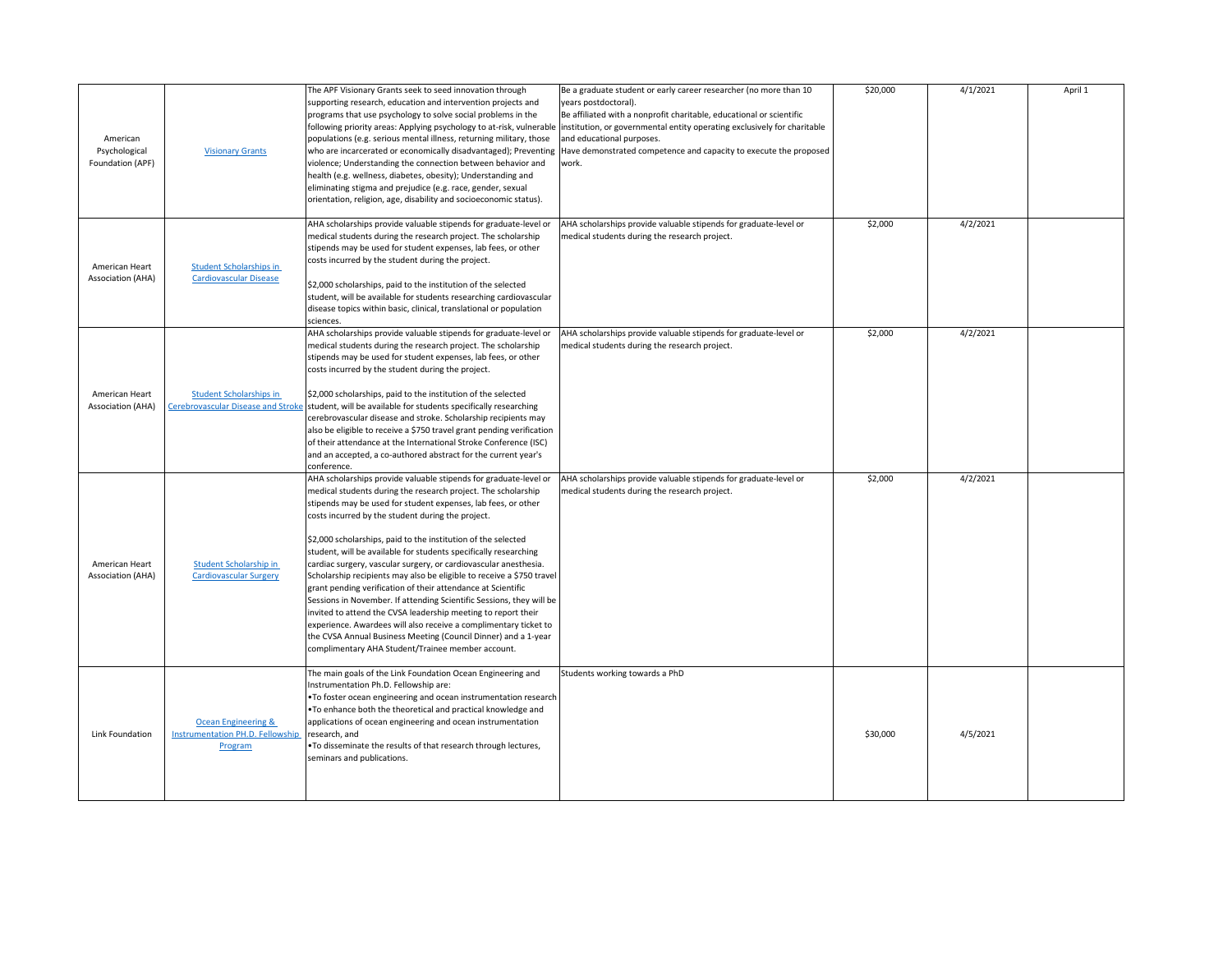| The Social Science<br>Research Council                                                                                   | Religion, Spirituality, and<br><b>Democratic Renewal (RSDR)</b><br>Fellowship                                                                                                                             | To bring knowledge of the place of religion and spirituality into<br>scholarly and public conversations about renewing democracy in<br>the United States.<br>We welcome proposals on religion and spirituality in its relation to<br>democracy from across all fields in the social sciences, humanities,<br>and theology. Research projects using any social science<br>methodology, quantitative, qualitative, or mixed, are eligible, and<br>we encourage applications that are grounded in novel theories<br>and analytic frameworks.                                                                                                                                                                                                                                                                                                                                                                                                           | Doctoral students who have advanced to candidacy and to<br>postdoctoral researchers within five years of their PhD                                                                                                                                                                                                                                                                                                                                                                                                                                                                                                                                                                                                                                                                                                                                                                                                                                                                                                                                                                                                                                                                                                                                                                                                                                                                                                                                                                                                                                                                                                                                                                                                                                                          | \$15,000                                             | 4/6/2021                                                            |                                |
|--------------------------------------------------------------------------------------------------------------------------|-----------------------------------------------------------------------------------------------------------------------------------------------------------------------------------------------------------|-----------------------------------------------------------------------------------------------------------------------------------------------------------------------------------------------------------------------------------------------------------------------------------------------------------------------------------------------------------------------------------------------------------------------------------------------------------------------------------------------------------------------------------------------------------------------------------------------------------------------------------------------------------------------------------------------------------------------------------------------------------------------------------------------------------------------------------------------------------------------------------------------------------------------------------------------------|-----------------------------------------------------------------------------------------------------------------------------------------------------------------------------------------------------------------------------------------------------------------------------------------------------------------------------------------------------------------------------------------------------------------------------------------------------------------------------------------------------------------------------------------------------------------------------------------------------------------------------------------------------------------------------------------------------------------------------------------------------------------------------------------------------------------------------------------------------------------------------------------------------------------------------------------------------------------------------------------------------------------------------------------------------------------------------------------------------------------------------------------------------------------------------------------------------------------------------------------------------------------------------------------------------------------------------------------------------------------------------------------------------------------------------------------------------------------------------------------------------------------------------------------------------------------------------------------------------------------------------------------------------------------------------------------------------------------------------------------------------------------------------|------------------------------------------------------|---------------------------------------------------------------------|--------------------------------|
| National Institute for<br>Health (NIH)                                                                                   | <b>Mental Health Research</b><br><b>Dissertation Grant to Enhance</b><br><b>Workforce Diversity (R36</b><br><b>Independent Clinical Trial Not</b><br>Allowed)                                             | The purpose of this Funding Opportunity Announcement (FOA) is<br>to enhance the diversity of the mental health research workforce<br>by providing dissertation awards in all research areas within the<br>strategic priorities of the NIMH to individuals from groups<br>underrepresented in biomedical, behavioral, clinical and social<br>sciences research. This award supports the completion of the<br>doctoral research project.                                                                                                                                                                                                                                                                                                                                                                                                                                                                                                              | Eligible PDs/PIs include predoctoral students at the dissertation stage<br>of training. The applicant must have an approved dissertation proposal<br>(at the time of award), show evidence of high academic performance in  <br>the field of study and a commitment to a career as an independent<br>research scientist, an independent physician-scientist or other clinician-<br>scientist (dual-degree training).<br>This FOA is available to predoctoral students from groups<br>underrepresented in biomedical research who are in good standing in<br>accredited research doctoral programs in the United States. The PD/PI<br>must have a baccalaureate degree and be currently enrolled in a PhD or<br>equivalent research degree program (e.g., EngD, DNSc, DrPH, DSW,<br>PharmD, PsyD, ScD), a formally combined MD/PhD program, or other<br>combined professional/clinical and research doctoral (e.g., DDS/PhD) in<br>the biomedical, behavioral, or clinical sciences.<br>A. Individuals from racial and ethnic groups that have been shown by<br>the NSF to be underrepresented in health-related sciences on a<br>national basis, and the report Women, Minorities, and Persons with<br>Disabilities in Science and Engineering.<br>B. Individuals with disabilities, who are defined as those with a physical<br>or mental impairment that substantially limits one or more major life<br>activities, as described in the Americans with Disabilities Act of 1990, as<br>amended.<br>By the time of the award, the individual must be a citizen or a non-<br>citizen national of the United States or have been lawfully admitted for<br>permanent residence (i.e., possess a valid Permanent Resident Card or<br>other legal verification of such status). | stipend (NRSA<br>predoctoral level) plus<br>\$15,000 | 4/6/2021                                                            |                                |
| National Institute for<br>Health (NIH)                                                                                   | Ruth L. Kirschstein National<br><b>Research Service Awards for</b><br><b>Individual Predoctoral Fellowships</b><br>to Promote Diversity in Health-<br><b>Related Research (Parent F31 -</b><br>Diversity) | Biomedical, behavioral, or clinical sciences; The overall goal of the<br>NIH Ruth L. Kirschstein National Research Service Award (NRSA)<br>program is to help ensure that a diverse pool of highly trained<br>scientists is available in appropriate scientific disciplines to<br>address the Nation's biomedical, behavioral, and clinical research<br>needs. NRSA fellowships support the training of pre-and<br>postdoctoral scientists, dual-degree investigators, and senior<br>researchers.                                                                                                                                                                                                                                                                                                                                                                                                                                                   | US Citizen, National or Permanent resident                                                                                                                                                                                                                                                                                                                                                                                                                                                                                                                                                                                                                                                                                                                                                                                                                                                                                                                                                                                                                                                                                                                                                                                                                                                                                                                                                                                                                                                                                                                                                                                                                                                                                                                                  | Tuition and fees plus<br>stipend                     | 4/8/2021                                                            | April, August, and<br>December |
| Achievement<br><b>Rewards for College</b><br>Scientists Foundation<br>(ARCS) - Metropolitan<br><b>Washington Chapter</b> | <b>ARCS Chapter Scholars</b>                                                                                                                                                                              | The Metropolitan Washington Chapter of the Achievement<br>Rewards for College Scientists Foundation (ARCS/MWC) has<br>announced that it will award Johns Hopkins University two (2)<br>Chapter Scholar Awards for graduate students in the 2021-2022<br>academic year. Each ARCS/MWC Chapter Scholar Award will<br>provide funding in the amount of \$15,000 to be used for tuition,<br>books, fees, and other academic needs. Funds will be allocated by<br>the university to the scholars, will be administered separately<br>from other financial aid, and must be used within the designated<br>academic year.<br>ARCS/MWC Chapter Scholar Awards are intended for students<br>whose work could lead to breakthrough technologies or new<br>discoveries, with the fundamental goal of advancing our country's<br>global competitiveness in science, technology, engineering, and<br>medical research for which the ARCS Foundation was founded. | • JHU Faculty from current Johns Hopkins ARCS/MWC Approved<br>Schools and Departments may nominate ONE top graduate student for<br>this opportunity. (Find department list at competition link below.)<br>. Nominees must be U.S. citizens, maintain a GPA of 3.5 or higher, and<br>be enrolled in a full-time doctoral program within the approved schools<br>and departments list.                                                                                                                                                                                                                                                                                                                                                                                                                                                                                                                                                                                                                                                                                                                                                                                                                                                                                                                                                                                                                                                                                                                                                                                                                                                                                                                                                                                        | \$15,000                                             | <b>Limited Submission</b><br><b>Internal Deadline:</b><br>4/12/2021 |                                |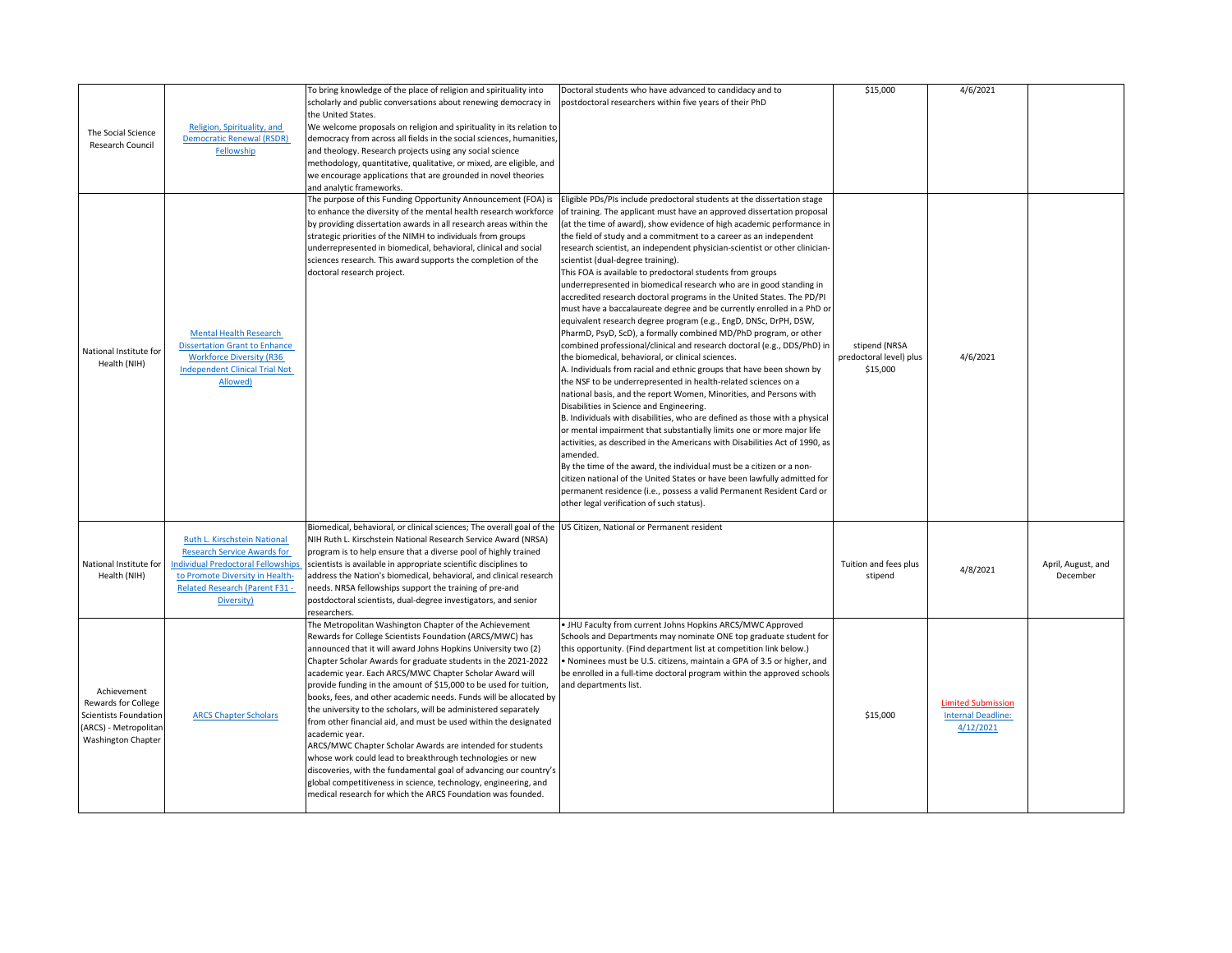| National Endowment<br>for the Humanities                              | <b>Fellowships</b>                                                                                                        | Fellowships support individuals pursuing advanced research that<br>is of value to humanities scholars, general audiences, or both.<br>Period of performance: 6 to 12 months. Recipients usually<br>produce articles, monographs, books, digital materials,<br>archaeological site reports, translations, editions, or other<br>scholarly resources in the humanities. Projects may be at any<br>stage of development.                                                                                                                                                                | Citizenship. U.S. citizens, whether they reside inside or outside the<br>United States, are eligible to apply. Foreign nationals who have been<br>living in the United States or its jurisdictions for at least the three years<br>prior to the application deadline are also eligible. Foreign nationals who<br>take up permanent residence outside the United States any time<br>between the application deadline and the end of the period of<br>performance will forfeit their eligibility to hold an award. (Leaving the<br>U.S. on a temporary basis is permitted.)<br>Currently enrolled students. While applicants need not have advanced<br>degrees, individuals currently enrolled in a degreegranting program are<br>ineligible to apply. Applicants who have satisfied all the requirements<br>for a degree and are awaiting its conferral are eligible for NEH<br>Fellowships; but such applicants must include a letter from the dean of<br>the conferring school or their department chair attesting to the<br>applicant's status as of the application deadline in Attachment 6:<br>Degree Conferral. | \$60,000                                     | 4/14/2021 |       |
|-----------------------------------------------------------------------|---------------------------------------------------------------------------------------------------------------------------|--------------------------------------------------------------------------------------------------------------------------------------------------------------------------------------------------------------------------------------------------------------------------------------------------------------------------------------------------------------------------------------------------------------------------------------------------------------------------------------------------------------------------------------------------------------------------------------|-----------------------------------------------------------------------------------------------------------------------------------------------------------------------------------------------------------------------------------------------------------------------------------------------------------------------------------------------------------------------------------------------------------------------------------------------------------------------------------------------------------------------------------------------------------------------------------------------------------------------------------------------------------------------------------------------------------------------------------------------------------------------------------------------------------------------------------------------------------------------------------------------------------------------------------------------------------------------------------------------------------------------------------------------------------------------------------------------------------------------|----------------------------------------------|-----------|-------|
| Academy of Nutrition<br>and Dietetics<br>Foundation                   | <b>Graduate Dietetic Scholarships</b>                                                                                     | Food, Nutrition                                                                                                                                                                                                                                                                                                                                                                                                                                                                                                                                                                      | U.S. citizen or a permanent resident. Planned or current enrollment in<br>an advanced degree program in a US regionally accredited college or<br>university. Students who are already enrolled in an ACEND-accredited<br>dietetic internship (DI) and will be completing a graduate program in<br>2020-2021 should apply for a graduate scholarship. If your application is<br>pending for a program, such as a dietetic internship, you will not qualify<br>for a scholarship until you receive confirmation of acceptance.                                                                                                                                                                                                                                                                                                                                                                                                                                                                                                                                                                                          | \$10,000                                     | 4/19/2021 | April |
| International<br>Research                                             | <b>Graduate Student Fellowships for</b><br>Foundation for Ethical Alternatives to the Use of Animals in<br><b>Science</b> | and Ph.D. programs in the sciences whose proposals show the<br>greatest potential to reduce, refine or replace the use of animals<br>in research, testing, and/or education.                                                                                                                                                                                                                                                                                                                                                                                                         | Fellowships are awarded to those candidates enrolled in Master's Candidates enrolled in Master's and Ph.D. programs in the sciences                                                                                                                                                                                                                                                                                                                                                                                                                                                                                                                                                                                                                                                                                                                                                                                                                                                                                                                                                                                   | \$12,500                                     | 4/30/2021 | April |
| Kappa Delta Pi<br><b>International Honor</b><br>Society in Education  | Kappa Delta Pi International<br><b>Scholarship Program</b>                                                                | Education; Awards must be used to advance the recipients'<br>studies and/or teaching career. Tuition/student loans, curriculum<br>books, technology, classroom manipulatives, and items to<br>establish your first classroom are acceptable. Award funds are<br>given in the form of a check made payable to the recipient and<br>will be mailed in July. A final report is required to outline the use<br>and impact of award funds.                                                                                                                                                | Must be a member of Kappa Delta Pi                                                                                                                                                                                                                                                                                                                                                                                                                                                                                                                                                                                                                                                                                                                                                                                                                                                                                                                                                                                                                                                                                    | \$750 - \$3,000                              | 4/30/2021 | May   |
| Department of<br>Energy (DOE) Office<br>of Science                    | <b>Office of Science Graduate Student</b><br><b>Research (SCGSR) Program</b>                                              | Provides supplemental awards to outstanding U.S. graduate<br>students to pursue part of their graduate thesis research at a DOE pursuing Ph.D. degrees in areas of physics, chemistry, material<br>laboratory/facility in collaboration with a DOE laboratory scientist<br>within a defined award period in areas that address scientific<br>challenges such as: Advanced Scientific Computing Research<br>(ASCR), Basic Energy Sciences (BES), Biological and Environmental<br>Research (BER), Fusion Energy Sciences (FES), High Energy Physics<br>(HEP), and Nuclear Physics (NP) | U.S. citizen or permanent resident; Graduate students currently<br>sciences, biology (non-medical), mathematics, engineering, computer<br>or computational sciences, or specific areas of environmental sciences<br>that are aligned with the mission of the Office of Science                                                                                                                                                                                                                                                                                                                                                                                                                                                                                                                                                                                                                                                                                                                                                                                                                                        | \$3,000 monthly<br>stipend + $$2,000$ travel | 5/5/2021  | May   |
| American Speech-<br>Language-Hearing<br>Foundation<br>(ASHFoundation) | <b>New Century Scholars Doctoral</b><br>Scholarship                                                                       | Communication sciences and disorders; This program is designed<br>to support strong doctoral candidates who will pursue a teacher-<br>investigator career in an academic environment at the<br>university/college level.                                                                                                                                                                                                                                                                                                                                                             | Must be either a NSSLHA member or an ASHA member. Students must<br>be accepted to, or currently enrolled in, a research doctoral program<br>(PhD or equivalent) in communication sciences and disorders. Clinical<br>doctoral students are not eligible to apply for this program; however,<br>clinical doctoral students are eligible for other ASHFoundation funding<br>programs. Students completing their doctoral program prior to May<br>2022 are not eligible for this November 2021 funding cycle.                                                                                                                                                                                                                                                                                                                                                                                                                                                                                                                                                                                                            | \$10,000                                     | 5/12/2021 | May   |
| American<br>Psychological<br>Foundation (APF)                         | <b>Violet and Cyril Franks Scholarship</b>                                                                                | The APF Violet and Cyril Franks Scholarship supports graduate-<br>level scholarly projects that use a psychological perspective to<br>help understand and reduce stigma associated with mental<br>illness. The scholarship helps address research which shows that<br>stigma is a significant barrier to treatment and recovery for many<br>of the 50 million Americans living with mental illness.                                                                                                                                                                                  | Grad student in good standing. Demonstrated commitment to stigma<br>issues. IRB approval must be received from host institution before<br>funding can be awarded if human participants are involved.                                                                                                                                                                                                                                                                                                                                                                                                                                                                                                                                                                                                                                                                                                                                                                                                                                                                                                                  | \$1,000                                      | 5/15/2021 | May   |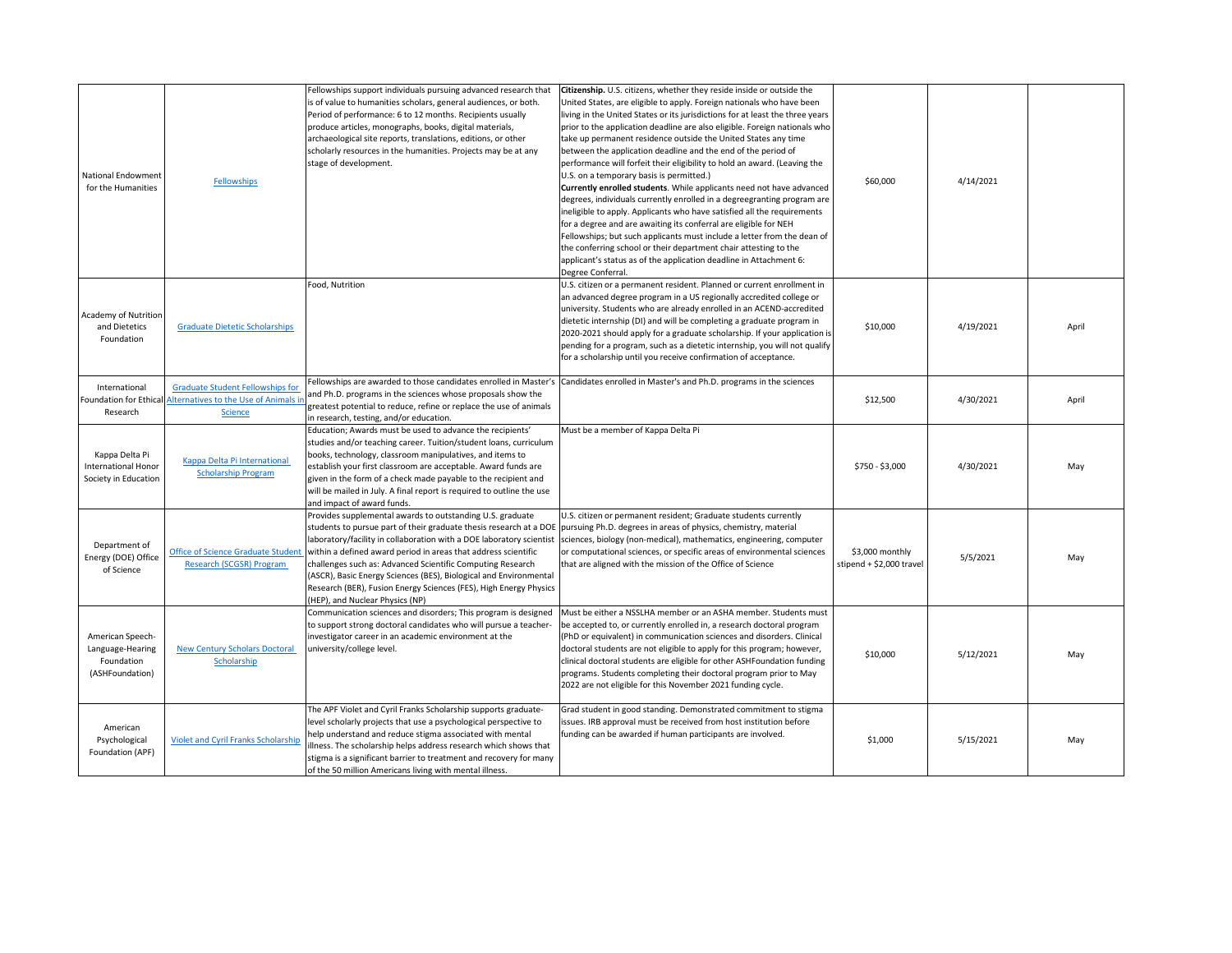| Open Society<br>Foundations                                           | <b>Civil Society Leadership Awards</b>                                   | The Scholarship Programs' Civil Society Leadership Awards<br>provide fully-funded scholarships for master's degree study to<br>individuals who clearly demonstrate a deep commitment to<br>leading positive social change in their communities.<br>Awards are available for study in the following areas:<br>Communications, Journalism & Media, Culture, History & Society,<br>Development Studies, Economics, Education Management &<br>Leadership, Environment & Natural Resource Management,<br>Gender Studies, Human Rights, Law (including Human Rights law),<br>Politics & International Studies, Public Health Policy & Health<br>Management, Public Administration, Public Policy, Social Policy,<br>Social Work                                                                                                                                                                                                                                                                                                                                                                                                                                                                                                                                                                                                                                                                                        | International Students: Afghanistan, Azerbaijan, Belarus, Cambodia,<br>Democratic Republic of Congo, Egypt, Equatorial Guinea, Eritrea,<br>Ethiopia, Laos, Libya, Myanmar/Burma, Republic of Congo, South<br>Sudan, Sudan, Syria, Tajikistan, Turkmenistan, Uzbekistan                                                                                                                                                                                                                                                                | Fully-funded<br>scholarships for<br>master's degree study<br>at host institution | Spring 2021 (award not<br>offered this cycle) |     |
|-----------------------------------------------------------------------|--------------------------------------------------------------------------|------------------------------------------------------------------------------------------------------------------------------------------------------------------------------------------------------------------------------------------------------------------------------------------------------------------------------------------------------------------------------------------------------------------------------------------------------------------------------------------------------------------------------------------------------------------------------------------------------------------------------------------------------------------------------------------------------------------------------------------------------------------------------------------------------------------------------------------------------------------------------------------------------------------------------------------------------------------------------------------------------------------------------------------------------------------------------------------------------------------------------------------------------------------------------------------------------------------------------------------------------------------------------------------------------------------------------------------------------------------------------------------------------------------|---------------------------------------------------------------------------------------------------------------------------------------------------------------------------------------------------------------------------------------------------------------------------------------------------------------------------------------------------------------------------------------------------------------------------------------------------------------------------------------------------------------------------------------|----------------------------------------------------------------------------------|-----------------------------------------------|-----|
| American Speech-<br>Language-Hearing<br>Foundation<br>(ASHFoundation) | <b>Graduate Student Scholarship</b>                                      | Communication sciences and disorders                                                                                                                                                                                                                                                                                                                                                                                                                                                                                                                                                                                                                                                                                                                                                                                                                                                                                                                                                                                                                                                                                                                                                                                                                                                                                                                                                                             | The applicant must be accepted for, or enrolled in, graduate study in a<br>communication sciences and disorders program in the United States.<br>Clinical doctoral programs in audiology or master's programs in speech-<br>language pathology must be accredited by, or in candidacy status from,<br>the Council on Academic Accreditation in Audiology and Speech-<br>Language Pathology; this does not apply to research doctoral<br>programs. The applicant must not have received a prior scholarship<br>from the ASHFoundation. | \$5,000                                                                          | 5/19/2021                                     | May |
| National League for<br>Nursing (NLN)                                  | <b>NLN Foundation for Nursing</b><br><b>Education Scholarship Awards</b> | Diversity, Education; The NLN Foundation for Nursing Education<br>offers scholarships of up to \$8,000 each year to support the NLN's<br>mission to build a strong and diverse nursing workforce to<br>advance the health of the nation and the global community.<br>These scholarships are awarded to nurses pursuing advanced<br>degrees to advance their career as a full-time nurse educator.                                                                                                                                                                                                                                                                                                                                                                                                                                                                                                                                                                                                                                                                                                                                                                                                                                                                                                                                                                                                                | Master's or doctoral students enrolled in accredited programs who<br>have completed at least a year of their academic program.                                                                                                                                                                                                                                                                                                                                                                                                        | up to \$8,000                                                                    | 5/21/2021                                     | May |
| <b>Prevent Cancer</b><br>Foundation                                   | <b>Fellowships</b>                                                       | An eligible proposal must demonstrate substantial potential for<br>impact on prevention/early detection of cancer. Eligible proposals<br>must be original and clearly describe pre-clinical, translational,<br>clinical or population-based research projects in the field of cancer<br>prevention or early detection:<br>. If successful, research projects reduce the frequency of<br>epithelial neoplasms: e.g., brain, head and neck, lung, breast,<br>prostate, uterus, ovary, esophagus, stomach, colon, pancreas,<br>liver, skin (including melanoma), HPV-related cancers or<br>hematologic malignancies.<br>• Primary prevention: reverse or inhibit the carcinogenic process<br>through modifications to diet, tobacco use, physical activity or<br>alcohol use or to environment including ultraviolent or<br>occupational exposure.<br>(Examples of methodology: behavioral, including the use of social<br>media or texting, or pharmacologic (chemopreventive) or<br>immunologic approaches.)<br>• Secondary prevention: screening and early detection.<br>(Examples of methodology: immunologic, molecular, genetic or<br>imaging (including endoscopic) techniques. Approaches using<br>innovative technologies, including social media, health trackers or<br>artificial intelligence, to study topics such as how to overcome<br>barriers to screening or to reduce disparities in screening.) | Fellowship awards are limited to postdoctoral level applicants ONLY.<br>Therefore, only graduate students who will have their doctoral degrees<br>before the project start date are eligible to apply.                                                                                                                                                                                                                                                                                                                                | \$100,000                                                                        | Cycle will open in May<br>2021                |     |
| American<br>Psychological<br>Foundation                               | F. J. McGuian Dissertation Award                                         | APF is seeking applications for the F. J. McGuigan Dissertation<br>Award, which supports dissertation research that addresses any<br>aspect of mental function (e.g., cognition, affect, motivation) and<br>seeks to understand the mind from both a behavioral and neural<br>perspective.<br>Proposed research should be compatible with McGuigan's overall<br>goals and may fall within any area of contemporary behavioral or<br>brain science (including more recent forms of cognitive<br>psychology).                                                                                                                                                                                                                                                                                                                                                                                                                                                                                                                                                                                                                                                                                                                                                                                                                                                                                                      | •Completed doctoral candidacy, including dissertation approval by<br>doctoral committee.<br>•Demonstrated commitment to stated program goals (dualistic<br>approaches characteristic of much contemporary cognitive research<br>are specifically ineligible).                                                                                                                                                                                                                                                                         | \$2,000                                                                          | 6/1/2021                                      |     |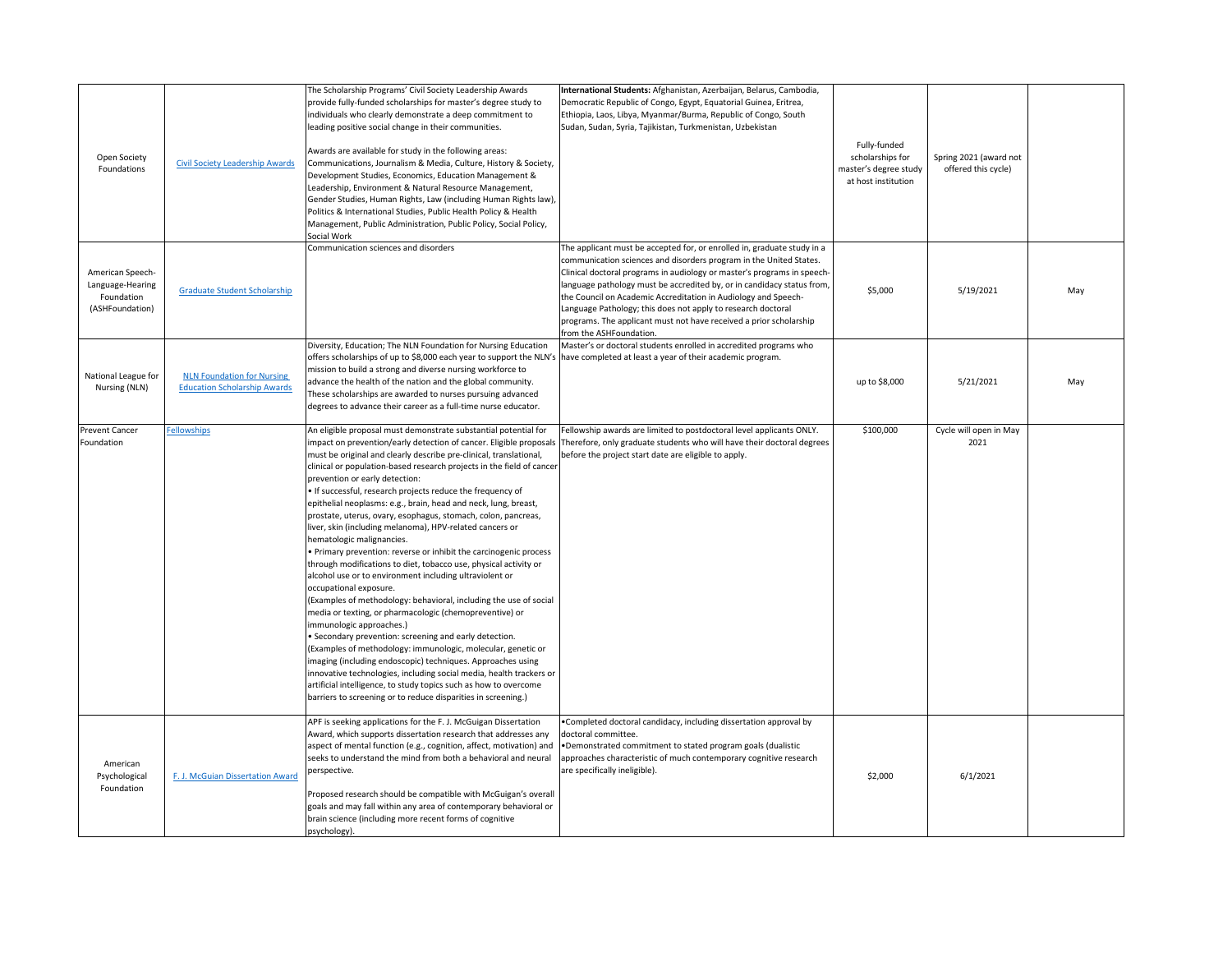| American<br>Psychological<br>Foundation               | <b>Benton-Meier Scholarships</b>                           | APF supports one annual \$2,000 scholarship that is available for a<br>graduate student in neuropsychology.                                                                                                                                                                                                                                                                                                                                                                                                                                                                                                                                                                                                                                                                                                                                                                                                                                                                                                                                                                                                                                                                                                                                                                                                                                                                                                               | Candidates must have:<br>•Completed doctoral candidacy.<br>•Demonstrated research competence and area commitment.<br>IRB approval must be received from host institution before funding can<br>be awarded if human participants are involved.                                                                                                                                                                                                                                                                                                                                                                                                                                                                                                                                                                                                                                                                                                                                   | \$2,000                                   | 6/1/2021  |                         |
|-------------------------------------------------------|------------------------------------------------------------|---------------------------------------------------------------------------------------------------------------------------------------------------------------------------------------------------------------------------------------------------------------------------------------------------------------------------------------------------------------------------------------------------------------------------------------------------------------------------------------------------------------------------------------------------------------------------------------------------------------------------------------------------------------------------------------------------------------------------------------------------------------------------------------------------------------------------------------------------------------------------------------------------------------------------------------------------------------------------------------------------------------------------------------------------------------------------------------------------------------------------------------------------------------------------------------------------------------------------------------------------------------------------------------------------------------------------------------------------------------------------------------------------------------------------|---------------------------------------------------------------------------------------------------------------------------------------------------------------------------------------------------------------------------------------------------------------------------------------------------------------------------------------------------------------------------------------------------------------------------------------------------------------------------------------------------------------------------------------------------------------------------------------------------------------------------------------------------------------------------------------------------------------------------------------------------------------------------------------------------------------------------------------------------------------------------------------------------------------------------------------------------------------------------------|-------------------------------------------|-----------|-------------------------|
| Fight for Sight                                       | <b>PhD Studentships</b>                                    | Home Apply for funding Researcher information PhD Students<br>PhD Studentships<br>quality medical research. To help us achieve our goals we are<br>committed to encouraging new and highly motivated graduates<br>to take up and pursue a career in ophthalmic and vision research<br>Fight for Sight PhD Studentships are highly prestigious awards<br>made on a fully competitive and peer reviewed basis. Up to<br>£100,000 is offered to applicants proposing research projects<br>which are hypothesis driven, innovative, involve high quality<br>scientific methodologies and are supported by robust preliminary<br>data. Applications are assessed according to the hypothesis,<br>scientific merit of the research project and any supporting<br>evidence. For more details of the assessment please visit our<br>grant making process.<br>Applications are now invited for PhD Studentships to undertake<br>research that aims to address sight loss caused by any eye disease<br>or condition. Applications are particularly encouraged in the areas<br>of our Strategic Programmes: Age-related macular degeneration;<br>Glaucoma; Inherited eye diseases; Sight loss linked to other<br>diseases (Multi-morbidities); Fight for Sight/Nystagmus Network<br>PhD Studentship; Fight for Sight/Versus Arthritis PhD Studentship;<br>Masonic Charitable Foundation and Fight for Sight PhD<br>Studentship Prize | Applications must be made by the potential PhD Supervisor(s)<br>Please note that Fight for Sight will only accept one PhD Studentship<br>Fight for Sight's mission is to stop sight loss by funding the highest application from the same individual acting either as Supervisor or Co-<br>Supervisor<br>Supervisors must be affiliated with UK academic or medical institutions<br>The Student must be attached to a UK institution but the research can<br>be undertaken in the UK and/or overseas<br>Supervisor(s) must have a contract which extends beyond the<br>termination date of the PhD Studentship<br>The Student appointed must not be medically or otherwise clinically<br>qualified professionals. Clinically active individuals should consider the<br>MRC / Fight for Sight Clinical Research Training Fellowships<br>The scheme does not cover funding gaps for studentships already<br>started<br>The proposed project must aim to stop or reduce sight loss | approximately<br>\$125,000                | 6/11/2020 |                         |
| James S. McDonnell<br>Foundation                      | 21st Century Postdoctoral<br><b>Fellowship Awards</b>      | The Understanding Dynamic and Multi-scale Systems program<br>supports scholarship and research directed toward the discovery<br>and refinement of theoretical and mathematical tools<br>contributing to the continued development of the study of<br>complex, adaptive, nonlinear systems. The program's emphasis is<br>on the development and application of the theory and tools used<br>in the study of complex research questions and not on particular<br>fields of research per se. JSMF is also interested in projects<br>attempting to apply complex systems approaches to coherently<br>articulated questions where such approaches are not yet standard<br>but could open up new paths to progress.                                                                                                                                                                                                                                                                                                                                                                                                                                                                                                                                                                                                                                                                                                             | Final stages of completing their Ph.D. and looking to make a significant<br>change in direction for their first postdoctoral fellowship. Students<br>should anticipate completing their degree requirements and activating<br>the Fellowship between May 2022 and April 2023.                                                                                                                                                                                                                                                                                                                                                                                                                                                                                                                                                                                                                                                                                                   | \$200,000 over 2 years                    | 6/11/2021 | June                    |
| American<br>Psychological<br>Foundation               | Kenneth B. and Mamie P. Clark Fund                         | The Kenneth B. and Mamie P. Clark Fund supports research and<br>demonstration activities that promote the understanding of the<br>relationship between self-identity and academic achievement<br>with an emphasis on children in grade levels K-8.                                                                                                                                                                                                                                                                                                                                                                                                                                                                                                                                                                                                                                                                                                                                                                                                                                                                                                                                                                                                                                                                                                                                                                        | Must be a graduate student                                                                                                                                                                                                                                                                                                                                                                                                                                                                                                                                                                                                                                                                                                                                                                                                                                                                                                                                                      | \$8,000                                   | 6/15/2021 | June                    |
| <b>NIH National Institute</b><br>on Drug Abuse (NIDA) | <b>Drug Abuse Dissertation Research</b><br>(R36) PA-16-443 | The goal of this program is to enhance the diversity of the drug<br>abuse research workforce by providing dissertation awards on<br>topics related to the study of basic and clinical neuroscience,<br>development, epidemiology, prevention, treatment, services, or<br>women and sex/gender differences as they relate to drug abuse.                                                                                                                                                                                                                                                                                                                                                                                                                                                                                                                                                                                                                                                                                                                                                                                                                                                                                                                                                                                                                                                                                   | Predoctoral students at the dissertation stage                                                                                                                                                                                                                                                                                                                                                                                                                                                                                                                                                                                                                                                                                                                                                                                                                                                                                                                                  | \$50,000 (direct<br>costs)/yr for 2 years | 6/16/2021 | February, June, October |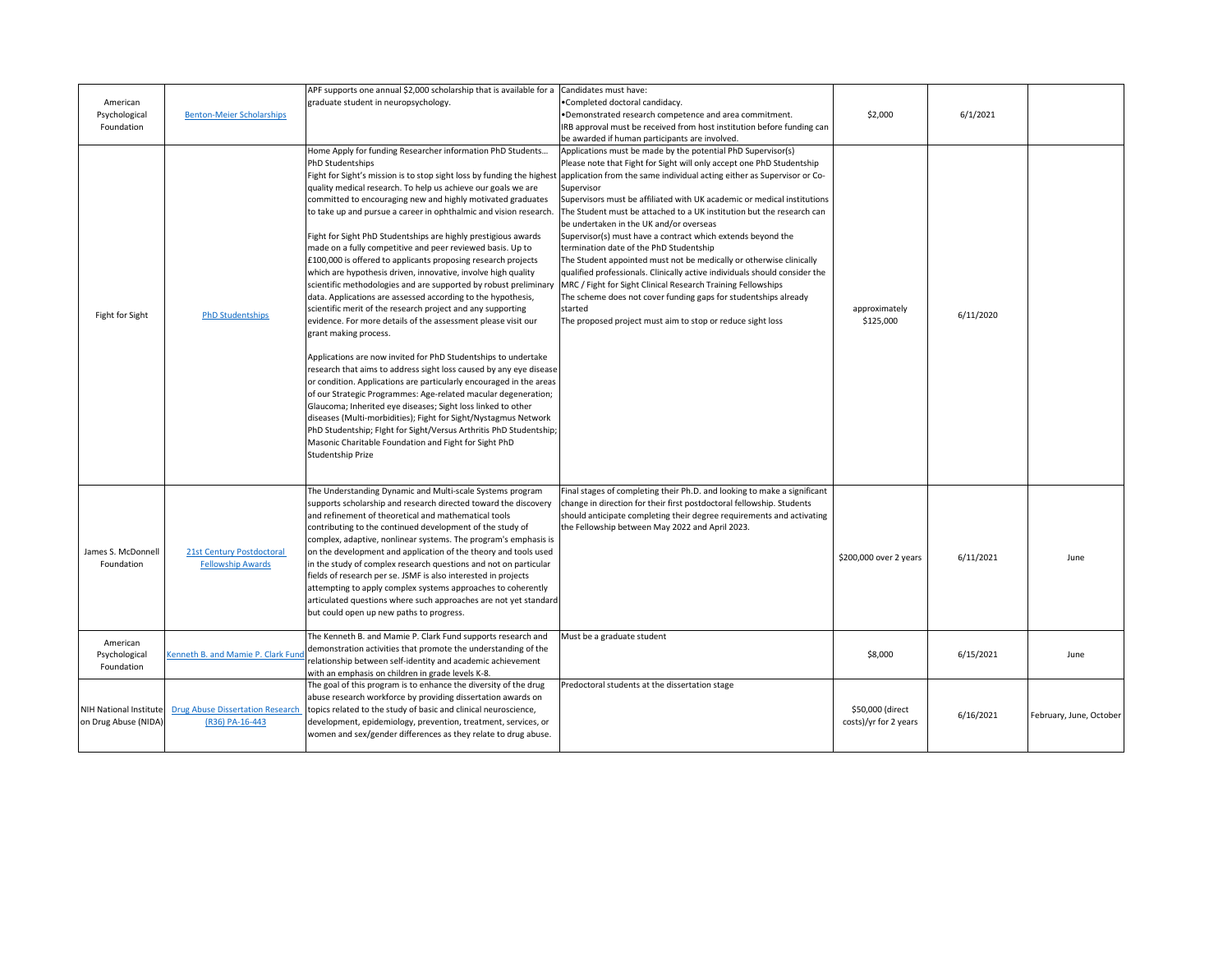| American<br>Psychological<br>Foundation                                | <b>Graduate Student Scholarships</b>                                                                                                                                                                      | APF awards 21 annual scholarships for graduate student research.<br>will be rated on the description of the context for the research (a<br>brief literature review), the clarity and comprehensibility of the<br>research question, the appropriateness of the research design,<br>the general importance (theoretical, applied) of the research and<br>the use of requested funds (with preference given for funds to<br>actually conduct the research as opposed to tuition, travel, books  Association Science Directorate administers the granting of the<br>and journals). Secondary criteria are related to the student's<br>background, including previous publications or presentations at<br>recommendations from the major advisor, breadth of courses<br>taken and grades in courses. | . Graduate students enrolled in an interim master's program or doctoral<br>The major criteria are related to the research proposal. Proposals  program are eligible to apply. If a student is currently enrolled in a<br>terminal master's program, the student must intend to enroll in a PhD<br>program. Students at any stage of graduate study are encouraged to<br>apply. The purpose of the scholarship program is to assist graduate<br>students of psychology with research costs associated with the<br>master's thesis or doctoral dissertation. The American Psychological<br>scholarships.<br>conferences, awards won at the student's institution, the letter of Each graduate department of psychology that is a member of COGDOP<br>may submit nominations. The number of candidates that each member<br>department is allowed to nominate depends upon the total number of<br>students enrolled in the graduate program. Departments that have 100<br>or fewer students enrolled in their graduate programs may nominate<br>one (1) candidate; departments that have 101-200 graduate students<br>enrolled may nominate up to two (2) candidates; and departments that<br>have more than 200 graduate students enrolled may nominate up to<br>three (3) candidates. NOTE: nominees must be currently enrolled in the<br>graduate program at the time grants are awarded.<br>APF encourages applications from individuals who represent diversity<br>in race, ethnicity, gender, age, disability and sexual orientation. | \$5,000                                                         | 6/30/2021 |                                    |
|------------------------------------------------------------------------|-----------------------------------------------------------------------------------------------------------------------------------------------------------------------------------------------------------|--------------------------------------------------------------------------------------------------------------------------------------------------------------------------------------------------------------------------------------------------------------------------------------------------------------------------------------------------------------------------------------------------------------------------------------------------------------------------------------------------------------------------------------------------------------------------------------------------------------------------------------------------------------------------------------------------------------------------------------------------------------------------------------------------|-----------------------------------------------------------------------------------------------------------------------------------------------------------------------------------------------------------------------------------------------------------------------------------------------------------------------------------------------------------------------------------------------------------------------------------------------------------------------------------------------------------------------------------------------------------------------------------------------------------------------------------------------------------------------------------------------------------------------------------------------------------------------------------------------------------------------------------------------------------------------------------------------------------------------------------------------------------------------------------------------------------------------------------------------------------------------------------------------------------------------------------------------------------------------------------------------------------------------------------------------------------------------------------------------------------------------------------------------------------------------------------------------------------------------------------------------------------------------------------------------------------------------------------------|-----------------------------------------------------------------|-----------|------------------------------------|
| <b>STAT</b>                                                            | <b>STAT Wunderkinds</b>                                                                                                                                                                                   | We set out to celebrate the unheralded heroes of science and<br>medicine. All are blazing new trails as they attempt to answer<br>some of the biggest questions in science and medicine. Help STAT  M.D., D.O., Sci.D., D.D.S., or the equivalent) and are in their first<br>docs, medical residents, and other young scientists are the future who started 2019 as a graduate student must have started their<br>of biomedicine. With STAT Wunderkinds, we aim to find and<br>celebrate the most brilliant and innovative young minds in the life<br>Wunderkinds will be featured on<br>sciences.<br>our website and invited to the STAT Summit in Boston, MA on<br>Nov. 17-18, 2020. A select few will also be asked to participate in<br>the STAT Summit programming on stage.                | Postdoctoral fellows, medical residents, interns, medical fellows, and<br>industry scientists who have completed their terminal degree (Ph.D.,<br>recognize the groundbreaking work of early career scientists, Post-job/training program after, somewhere in North America. A person<br>postdoc or next step by April 1, 2020.                                                                                                                                                                                                                                                                                                                                                                                                                                                                                                                                                                                                                                                                                                                                                                                                                                                                                                                                                                                                                                                                                                                                                                                                         |                                                                 | 7/31/2020 |                                    |
| <b>National Academies</b><br>and National<br>Research Council<br>(NRC) | <b>NETL Methane Hydrates Fellowship</b><br>Program                                                                                                                                                        | The Research Fellowship Program is designed to support the<br>development of Methane Hydrate science and enable highly<br>qualified graduate and postgraduate students to pursue advanced<br>degrees and training in an area of increasing national interest.                                                                                                                                                                                                                                                                                                                                                                                                                                                                                                                                    | M.S., Ph.D., and Postdoctoral applicants; U.S. Citizen                                                                                                                                                                                                                                                                                                                                                                                                                                                                                                                                                                                                                                                                                                                                                                                                                                                                                                                                                                                                                                                                                                                                                                                                                                                                                                                                                                                                                                                                                  | \$35,000 stipend, up to<br>\$20,000 supplies,<br>\$6,000 travel | 8/1/2020  | February, August                   |
| <b>National Academies</b><br>and National<br>Research Council<br>(NRC) | <b>NRC Research Associate Programs</b><br>(RAP)                                                                                                                                                           | The NRC Research Associateship Programs (RAP) promote<br>excellence in scientific and technological research conducted by<br>the U.S. government through the administration of programs<br>offering graduate, postdoctoral, and senior level research<br>opportunities at sponsoring federal laboratories and affiliated<br>institutions.                                                                                                                                                                                                                                                                                                                                                                                                                                                        | See Individual Agency restrictions                                                                                                                                                                                                                                                                                                                                                                                                                                                                                                                                                                                                                                                                                                                                                                                                                                                                                                                                                                                                                                                                                                                                                                                                                                                                                                                                                                                                                                                                                                      | \$30,000 and above                                              | 8/1/2020  | February, May, August,<br>November |
| National Institute for<br>Health (NIH)                                 | Ruth L. Kirschstein National<br><b>Research Service Awards for</b><br><b>Individual Predoctoral Fellowships</b><br>to Promote Diversity in Health-<br><b>Related Research (Parent F31 -</b><br>Diversity) | by supporting the research training of predoctoral students from<br>diverse backgrounds including those from groups that are<br>underrepresented in the biomedical, behavioral, or clinical<br>research workforce.                                                                                                                                                                                                                                                                                                                                                                                                                                                                                                                                                                               | To enhance the diversity of the health-related research workforce  US Citizen, National or Permanent resident. Must be currently enrolled<br>in a PhD or equivalent research degree program (e.g., EngD, DNSc,<br>DrPH, DSW, PharmD, PsyD, ScD), a formally combined MD/PhD<br>program, or other combined professional/clinical and research doctoral<br>(e.g., DDS/PhD) in the biomedical, behavioral, or clinical sciences at a<br>domestic institution. At the time of award activation, the candidate<br>must have completed initial coursework and be at the stage of the<br>program where he/she can devote full-time effort to research or<br>activities related to the development into an independent researcher<br>or a related career aimed at improving global cardiovascular health.                                                                                                                                                                                                                                                                                                                                                                                                                                                                                                                                                                                                                                                                                                                                       | Tuition and fees plus<br>stipend                                | 8/8/2020  | April, August, and<br>December     |
| <b>Universities Research</b><br>Association                            | <b>URA Visiting Scholars Program (VSP</b>                                                                                                                                                                 | Research in high energy physics experiments, astrophysics,<br>theory, accelerator physics, materials science, computer science,<br>engineering, and accelerator R&D related to the Fermilab mission.                                                                                                                                                                                                                                                                                                                                                                                                                                                                                                                                                                                             | Applicants must be enrolled at URA member institutions during the<br>course of the award.                                                                                                                                                                                                                                                                                                                                                                                                                                                                                                                                                                                                                                                                                                                                                                                                                                                                                                                                                                                                                                                                                                                                                                                                                                                                                                                                                                                                                                               | \$50,000                                                        | 8/31/2020 | August & February                  |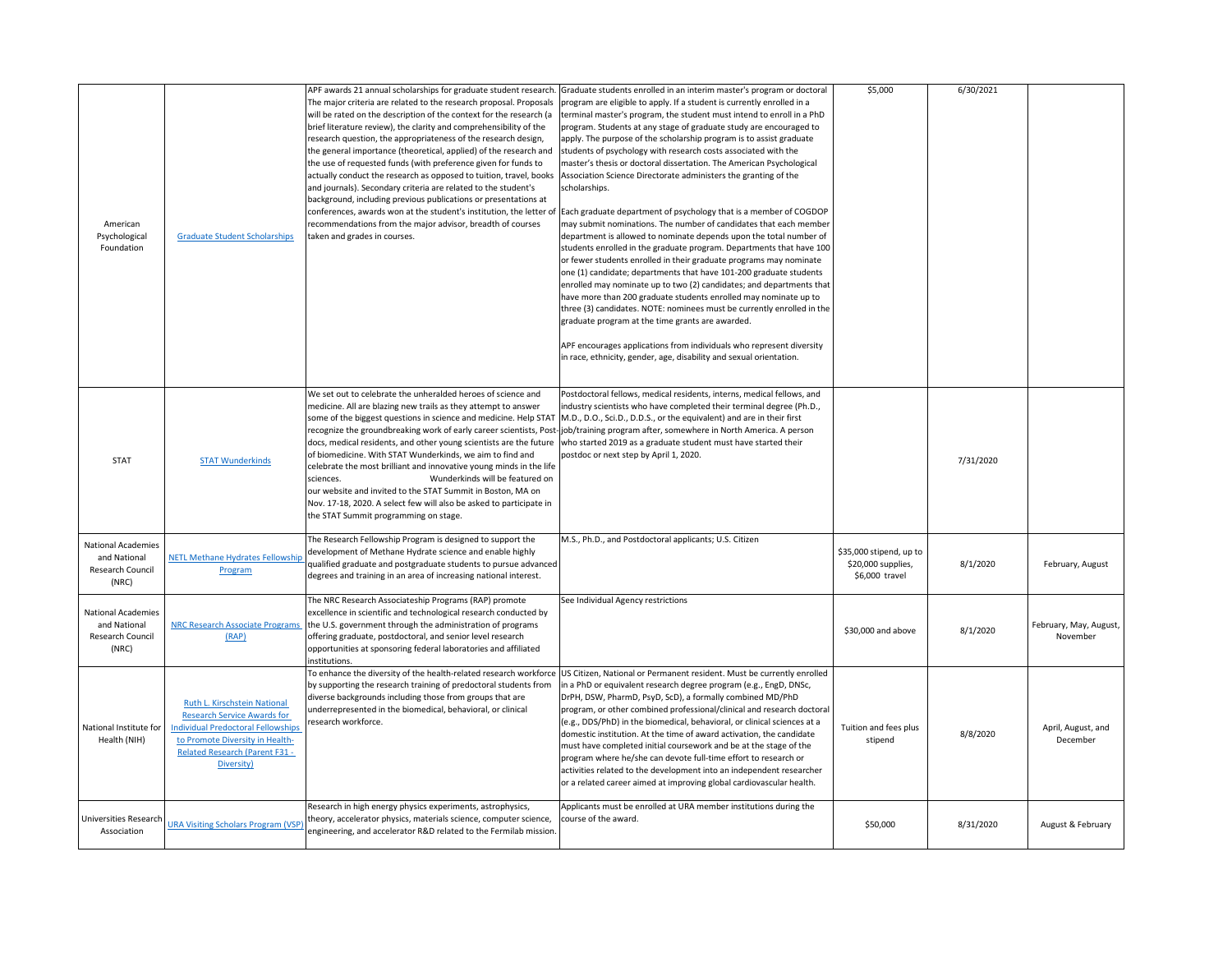| Schlumberger<br>Foundation                          | <b>Faculty for the Future</b>                                                                       | The Faculty for the Future program, launched in 2004, awards<br>fellowships to women from developing and emerging economies<br>to pursue PhD or Post-doctoral research in science, technology,<br>engineering and mathematics (STEM) at leading universities<br>worldwide.<br>in more women pursuing scientific careers by lowering the<br>barriers women face when entering STEM disciplines, thus<br>reducing the gender gap. Faculty for the Future Fellows are<br>expected to return to their home countries after completion of<br>their studies to contribute to economic, social and technological<br>advancement by strengthening the STEM teaching and research<br>faculties of their home institutions. They can also make<br>contributions in the public sector where their newly acquired<br>technical and scientific skills can help provide evidence-based<br>support for STEM policy making. In so doing, they become<br>powerful role models and help to inspire other girls and women to<br>pursue scientific careers.<br>Faculty for the Future grants are based on actual costs for eligible<br>expenses up to a maximum of USD 50,000 per year for a PhD and<br>maximum of USD 40,000 per year for a Post-doc and may be<br>renewed through to completion of studies. | Candidates should have applied to, have been admitted to, or be<br>currently enrolled in a university abroad when submitting their grant<br>application. Candidates must hold an excellent academic record and<br>illustrate their commitment to teaching and research or to using their<br>scientific knowledge in public policy advocacy. Candidates should<br>demonstrate leadership skills, community outreach interest and have a<br>The program's long-term goal is to generate conditions that result track record in encouraging young women into STEM fields. Candidates<br>should also prove their commitment to returning to their home<br>countries to contribute to the economic, social and technological<br>advancement of their regions, pursuing careers in the teaching and<br>research faculties of their home institutions and also taking on<br>positions in the public sector. | \$300,000 | 9/7/2019                                                                                  |  |
|-----------------------------------------------------|-----------------------------------------------------------------------------------------------------|-------------------------------------------------------------------------------------------------------------------------------------------------------------------------------------------------------------------------------------------------------------------------------------------------------------------------------------------------------------------------------------------------------------------------------------------------------------------------------------------------------------------------------------------------------------------------------------------------------------------------------------------------------------------------------------------------------------------------------------------------------------------------------------------------------------------------------------------------------------------------------------------------------------------------------------------------------------------------------------------------------------------------------------------------------------------------------------------------------------------------------------------------------------------------------------------------------------------------------------------------------------------------------------------|------------------------------------------------------------------------------------------------------------------------------------------------------------------------------------------------------------------------------------------------------------------------------------------------------------------------------------------------------------------------------------------------------------------------------------------------------------------------------------------------------------------------------------------------------------------------------------------------------------------------------------------------------------------------------------------------------------------------------------------------------------------------------------------------------------------------------------------------------------------------------------------------------|-----------|-------------------------------------------------------------------------------------------|--|
| American Heart<br>Association (AHA)                 | <b>Predoctoral Fellowship</b>                                                                       | To enhance the integrated research and clinical training of<br>promising students who are matriculated in pre-doctoral or<br>clinical health professional degree training programs and who<br>intend careers as scientists, physician-scientists or other clinician-<br>scientists, or related careers aimed at improving global<br>cardiovascular health.                                                                                                                                                                                                                                                                                                                                                                                                                                                                                                                                                                                                                                                                                                                                                                                                                                                                                                                                | At the time of application, the applicant must be: enrolled in a post-<br>baccalaureate Ph.D., M.D., D.O., D.V.M., Pharm.D., D.D.S., DrPH, or<br>Ph.D. in nursing or equivalent clinical health science doctoral degree<br>program, who seeks research training with a sponsor prior to<br>embarking upon a research career; and a full-time student working<br>towards his/her degree.                                                                                                                                                                                                                                                                                                                                                                                                                                                                                                              | \$63,040  | 9/10/2020                                                                                 |  |
| American<br>Psychological<br>Foundation             | The Drs. Rosalee G. and Raymond A.<br><b>Weiss Research and Program</b><br><b>Innovation Grants</b> | The APF Drs. Rosalee G. and Raymond A. Weiss Research and<br>Program Innovation Grants seek to seed innovation through<br>supporting research, education and intervention projects and<br>programs that use psychology to solve social problems in the<br>following priority areas:<br>•Applying psychology to at-risk, vulnerable populations (e.g.<br>serious mental illness, returning military, those who are<br>incarcerated or economically disadvantaged)<br>Preventing violence<br>. Understanding the connection between behavior and health<br>(e.g. wellness, diabetes, obesity)<br>. Understanding and eliminating stigma and prejudice (e.g. race,<br>gender, sexual orientation, religion, age, disability and<br>socioeconomic status)                                                                                                                                                                                                                                                                                                                                                                                                                                                                                                                                     | Applicants must:<br>. Be a graduate student or early career researcher (no more than 10<br>years postdoctoral).<br>. Be affiliated with a nonprofit charitable, educational or scientific<br>institution, or governmental entity operating exclusively for charitable<br>and educational purposes.<br>. Have demonstrated competence and capacity to execute the<br>proposed work.<br>APF will not consider the following requests for grants to support:<br>. Political or lobbying purposes.<br>• Entertainment or fundraising expenses.<br>• Anyone the Internal Revenue Service would regard as a disqualified<br>group or individual.<br>·Localized direct service.<br>•Conference/workshop expenses.<br>Institutional Review Board approval must be received from host<br>institution before funding can be awarded if human participants are<br>involved.                                     | \$1,000   | 9/15/2021                                                                                 |  |
| <b>Howard Hughes</b><br>Medical Institute<br>(HHMI) | *Limited Submission*<br>Gilliam<br><b>Fellowships for Advanced Study</b>                            |                                                                                                                                                                                                                                                                                                                                                                                                                                                                                                                                                                                                                                                                                                                                                                                                                                                                                                                                                                                                                                                                                                                                                                                                                                                                                           | none (nomination by NIGMS T32 PI required)                                                                                                                                                                                                                                                                                                                                                                                                                                                                                                                                                                                                                                                                                                                                                                                                                                                           | \$50,000  | Internal App due:<br>9/19/2019; Nomination<br>due October 2019; Full<br>App: January 2020 |  |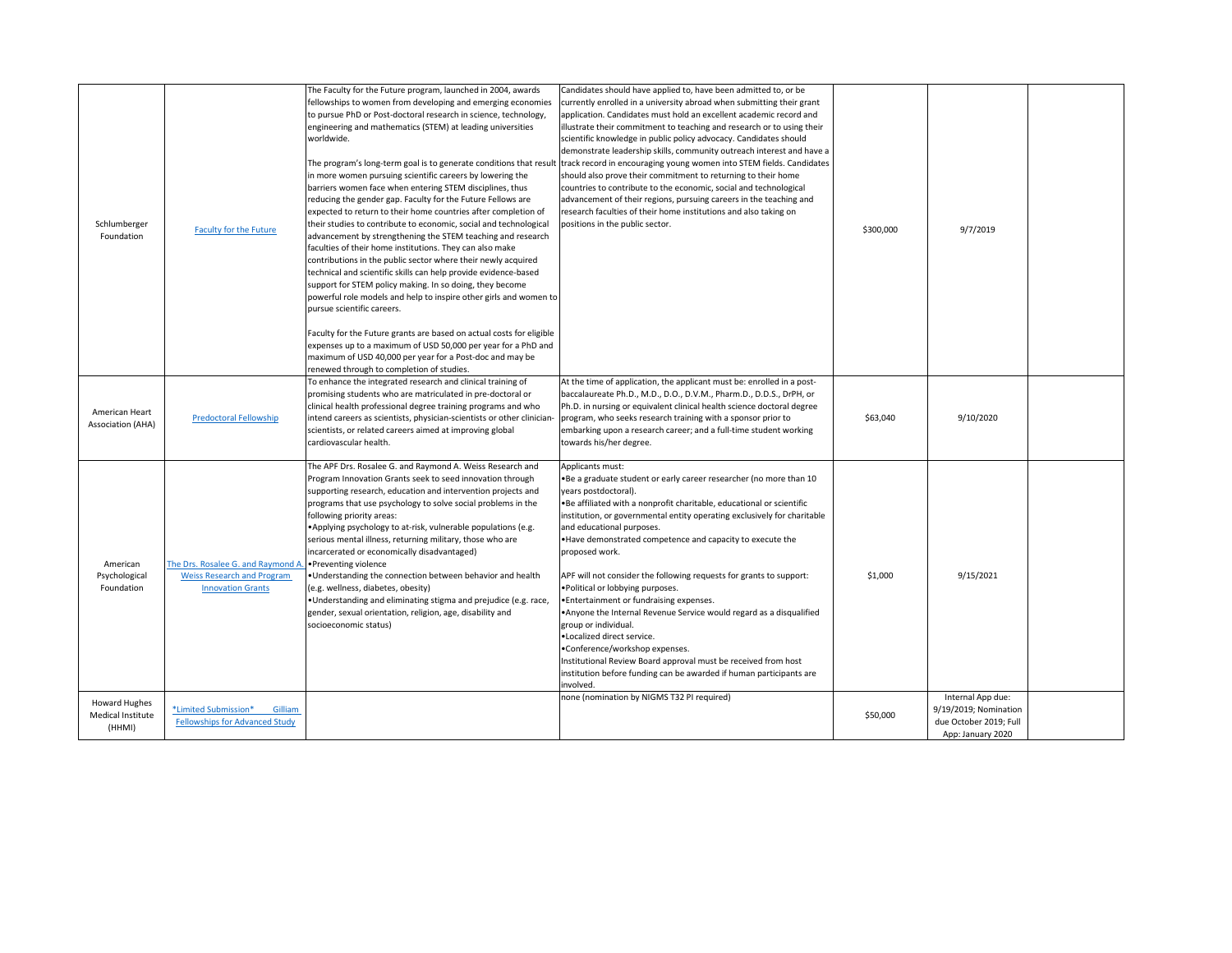| Sexual Medicine<br>Society of North<br>America | <b>Scholars in Sexuality Research</b><br><b>Grants Program</b>                       | The Sexual Medicine Society of North America (SMSNA) "Scholars<br>n Sexuality Research Grants Program" offers young investigators<br>interested in sexuality research the opportunity to obtain funding residency fellows.<br>to support their research while engaged in qualifying research in<br>sexuality. It is the purpose of the SMSNA to increase public<br>awareness of healthy sexuality and sexual problems, to foster the<br>finest care for individuals suffering from sexual debility, and to<br>encourage scholarship and research in human sexuality. It is our<br>ope that this program will encourage young people to become<br>interested in sexuality research and make it a focal point of their<br>careers.                                                                                                                                                                                             | Funding is available for graduate or medical students, residents in<br>graduate medical education training programs, and post-doctoral/post-<br>Because sexual medicine is a multi-disciplinary field and sex impacts<br>almost every aspect of human endeavor in some way, we encourage<br>applications from aspiring researchers representing diverse<br>backgrounds including but not limited to urology, psychology,<br>psychiatry, gynecology, internal medicine, geriatrics, public health,<br>physiology, genetics, molecular biology, social work, and law. Research<br>projects must be carried out within North America to qualify for<br>funding. | \$5,000                                      | 9/30/2020                           |  |
|------------------------------------------------|--------------------------------------------------------------------------------------|------------------------------------------------------------------------------------------------------------------------------------------------------------------------------------------------------------------------------------------------------------------------------------------------------------------------------------------------------------------------------------------------------------------------------------------------------------------------------------------------------------------------------------------------------------------------------------------------------------------------------------------------------------------------------------------------------------------------------------------------------------------------------------------------------------------------------------------------------------------------------------------------------------------------------|--------------------------------------------------------------------------------------------------------------------------------------------------------------------------------------------------------------------------------------------------------------------------------------------------------------------------------------------------------------------------------------------------------------------------------------------------------------------------------------------------------------------------------------------------------------------------------------------------------------------------------------------------------------|----------------------------------------------|-------------------------------------|--|
| Smithsonian Institute                          | Minority Awards Program - Visiting<br><b>Student</b>                                 | The Smithsonian Minority Awards Program administered through<br>the Office of Fellowships and Internships provides undergraduate<br>and graduate students the opportunity to learn more about the<br>Smithsonian and their academic fields through direct experience<br>in research or museum-related internship projects under the<br>mentorship of research and professional staff members at the<br>Institution's many museums, research institutes and offices.<br>Under the guidance of Smithsonian staff who are experts in their<br>fields, Smithsonian Interns are inspired to learn, examine and<br>collaborate in their specific academic fields that relate to current<br>research at the Smithsonian. The Smithsonian offers these<br>nternships to increase participation of groups who are<br>underrepresented in the in the disciplines of research conducted<br>at the Institution, and in the museum field. | U.S. Citizen or permanent resident; Must be formally enrolled in an<br>undergraduate or in a graduate program (this includes community<br>college students). Students are generally expected to have an overall<br>G.P.A. of 3.0 or its equivalent.                                                                                                                                                                                                                                                                                                                                                                                                          | \$6,500                                      | 10/1/2020                           |  |
| Embassy of France in<br>the US                 | <b>Chateaubriand HSS Fellowship</b><br>Program                                       | Supports outstanding Ph.D. students from American universities<br>who wish to conduct research in France for a period ranging from<br>4 to 9 months. The program is divided into two subprograms:<br>Science, Technology, Engineering, Math, & Health; and<br>Humanities & Social Sciences.                                                                                                                                                                                                                                                                                                                                                                                                                                                                                                                                                                                                                                  | no French citizens                                                                                                                                                                                                                                                                                                                                                                                                                                                                                                                                                                                                                                           | up to 1,500 Euros plus<br>travel & insurance | Next call will open<br>October 2020 |  |
| Smithsonian Institute                          | Native American Awards Program -<br><b>Visiting Student</b>                          | The Native American Awards Visiting Student falls within the<br>Native American Awards Program which supports students, who<br>are formally or informally affiliated with a Native American<br>community or tribe, to visit the Institution to conduct<br>independent research using its Native American-related resources<br>in with the advice and guidance of Smithsonian research staff.                                                                                                                                                                                                                                                                                                                                                                                                                                                                                                                                 | Graduate students, who are formally or informally affiliated with a<br>Native American community or tribe and interested in pursuing an<br>independent research project related to Native American resources.<br>Engaged in graduate study at the time of the appointment in good<br>academic standing with an overall G.P.A. of 3.0 or equivalent. Must be<br>available full-time (40 hours per week) for a maximum of ten weeks<br>during the summer, fall, or spring.                                                                                                                                                                                     | \$6,000                                      | 10/1/2020                           |  |
| American<br>Psychological<br>Foundation (APF)  | <b>Annette Urso Rickel Foundation</b><br><b>Dissertation Award for Public Policy</b> | The APF Annette Urso Rickel Foundation Dissertation Award for<br>Public Policy supports dissertation research on public policy,<br>which has the potential to improve services for children and<br>families facing psychosocial issues such as prevention of child<br>abuse, school programs for children with psychological issues,<br>services for youth in the criminal justice system, healthy<br>parenting, math and science education, and contributing to the<br>adoption of sound policy affecting children, youth and families.                                                                                                                                                                                                                                                                                                                                                                                     | Graduate student in psychology enrolled full time in good standing in a<br>regionally accredited institution located in the U.S. or Canada.<br>Completed doctoral candidacy, including dissertation approval by<br>doctoral committee. Demonstrated research competence and area<br>commitment. IRB approval must be received from host institution<br>before funding can be awarded if human participants are involved.                                                                                                                                                                                                                                     | \$1,000                                      | 10/1/2019                           |  |
| American<br>Psychological<br>Foundation        | <b>Scott and Paul Pearsall Grant</b>                                                 | The Scott and Paul Pearsall Grant supports graduate and early<br>career work that seeks to increase the public's understanding of<br>the psychological pain and stigma experienced by adults living<br>with visible physical disabilities, such as cerebral palsy.<br>Program Goals<br>. Encourage talented students and early career researchers to<br>orient their careers to understanding the psychological effect of<br>stigma on people with visible disabilities.<br>. Develop strategies to improve the public's understanding of the<br>psychological pain and stigma felt by individuals with visible<br>physical disability, in order to reduce harmful misconceptions.<br>• Encourage dissemination of findings to the public, expressly<br>through media.                                                                                                                                                       | Applicants must:<br>. Be a full-time graduate student in good standing at an accredited<br>university or an early career psychologist (no more than 10 years post-<br>doctoral).<br>• Have received IRB approval before funding can be awarded if human<br>participants are involved.                                                                                                                                                                                                                                                                                                                                                                        | \$10,000                                     | 10/1/2021                           |  |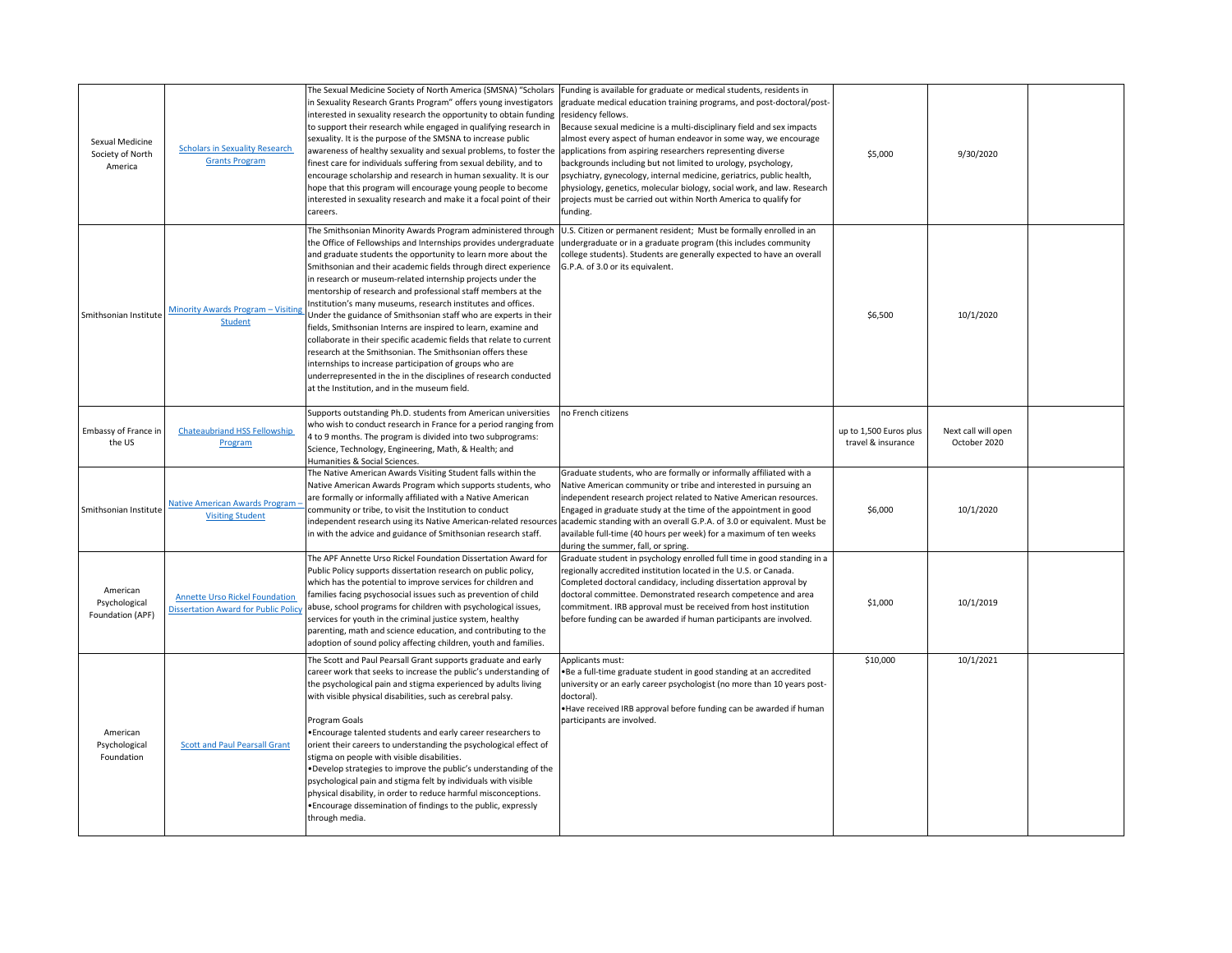| Facebook                                   | <b>Facebook Fellowship Program</b>  | The Facebook Fellowship is a global program designed to<br>encourage and support promising doctoral students who are<br>engaged in innovative and relevant research in areas related to<br>computer science and engineering at an accredited university.<br>The program is open to students in any year of their PhD study<br>and supports talented students from traditionally under-<br>represented minority groups. Applications are evaluated based on<br>the strength of the student's research statement, publication<br>record and recommendation letters.                                                   | Applicants must be full-time PhD students currently involved in on-<br>going research who are enrolled in an accredited university in any<br>country. Students' work must be related to one or more relevant<br>disciplines (see research areas in announcement).<br>Students must be enrolled during the academic year(s) the Fellowship<br>is awarded.                                                                                                                                                                                                                                                                                                                                                                                                                                                                                                                                                                                                                                                                                                                                                                                                                                                                                                                                                                                                                                                                                                                         | \$84,000 plus tuition and<br>fees             | 10/2/2020                                                   |  |
|--------------------------------------------|-------------------------------------|---------------------------------------------------------------------------------------------------------------------------------------------------------------------------------------------------------------------------------------------------------------------------------------------------------------------------------------------------------------------------------------------------------------------------------------------------------------------------------------------------------------------------------------------------------------------------------------------------------------------|----------------------------------------------------------------------------------------------------------------------------------------------------------------------------------------------------------------------------------------------------------------------------------------------------------------------------------------------------------------------------------------------------------------------------------------------------------------------------------------------------------------------------------------------------------------------------------------------------------------------------------------------------------------------------------------------------------------------------------------------------------------------------------------------------------------------------------------------------------------------------------------------------------------------------------------------------------------------------------------------------------------------------------------------------------------------------------------------------------------------------------------------------------------------------------------------------------------------------------------------------------------------------------------------------------------------------------------------------------------------------------------------------------------------------------------------------------------------------------|-----------------------------------------------|-------------------------------------------------------------|--|
| US Department of<br>State (DOS)            | <b>Fulbright US Student Program</b> | The Fulbright U.S. Student Program provides grants for<br>individually designed study/research projects or for English<br>Teaching Assistant Programs.                                                                                                                                                                                                                                                                                                                                                                                                                                                              | Must be US citizen.                                                                                                                                                                                                                                                                                                                                                                                                                                                                                                                                                                                                                                                                                                                                                                                                                                                                                                                                                                                                                                                                                                                                                                                                                                                                                                                                                                                                                                                              | transportation, lodging<br>and other expenses | Currently paused until<br>further notice due to<br>COVID-19 |  |
| Society of Toxicology                      | Syngenta Fellowship Award           | The Syngenta Fellowship Award in Human Health Applications of<br>New Technologies is presented to either a third year (or later)<br>graduate student or a postdoctoral trainee. Fellowship funding is<br>to support mode-of-action research aimed at characterizing dose-<br>dependent effects of xenobiotics on mammalian systems in such<br>a way that the causal sequence of key events underlying toxicity<br>is elucidated. The work should permit a quantitative basis for<br>extrapolation of the results from animal bioassays or animal<br>models (in silico, in vitro) to humans at relevant human doses. | The applicant must be a third year (or later) graduate student or<br>postdoctoral trainee employed by academic institution,<br>federal/national laboratory, or research institute.<br>Applicant is member of the Society, or membership is pending at<br>application deadline, or if not a member, awardee will apply before the<br>fellowship is conferred.                                                                                                                                                                                                                                                                                                                                                                                                                                                                                                                                                                                                                                                                                                                                                                                                                                                                                                                                                                                                                                                                                                                     | $$15,000 + travel$                            | 10/9/2020                                                   |  |
| Institute of<br>International<br>Education | Fulbright U.S. Student Program      | The Fulbright U.S. Student Program offers fellowships for U.S.<br>graduating college seniors, graduate students, young<br>English abroad. In addition, Critical Language Enhancement<br>Awards are available to grantees for study of critical need foreign<br>languages before or during their grant period. Fulbright is a<br>program of the U.S. Department of State's Bureau of Educational<br>and Cultural Affairs (ECA).                                                                                                                                                                                      | •Applicants must be citizens or nationals of the United States of<br>America at the time of application. Permanent residents are not<br>professionals and artists to study, conduct research, and/or teach eligible. Please review the Ineligibility section below in relation to the<br>eligibility of dual citizens.<br>Applicants must have a conferred bachelor's degree or equivalent<br>before the start of the grant.<br>. In the creative and performing arts, four years of professional training<br>and/or experience meets the basic eligibility requirement.<br>• Applicants must meet the language requirements of the award to<br>which they are applying and demonstrate sufficient competency to<br>complete their project and adjust to life in the host country.<br>Applicants may hold a J.D. at the time of application.<br>.Doctors of Medicine may receive grants for advanced academic study,<br>but not for internships or residencies. Scholars with an M.D. degree<br>who have completed their formal postgraduate training and propose<br>attachment to a hospital or clinic for the purpose of independent or<br>collaborative research should apply to the Fulbright U.S. Scholar<br>Program. Grants shall not authorize activity for which a license to<br>practice medicine or nursing is required. The Fulbright Program cannot<br>authorize proposals for medical research that involves clinical training,<br>patient care or patient contact. |                                               | 10/13/2020                                                  |  |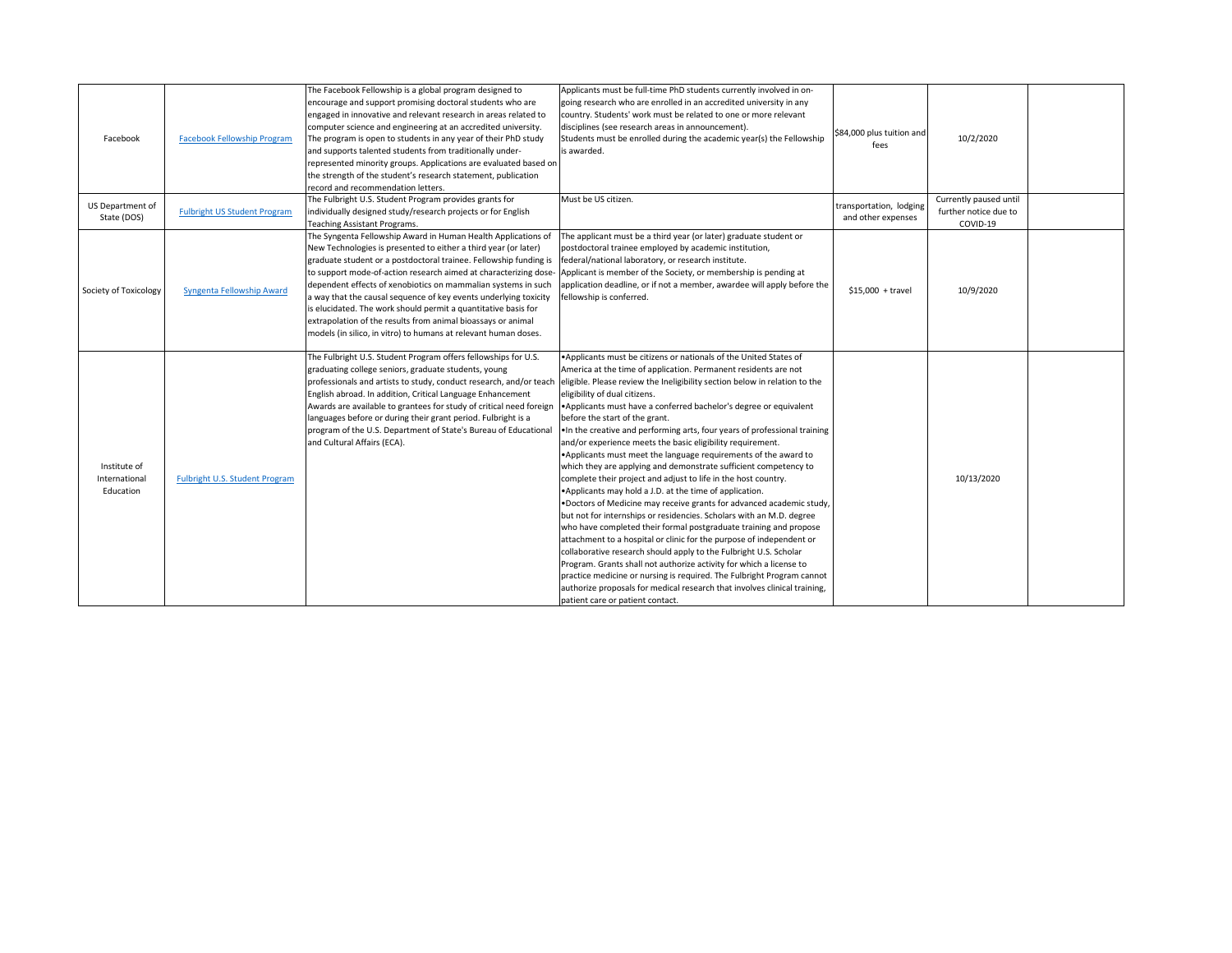| Institute of<br>International<br>Education                                       | <b>Fulbright Critical Language</b><br><b>Enhancement Award</b>   | The Critical Language Enhancement Award (CLEA) is a feature of<br>the U.S. Student Fulbright Program, which provides an<br>opportunity for some Fulbright U.S. Student grantees to receive<br>typically from three to six months of intensive language study as<br>an enhancement to their Fulbright grants. Language instruction<br>providers and duration of individual programs are subject to<br>change and vary by eligible country. They must be approved by<br>local Fulbright Commissions/Foundations or U.S. Embassies in the<br>host countries. CLEA is offered to students once they have been<br>awarded a Fulbright U.S. Student grant which requires that they<br>use one of the eligible languages for their Fulbright project and<br>beyond.<br>The purpose of the Critical Language Enhancement Award is to<br>cultivate higher levels of language proficiency prior to and during<br>the Fulbright grant period and beyond. Ultimately, Critical<br>Language Enhancement grantees will achieve a high level of<br>proficiency in a targeted language and will go on to careers or<br>further study which will incorporate the use of the language<br>studied and/or related languages.<br>The Critical Language Enhancement Award helps promote the<br>Fulbright Program's goals of cross-cultural exchange and dialogue.<br>Fulbright grantees capable of communicating in the local language<br>in their host countries are likely to form stronger bonds with their<br>peers, conduct more meaningful research, and develop a greater<br>understanding of a foreign culture. The experience grantees bring<br>home after their Critical Language Enhancement Award and<br>Fulbright grant will serve them in their chosen careers and<br>throughout their lives. | •Be selected for a Fulbright Study/Research Grant (or ETA, in some<br>cases) by the eligible country for which they applied.<br>•Meet the minimum CLEA language requirement of the host country by<br>the start of the Fulbright grant. See Fulbright country summary for<br>minimum requirement.<br>•Demonstrate an interest in continuing their language training in future<br>professional activities.                                                                                                                                                       | Tuition, stipend, travel,<br>health and accident<br>coverage, book<br>allowance | 10/13/2020 |  |
|----------------------------------------------------------------------------------|------------------------------------------------------------------|---------------------------------------------------------------------------------------------------------------------------------------------------------------------------------------------------------------------------------------------------------------------------------------------------------------------------------------------------------------------------------------------------------------------------------------------------------------------------------------------------------------------------------------------------------------------------------------------------------------------------------------------------------------------------------------------------------------------------------------------------------------------------------------------------------------------------------------------------------------------------------------------------------------------------------------------------------------------------------------------------------------------------------------------------------------------------------------------------------------------------------------------------------------------------------------------------------------------------------------------------------------------------------------------------------------------------------------------------------------------------------------------------------------------------------------------------------------------------------------------------------------------------------------------------------------------------------------------------------------------------------------------------------------------------------------------------------------------------------------------------------------------------------------|-----------------------------------------------------------------------------------------------------------------------------------------------------------------------------------------------------------------------------------------------------------------------------------------------------------------------------------------------------------------------------------------------------------------------------------------------------------------------------------------------------------------------------------------------------------------|---------------------------------------------------------------------------------|------------|--|
| American Cancer<br>Society (ACS)                                                 | Doctoral Degree Scholarship in<br><b>Cancer Nursing</b>          | Doctoral Degree Scholarships in Cancer Nursing<br>Awarded to graduate students who are pursuing doctoral study in Society will allow only one designated individual as principal<br>the field of cancer nursing research and preparing for careers as<br>nurse scientists.                                                                                                                                                                                                                                                                                                                                                                                                                                                                                                                                                                                                                                                                                                                                                                                                                                                                                                                                                                                                                                                                                                                                                                                                                                                                                                                                                                                                                                                                                                            | Applicants must be United States citizens, or permanent residents. The<br>investigator, responsible and accountable for the overall conduct of the<br>project; the Society does not recognize co-principal investigators.                                                                                                                                                                                                                                                                                                                                       | \$30,000                                                                        | 10/15/2020 |  |
| American Cancer<br>Society (ACS)                                                 | <b>Doctoral Training Grant in Oncology</b><br><b>Social Work</b> | Doctoral Training Grants in Oncology Social Work grant is awarded Applicants for the Clinician Scientist Development Grant and<br>individuals to conduct research relevant to oncology social work.                                                                                                                                                                                                                                                                                                                                                                                                                                                                                                                                                                                                                                                                                                                                                                                                                                                                                                                                                                                                                                                                                                                                                                                                                                                                                                                                                                                                                                                                                                                                                                                   | to qualifying doctoral students at schools of social work that train Postdoctoral Fellowships must be, at the time of application, United<br>States citizens, or permanent residents. The Society will allow only one<br>designated individual as principal investigator, responsible and<br>accountable for the overall conduct of the project; the Society does not<br>recognize co-principal investigators. Although applicants may apply for<br>multiple awards, a grantee may not be the principal investigator on<br>more than one ACS grant at any time. | \$40,000 (renewable for<br>2 additional yrs)                                    | 10/15/2020 |  |
| Chiang Ching-kuo<br>Foundation for<br>International<br><b>Scholarly Exchange</b> | <b>Doctoral Fellowships</b>                                      | support for writing dissertations in the field of Chinese Studies in<br>the humanities and social sciences                                                                                                                                                                                                                                                                                                                                                                                                                                                                                                                                                                                                                                                                                                                                                                                                                                                                                                                                                                                                                                                                                                                                                                                                                                                                                                                                                                                                                                                                                                                                                                                                                                                                            | non-ROC citizens                                                                                                                                                                                                                                                                                                                                                                                                                                                                                                                                                | \$20,000                                                                        | 10/15/2020 |  |
| American<br>Psychological<br>Foundation                                          | Lizette Peterson-Homer Injury<br><b>Prevention Grant</b>         | The Lizette Peterson Homer Memorial Injury Research Grant<br>supports research into psychological and behavioral aspects of<br>the prevention of injuries in children and adolescents as reflected<br>in the activities and interests within pediatric psychology of the<br>late Lizette Peterson-Homer and her commitment to improving<br>the status of children in the face of the most significant threats to vestudent and/or faculty at an accredited university<br>their health and development. This grant is open to students and<br>children and adolescents. Funding is available up to \$5,000 and is can be awarded if human participants are involved.<br>sponsored jointly by the American Psychological Foundation and<br>APA Div. 54.                                                                                                                                                                                                                                                                                                                                                                                                                                                                                                                                                                                                                                                                                                                                                                                                                                                                                                                                                                                                                                 | Research should focus on prevention of physical injury in children and<br>adolescents. More information about the criteria on which applications<br>will be judged is available from Div. 54. Funds are not provided for<br>convention and meeting travel.<br>Requirements:<br>• demonstrated research competence and area commitment<br>faculty to support research related to the prevention of injuries in  . IRB approval must be received from host institution before funding                                                                             | \$5,000                                                                         | 10/15/2021 |  |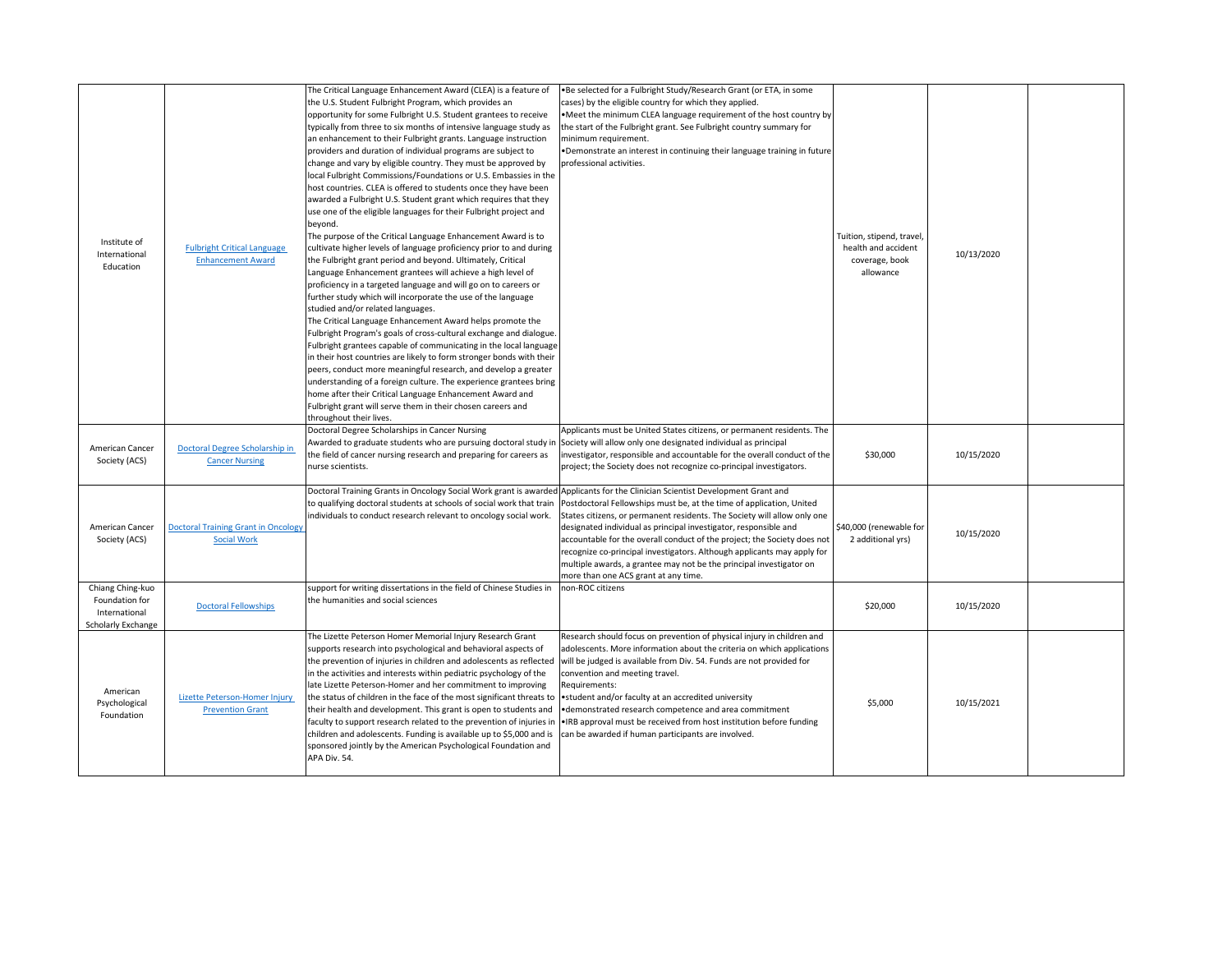| <b>NIH National Institute</b>               | <b>Substance Use/Substance Use</b><br><b>Disorder Dissertation Research</b><br>on Drug Abuse (NIDA) Award (R36 - Clinical Trials Optional<br>PA-20-208                                                                         | The goal of this FOA is to support doctoral candidates from a<br>variety of academic disciplines for up to two years for the<br>completion of the doctoral dissertation research project. Research<br>projects should align with NIDA funding priorities<br>https://www.drugabuse.gov/funding/funding-priorities) or<br>within the NIDA Strategic Plan<br>https://www.drugabuse.gov/about-nida/2016-2020-nida-<br>strategic-plan). This award will facilitate the entry of promising<br>new investigators into the field of substance use/substance use<br>disorder (SU(D) research, enhancing the pool of highly talented<br>SU(D) researchers. Applications are particularly encouraged from<br>those who can contribute to diversifying the research workforce<br>as described in the Notice of NIH's Interest in Diversity (NOT-OD-<br>20-031).<br>Research supported by NIDA encompasses basic, behavioral, and<br>treatment research related to the underlying mechanisms and<br>health effects of substances of abuse. This FOA will provide<br>students with support to perform substance use/substance use<br>disorder (SU/D) dissertation research on a topic related to the<br>study of basic, clinical, developmental, epidemiology, prevention,<br>treatment, services, or women and sex/gender differences as<br>they relate to SU/D research, and thereby increase the pool of<br>highly talented SU/D scientists who conduct research in these<br>areas. NIDA is especially interested in improving the research<br>career preparedness of individuals from underrepresented groups<br>by providing support to complete the dissertation. This FOA seeks<br>to help individuals obtain the necessary qualifications at the<br>doctoral-level with an intent to subsequently establish and lead a | The PD/PI must have an appointment at the applicant institution (e.g.,<br>research assistant). Eligible PD/PIs are predoctoral students at the<br>dissertation stage of training with the skills, knowledge, and resources<br>necessary to carry out the proposed research. The applicant must have<br>an approved dissertation proposal (at the time of award), show<br>evidence of high academic performance in the sciences, and a<br>commitment to a career as an independent research scientist, or as an<br>independent physician-scientist or other clinician-scientist (dual-degree<br>training). The applicant must be currently enrolled in a PhD or<br>equivalent research degree program (e.g., EngD, DNSc, DrPH, DSW,<br>PharmD, PsyD, ScD), a formally combined MD/PhD program, or other<br>combined professional/clinical and research doctoral (e.g., DDS/PhD) in<br>the biomedical, behavioral, or clinical sciences.                                                                  | \$100,000 | 10/16/2020 | February 16, June 16,<br>October 16 |
|---------------------------------------------|--------------------------------------------------------------------------------------------------------------------------------------------------------------------------------------------------------------------------------|------------------------------------------------------------------------------------------------------------------------------------------------------------------------------------------------------------------------------------------------------------------------------------------------------------------------------------------------------------------------------------------------------------------------------------------------------------------------------------------------------------------------------------------------------------------------------------------------------------------------------------------------------------------------------------------------------------------------------------------------------------------------------------------------------------------------------------------------------------------------------------------------------------------------------------------------------------------------------------------------------------------------------------------------------------------------------------------------------------------------------------------------------------------------------------------------------------------------------------------------------------------------------------------------------------------------------------------------------------------------------------------------------------------------------------------------------------------------------------------------------------------------------------------------------------------------------------------------------------------------------------------------------------------------------------------------------------------------------------------------------------------------------------------------------------------|---------------------------------------------------------------------------------------------------------------------------------------------------------------------------------------------------------------------------------------------------------------------------------------------------------------------------------------------------------------------------------------------------------------------------------------------------------------------------------------------------------------------------------------------------------------------------------------------------------------------------------------------------------------------------------------------------------------------------------------------------------------------------------------------------------------------------------------------------------------------------------------------------------------------------------------------------------------------------------------------------------|-----------|------------|-------------------------------------|
| <b>National Science</b><br>Foundation (NSF) | <b>Graduate Research Fellowship</b><br>Program (GRFP) - Life Sciences                                                                                                                                                          | The purpose of the NSF Graduate Research Fellowship Program<br>GRFP) is to help ensure the vitality and diversity of the scientific<br>and engineering workforce of the United States. The program<br>recognizes and supports outstanding graduate students who are<br>pursuing full-time research-based master's and doctoral degrees<br>in science, technology, engineering, and mathematics (STEM) or in previously applied to GRFP while enrolled in a graduate degree<br>graduate education of individuals who have demonstrated their<br>potential for significant research achievements in STEM or STEM<br>education. NSF especially encourages women, members of<br>underrepresented minority groups, persons with disabilities,<br>veterans, and undergraduate seniors to apply.                                                                                                                                                                                                                                                                                                                                                                                                                                                                                                                                                                                                                                                                                                                                                                                                                                                                                                                                                                                                                        | Candidate must be a U.S. citizen, national, or permanent resident.<br>Intend to enroll or be enrolled full-time in a research-based graduate<br>degree program in an eligible Field of Study in STEM or STEM<br>education. Have never previously accepted a GRFP award If previously<br>offered a GRFP award, have declined by the deadline, Have never<br>STEM education. The GRFP provides three years of support for the program, Have never earned a doctoral or terminal degree in any field,<br>Have never earned a master's, professional, or bachelor's-master's<br>degree in any field, unless (i) returning to graduate study after an<br>interruption of two (2) or more consecutive years immediately<br>preceding the deadline, and; (ii) are not enrolled in a graduate degree<br>program at the application deadline, and not be a current NSF<br>employee.                                                                                                                              | \$138,000 | 10/19/2020 |                                     |
| <b>National Science</b><br>Foundation (NSF) | <b>Graduate Research Fellowship</b><br>Program (GRFP) - Computer and<br><b>Information Science and</b><br><b>Engineering, Materials Research,</b><br><b>Psychology, Social Sciences, STEM</b><br><b>Education and Learning</b> | The purpose of the NSF Graduate Research Fellowship Program<br>(GRFP) is to help ensure the vitality and diversity of the scientific<br>and engineering workforce of the United States. The program<br>recognizes and supports outstanding graduate students who are<br>pursuing full-time research-based master's and doctoral degrees<br>graduate education of individuals who have demonstrated their<br>potential for significant research achievements in STEM or STEM<br>education.                                                                                                                                                                                                                                                                                                                                                                                                                                                                                                                                                                                                                                                                                                                                                                                                                                                                                                                                                                                                                                                                                                                                                                                                                                                                                                                        | Applicant must be a US citizens, national, or permanent resident.<br>Intend to enroll or be enrolled full-time in a research-based graduate<br>degree program in an eligible Field of Study in STEM or STEM<br>education; Intend to enroll or be enrolled full-time in a research-based<br>graduate degree program in an eligible Field of Study in STEM or STEM<br>in science, technology, engineering, and mathematics (STEM) or in education; Have never previously applied to GRFP while enrolled in a<br>STEM education. The GRFP provides three years of support for the graduate degree program; Have never earned a doctoral or terminal<br>degree in any field; Have never earned a master's, professional, or<br>bachelor's-master's degree in any field, unless (i) returning to graduate<br>study after an interruption of two (2) or more consecutive years<br>immediately preceding the deadline, and; (ii) are not enrolled in a<br>graduate degree program at the application deadline. | \$138,000 | 10/20/2020 |                                     |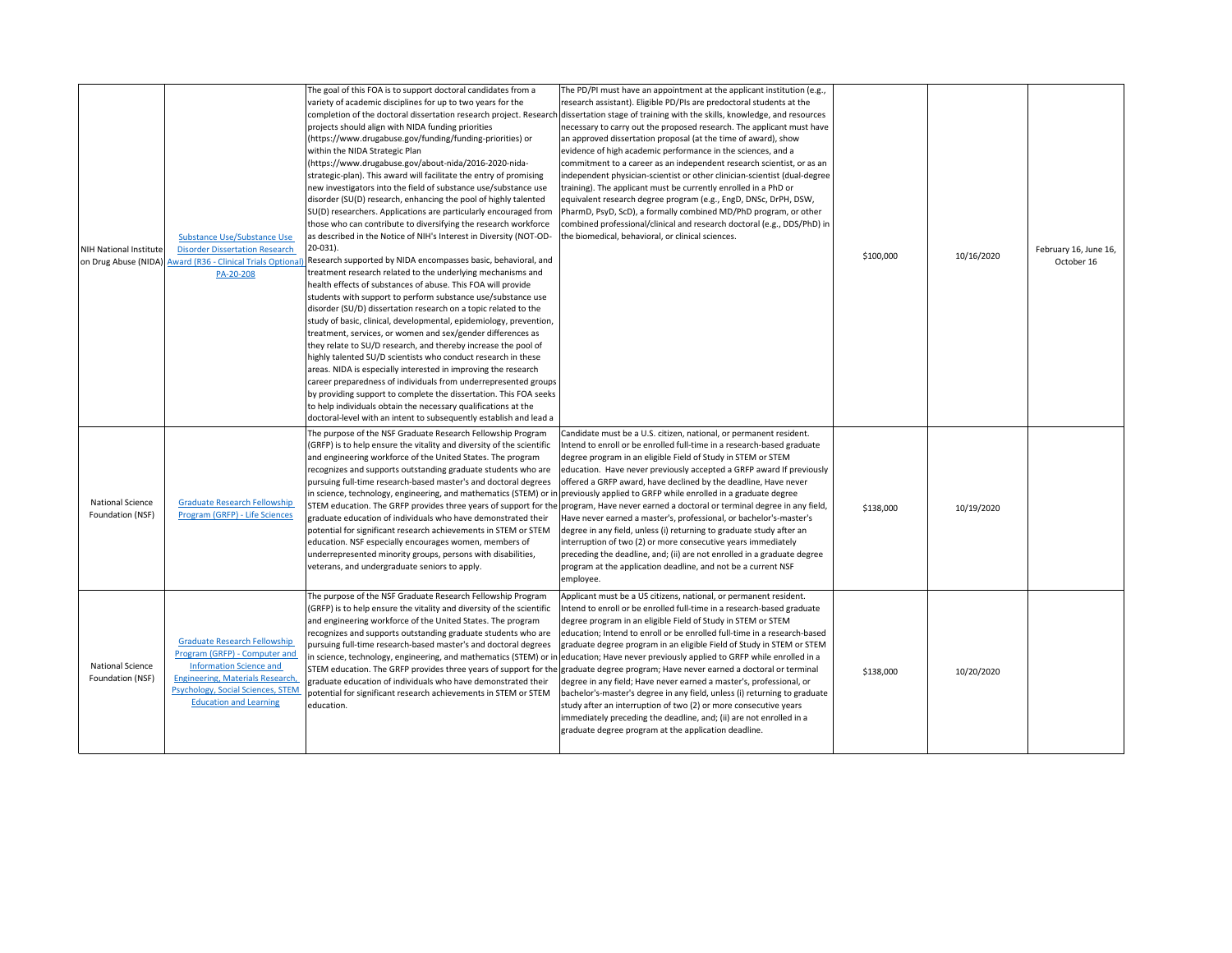| <b>National Science</b><br>Foundation (NSF) | <b>Graduate Research Fellowship</b><br>Program (GRFP) - Engineering                                                                        | The purpose of the NSF Graduate Research Fellowship Program<br>(GRFP) is to help ensure the vitality and diversity of the scientific<br>and engineering workforce of the United States. The program<br>recognizes and supports outstanding graduate students who are<br>pursuing full-time research-based master's and doctoral degrees<br>graduate education of individuals who have demonstrated their<br>potential for significant research achievements in STEM or STEM<br>education.                                                                                   | Applicant must be a US citizens, national, or permanent resident.<br>Intend to enroll or be enrolled full-time in a research-based graduate<br>degree program in an eligible Field of Study in STEM or STEM<br>education; Intend to enroll or be enrolled full-time in a research-based<br>graduate degree program in an eligible Field of Study in STEM or STEM<br>in science, technology, engineering, and mathematics (STEM) or in education; Have never previously applied to GRFP while enrolled in a<br>STEM education. The GRFP provides three years of support for the graduate degree program; Have never earned a doctoral or terminal<br>degree in any field; Have never earned a master's, professional, or<br>bachelor's-master's degree in any field, unless (i) returning to graduate<br>study after an interruption of two (2) or more consecutive years<br>immediately preceding the deadline, and; (ii) are not enrolled in a<br>graduate degree program at the application deadline. | \$138,000                                                                      | 10/21/2020 |  |
|---------------------------------------------|--------------------------------------------------------------------------------------------------------------------------------------------|-----------------------------------------------------------------------------------------------------------------------------------------------------------------------------------------------------------------------------------------------------------------------------------------------------------------------------------------------------------------------------------------------------------------------------------------------------------------------------------------------------------------------------------------------------------------------------|---------------------------------------------------------------------------------------------------------------------------------------------------------------------------------------------------------------------------------------------------------------------------------------------------------------------------------------------------------------------------------------------------------------------------------------------------------------------------------------------------------------------------------------------------------------------------------------------------------------------------------------------------------------------------------------------------------------------------------------------------------------------------------------------------------------------------------------------------------------------------------------------------------------------------------------------------------------------------------------------------------|--------------------------------------------------------------------------------|------------|--|
| Open Philanthropy<br>Project                | The Open Phil Al Fellowship                                                                                                                | The Open Phil AI Fellowship is a fellowship for full-time PhD<br>students focused on artificial intelligence or machine learning.<br>With this program, we seek to fully support a small group of the<br>most promising PhD students in AI and ML who are interested in<br>making the long-term, large-scale impacts of AI a central focus of<br>their research.                                                                                                                                                                                                            | Full-time AI and machine learning students in any year of their PhD.<br>Anyone who expects to be enrolled in a PhD program in Fall 2020 is<br>welcome to apply (including undergraduate seniors applying to AI or<br>ML PhD programs).                                                                                                                                                                                                                                                                                                                                                                                                                                                                                                                                                                                                                                                                                                                                                                  | \$40,000 stipend,<br>\$10,000 in research<br>support, and tuition +<br>fees/yr | 10/22/2020 |  |
| <b>National Science</b><br>Foundation (NSF) | <b>Graduate Research Fellowship</b><br>Program (GRFP) in Chemistry,<br>Geosciences, Mathematical<br><b>Sciences, Physics and Astronomy</b> | The purpose of the NSF Graduate Research Fellowship Program<br>(GRFP) is to help ensure the vitality and diversity of the scientific<br>and engineering workforce of the United States. The program<br>recognizes and supports outstanding graduate students who are<br>pursuing full-time research-based master's and doctoral degrees<br>graduate education of individuals who have demonstrated their<br>potential for significant research achievements in STEM or STEM<br>education.                                                                                   | Applicant must be a US citizens, national, or permanent resident.<br>Intend to enroll or be enrolled full-time in a research-based graduate<br>degree program in an eligible Field of Study in STEM or STEM<br>education; Have never previously applied to GRFP while enrolled in a<br>graduate degree program; Have never earned a doctoral or terminal<br>in science, technology, engineering, and mathematics (STEM) or in degree in any field; Have never earned a master's, professional, or<br>STEM education. The GRFP provides three years of support for the bachelor's-master's degree in any field, unless (i) returning to graduate<br>study after an interruption of two (2) or more consecutive years<br>immediately preceding the deadline, and; (ii) are not enrolled in a<br>graduate degree program at the application deadline.                                                                                                                                                      | \$138,000                                                                      | 10/22/2020 |  |
| Open Philanthropy<br>Project                | The Open Phil AI Fellowship                                                                                                                | The Open Phil AI Fellowship is a fellowship for full-time PhD<br>students focused on artificial intelligence or machine learning.<br>With this program, we seek to fully support a small group of the<br>most promising PhD students in AI and ML who are interested in<br>making the long-term, large-scale impacts of AI a central focus of<br>their research. Fellows receive a \$40,000 stipend, \$10,000 in<br>research support, and payment of tuition and fees, each year,<br>starting in the year of their selection until the end of the 5th year<br>of their PhD. | Who can apply: The Open Phil AI Fellowship is open to full-time AI and<br>machine learning students in any year of their PhD. Anyone who<br>expects to be enrolled in a PhD program is welcome to apply (including<br>undergraduate seniors applying to AI or ML PhD programs). The<br>program is open to applicants in any country. Students with pre-<br>existing funding sources are welcome to apply, as are students<br>transferring to an AI/ML PhD from another field. If you aren't sure<br>whether you're eligible, please feel free to ask:<br>aifellowship@openphilanthropy.org. Our best guess is that we will fund<br>5-10 applicants each year.                                                                                                                                                                                                                                                                                                                                           | \$250,000                                                                      | 10/22/2020 |  |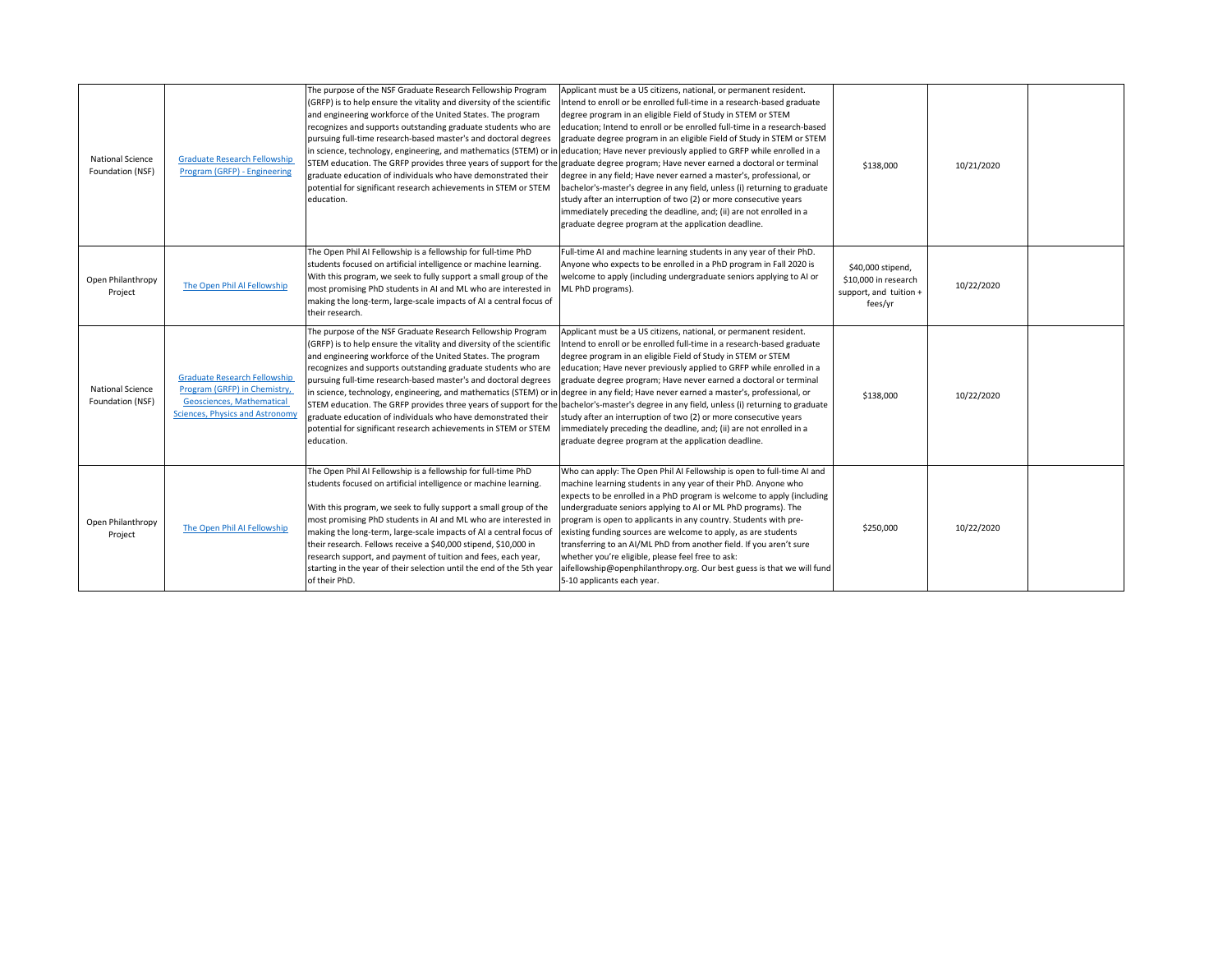| Hertz Foundation                                   | <b>Graduate Fellowship Award</b>                                | The Hertz Foundation awards fellowships to graduate students<br>pursuing a PhD in the applied physical and biological sciences,<br>mathematics, or engineering.<br>We do not award fellowships based on an applicant's particular<br>field of study; however, we do require that applicants direct their<br>work toward understanding and solving major, near-term<br>problems facing society. For each applicant, that could mean<br>something different-inventing a new technology, developing a<br>business, or applying their interests in innovative ways.<br>It's up to the applicant to advocate for their specific field of study<br>and demonstrate how it will be applied to address real-world<br>challenges with the greatest impact.<br>The Hertz Fellowship provides financial and lifelong professional<br>support for the nation's most promising graduate students in<br>science and technology.<br>The fellowship includes up to five years of funding, valued at up to<br>\$250,000, and the freedom to pursue innovative projects<br>wherever they may lead. In addition, fellows take part in ongoing<br>mentoring, symposia, and workshops with our vibrant community<br>of more than 1200 fellows, a set of peers who span disciplines,<br>generations, and geography.                                                                | All eligible applicants must:<br>• be college seniors, first-year graduate students, or in a gap year<br>preparing to apply to graduate school;<br>• intend to pursue a PhD in the applied physical and biological sciences,<br>mathematics, or engineering;<br>• intend to direct their studies toward understanding and solving major,<br>near-term problems facing society; and<br>• be citizens or permanent residents of the United States.<br>We do not award fellowships to applicants pursuing professional<br>degrees other than a PhD, such as an MD, JD, MBA, DPH, or DVM.<br>However, we will support the PhD portion of an MD/PhD program.                                                                                                                                                                                              | \$250,000 | 10/23/2020 |  |
|----------------------------------------------------|-----------------------------------------------------------------|--------------------------------------------------------------------------------------------------------------------------------------------------------------------------------------------------------------------------------------------------------------------------------------------------------------------------------------------------------------------------------------------------------------------------------------------------------------------------------------------------------------------------------------------------------------------------------------------------------------------------------------------------------------------------------------------------------------------------------------------------------------------------------------------------------------------------------------------------------------------------------------------------------------------------------------------------------------------------------------------------------------------------------------------------------------------------------------------------------------------------------------------------------------------------------------------------------------------------------------------------------------------------------------------------------------------------------------------------------------|------------------------------------------------------------------------------------------------------------------------------------------------------------------------------------------------------------------------------------------------------------------------------------------------------------------------------------------------------------------------------------------------------------------------------------------------------------------------------------------------------------------------------------------------------------------------------------------------------------------------------------------------------------------------------------------------------------------------------------------------------------------------------------------------------------------------------------------------------|-----------|------------|--|
| American Council of<br>Learned Societies<br>(ACLS) | <b>Mellon/ACLS Dissertation</b><br><b>Completion Fellowship</b> | ACLS invites applications for Mellon/ACLS Dissertation Completion Applicants must:<br>Fellowships, which support a year of research and writing to help<br>advanced graduate students in the humanities and related social<br>sciences in the last year of PhD dissertation writing. The program<br>encourages timely completion of the PhD. Applicants must be<br>prepared to complete their dissertations within the period of their (i.e., obtained ABD status) by the application deadline.<br>The Andrew W. Mellon Foundation supports this program.<br>ACLS will award 65 fellowships in this competition for a one-year<br>term beginning between June and September 2020 for the 2020-<br>21 academic year. The fellowship may be carried out in residence<br>at the fellow's home institution, abroad, or at another appropriate<br>site for the research. These fellowships may not be held<br>concurrently with any other fellowship or grant.<br>The total award of up to \$43,000 includes a stipend plus<br>additional funds for university fees and research support. In<br>addition to the monetary support that the fellowship offers,<br>Dissertation Completion Fellows may apply to participate in a<br>seminar on preparing for the academic job market. The seminar<br>takes place over three days in the fall of the fellowship year. | • be PhD candidates in a humanities or social science department in the<br>United States. (1)<br>. have completed all requirements for the PhD except the dissertation<br>fellowship tenure and no later than August 31, 2021. A grant from • be no more than six years into the degree program at the time of<br>application. This includes time spent earning an MA within that<br>program. (2)<br>. not currently hold or have previously held a dissertation completion<br>fellowship.<br>have not previously applied for this fellowship more than once.                                                                                                                                                                                                                                                                                        | \$43,000  | 10/28/2020 |  |
| American Council on<br>Learned Societies<br>(ACLS) | <b>Luce/ACLS Dissertation Fellowships</b><br>in American Art    | American Art, which are designated for graduate students at any<br>be carried out in residence at the fellow's home institution,<br>abroad, or at another appropriate site for the research. The<br>fellowships may not be used to defray tuition costs or be held<br>concurrently with any other major fellowship or grant.                                                                                                                                                                                                                                                                                                                                                                                                                                                                                                                                                                                                                                                                                                                                                                                                                                                                                                                                                                                                                                 | ACLS invites applications for Luce/ACLS Dissertation Fellowships in Applicants must: be a PhD candidate in a department of art history in<br>the United States. A student with an appropriate project whose degree<br>stage of PhD dissertation research or writing. The fellowships may will be granted by another department is eligible only if the principal<br>dissertation advisor is in a department of art history. Have a<br>dissertation focused on a topic in the history of the visual arts of the<br>United States. Projects should be focused foremost on the art object<br>and/or image and employ an art-historical or visual studies approach.<br>Have completed all requirements for the PhD except the dissertation<br>before beginning fellowship tenure. And have not previously applied<br>for this fellowship more than once. | \$42,000  | 10/28/2020 |  |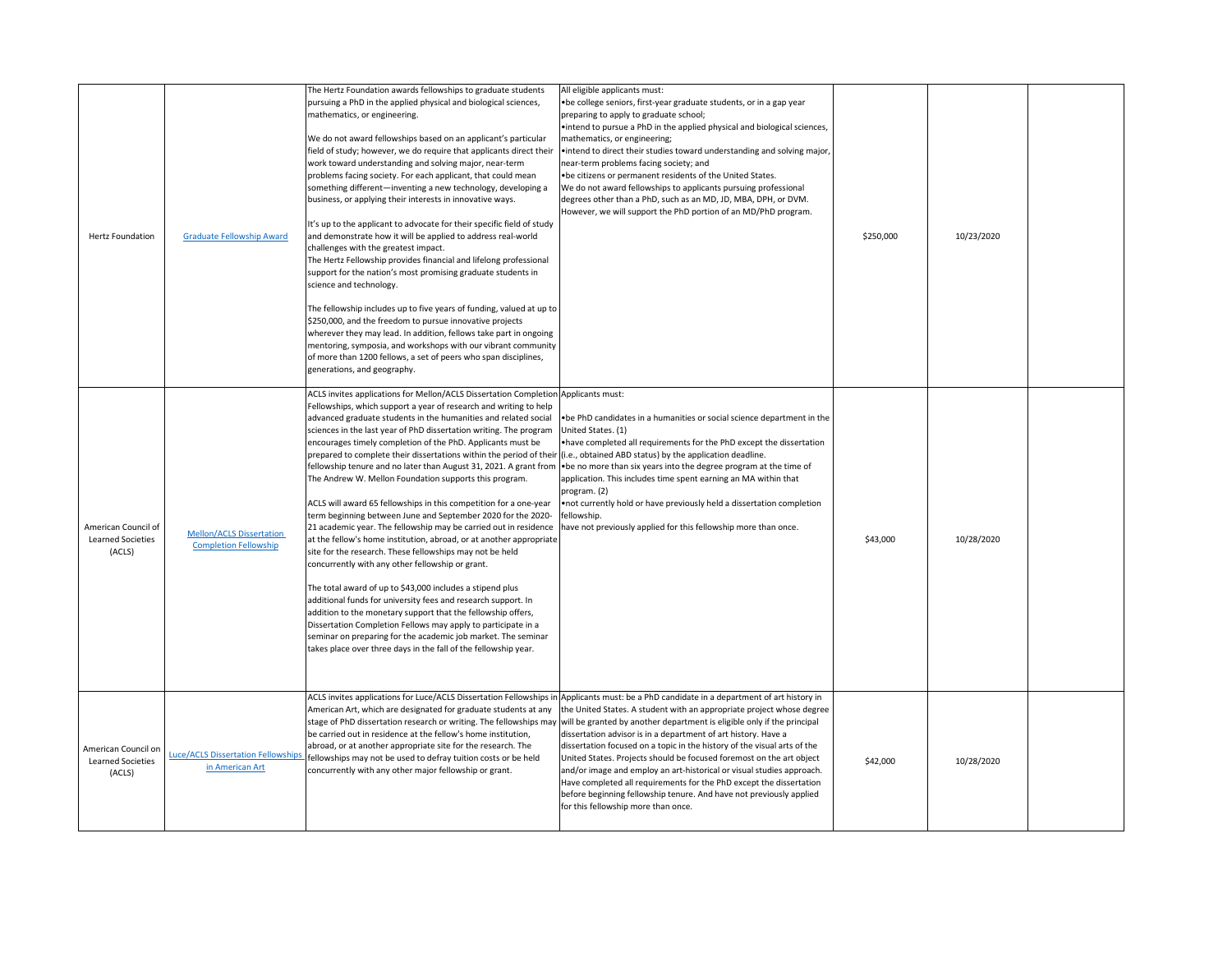| Second Century<br>Stewardship                                            | <b>Research Fellowship</b>                                                | SCS seeks to advance conservation and ecosystem science and<br>support stewardship of park resources. The selected Research<br>Fellows will contribute to strengthening and broadening public<br>understanding of the importance of science for parks and society. and Schoodic Institute are not eligible to apply.<br>The Research Fellows will conduct research to help realize the<br>vision of national parks as natural laboratories, tellers of science<br>narratives, and exemplars of using science to manage natural and<br>cultural resources and enrich visitor, local community, and<br>employee experiences. The research will help NPS and other<br>organizations adapt and respond to ongoing change and focus on<br>long-term ecological and cultural integrity and viability in a<br>dynamic and challenging future.<br>Goals of Second Century Stewardship<br>• Support stewardship of park resources through advancing<br>conservation and ecosystem science.<br>• Strengthen public understanding of the importance of science<br>for parks and society.<br>• Increase public engagement with science.<br>• Pursue solutions to critical conservation challenges. | We encourage early-career scientists, assistant professors,<br>postdoctoral researchers, and graduate students to apply. Applicants<br>must be U.S. residents and at least 18 years in age. Employees of NPS                                                                                                                                                                                          | \$20,000                              | 10/29/2020 |  |
|--------------------------------------------------------------------------|---------------------------------------------------------------------------|----------------------------------------------------------------------------------------------------------------------------------------------------------------------------------------------------------------------------------------------------------------------------------------------------------------------------------------------------------------------------------------------------------------------------------------------------------------------------------------------------------------------------------------------------------------------------------------------------------------------------------------------------------------------------------------------------------------------------------------------------------------------------------------------------------------------------------------------------------------------------------------------------------------------------------------------------------------------------------------------------------------------------------------------------------------------------------------------------------------------------------------------------------------------------------------|-------------------------------------------------------------------------------------------------------------------------------------------------------------------------------------------------------------------------------------------------------------------------------------------------------------------------------------------------------------------------------------------------------|---------------------------------------|------------|--|
| National Academies<br>of Sciences,<br><b>Engineering and</b><br>Medicine | <b>NRC Research Associateship</b><br>Programs                             | The National Academies of Sciences, Engineering, and Medicine<br>administers postdoctoral and senior research awards at<br>participating federal laboratories and affiliated institutions at<br>locations throughout the U.S and abroad. All research<br>opportunities are open to U.S. citizens; some are open to U.S.<br>permanent residents and foreign nationals.                                                                                                                                                                                                                                                                                                                                                                                                                                                                                                                                                                                                                                                                                                                                                                                                                  | Awards are available for scientists and engineers at all stages of their<br>career. Applicants should hold, or anticipate receiving, an<br>earned doctorate in science or engineering. Degrees from universities<br>abroad should be equivalent in training and research experience to a<br>degree from a U.S. institution. Many awards are open to foreign<br>nationals as well as to U.S. citizens. | $$83,000 + some$<br>benefits & travel | 11/1/2020  |  |
| American                                                                 |                                                                           | Lesbians, gays, bisexuals and trans (LGBT) people face many<br>challenges in forming, defining and maintaining families. This<br>and therapy through its support of promising young investigators awarded if human participants are involved.<br>whose graduate research is oriented toward issues in this general<br>area. Preference is given to advanced students who have<br>demonstrated their commitment to this area through their<br>dissertation research plans.                                                                                                                                                                                                                                                                                                                                                                                                                                                                                                                                                                                                                                                                                                              | Advanced graduate student, in good standing, endorsed by supervising<br>professor. Demonstrated commitment to LGBT family issues. IRB<br>program seeks to encourage the study of LGBT family psychology approval must be received from host institution before funding can be                                                                                                                         |                                       |            |  |
| Psychological<br>Foundation (APF)                                        | <b>Roy Scrivner Memorial Research</b><br>Grant                            | Program Goals:<br>. Encourage talented students to orient their careers toward<br>engaging LGBT family issues through basic and/or applied<br>research.<br>• Advance the understanding of problems faced by LGBT families<br>including those associated with cultural, racial, socioeconomic and<br>family structure diversity.<br>• Advance the understanding of successful coping mechanisms<br>including sources of support and resilience for family members.<br>• Advance the understanding of clinical issues and interventions in<br>the domain of LGBT.                                                                                                                                                                                                                                                                                                                                                                                                                                                                                                                                                                                                                        |                                                                                                                                                                                                                                                                                                                                                                                                       | \$8,000                               | 11/1/2021  |  |
| Fahs-Beck Fund                                                           | <b>Doctoral Dissertation Grant</b><br><b>Program (Fahs-Beck Scholars)</b> | Grants of up to \$5,000 are available to help support dissertation<br>expenses of doctoral students in the United States and Canada<br>whose studies have the potential for adding significantly to<br>knowledge about problems in the functioning or well being of<br>children, adults, couples, families, or communities, or about<br>interventions designed to prevent or alleviate such problems. The<br>research for which funding is requested must focus on the United<br>States or Canada or on a comparison between the United States<br>or Canada and one or more other countries.                                                                                                                                                                                                                                                                                                                                                                                                                                                                                                                                                                                           | Applicants must be enrolled in an accredited doctoral program in the<br>United States or Canada. The sponsoring organization must agree to<br>accept administrative responsibility for the project and submit required<br>financial forms and reports to the Fund.                                                                                                                                    | \$5,000                               | 11/1/2020  |  |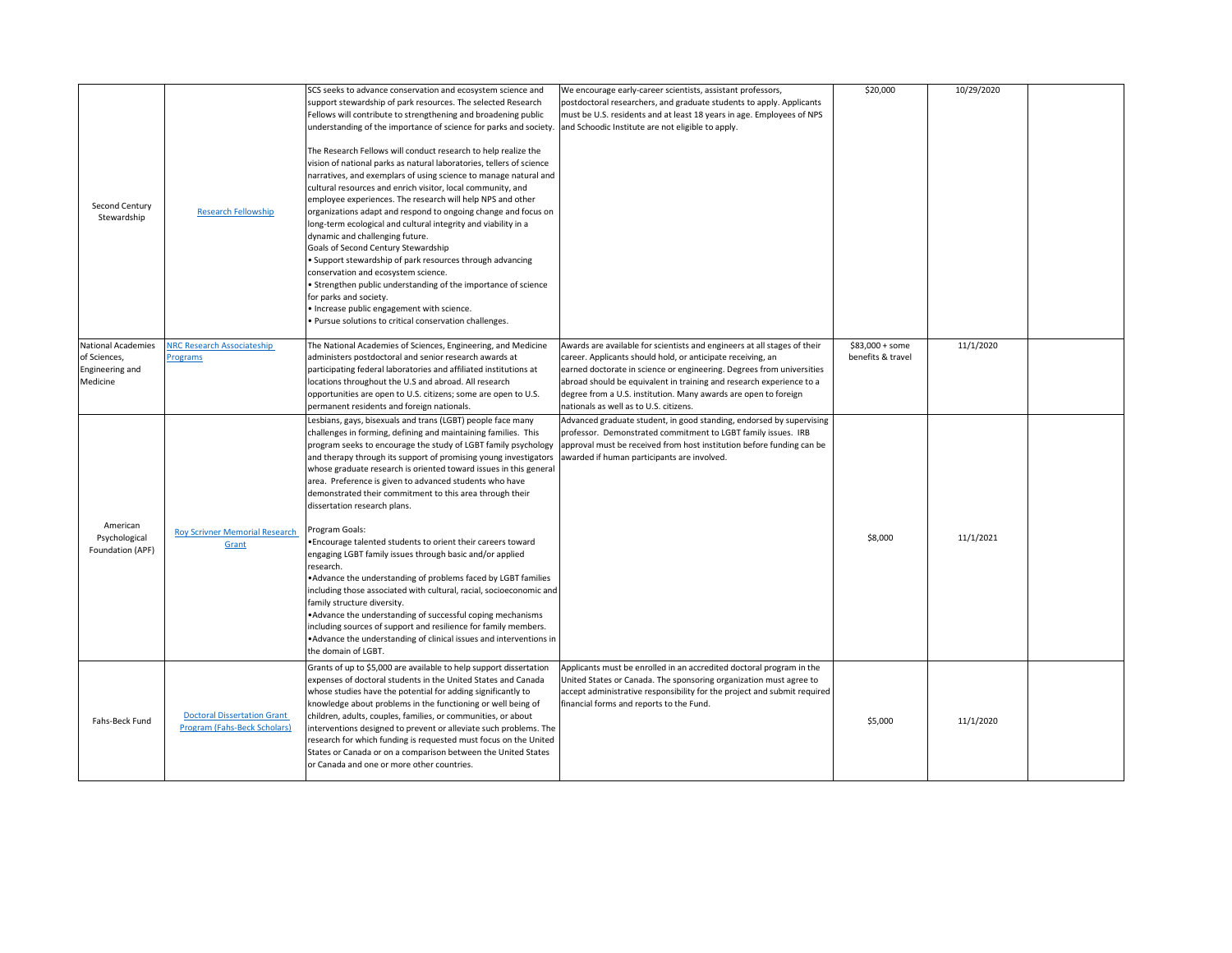| <b>American Association</b><br>of University Women<br>(AAUW) | <b>American Fellowships Dissertation</b><br>Fellowship                                       | AAUW's American Fellowships program has been in existence<br>since 1888, making it the oldest noninstitutional source of<br>graduate funding for women in the United States. The program<br>provides fellowships for women pursuing full-time study to<br>complete dissertations, conducting postdoctoral research full<br>time, or preparing research for publication for eight consecutive<br>weeks. Applicants are evaluated on the basis of scholarly<br>excellence; quality and originality of project design; and active<br>commitment to helping women and girls through service in their<br>communities, professions, or fields of research. | American Fellowships are open to women scholars in all fields of study<br>who are US Citizens or Permanent residents. The American Dissertation<br>Fellowship must be used for the final year of writing the dissertation.<br>Applicants must have completed all coursework, passed all preliminary<br>exams, and had the dissertation research proposal or plan approved by<br>November 1, 2019. The doctoral degree/dissertation must be<br>completed between April 1 and June 30, 2021. Degree conferral must<br>be between April 1 and September 15, 2021. Students already holding a<br>fellowship or grant for the purpose of supporting their final year of<br>writing or completing the dissertation the year before the fellowship<br>year are not eligible to apply.                                     | \$20,000 | 11/1/2020 |  |
|--------------------------------------------------------------|----------------------------------------------------------------------------------------------|------------------------------------------------------------------------------------------------------------------------------------------------------------------------------------------------------------------------------------------------------------------------------------------------------------------------------------------------------------------------------------------------------------------------------------------------------------------------------------------------------------------------------------------------------------------------------------------------------------------------------------------------------|--------------------------------------------------------------------------------------------------------------------------------------------------------------------------------------------------------------------------------------------------------------------------------------------------------------------------------------------------------------------------------------------------------------------------------------------------------------------------------------------------------------------------------------------------------------------------------------------------------------------------------------------------------------------------------------------------------------------------------------------------------------------------------------------------------------------|----------|-----------|--|
| Smithsonian Institute                                        | <b>Smithsonian Institution Fellowship</b><br>Program (SIFP) - Graduate Student<br>Fellowship | The Smithsonian Institution Fellowship Program offers<br>opportunities for independent research or study related to<br>Smithsonian collections, facilities, and/or research interests of the appointment begins fellows must still be enrolled and must have<br>Institution and its staff. Fellowships are offered to graduate<br>students, predoctoral students, and postdoctoral and senior<br>investigators to conduct independent research and to utilize the<br>resources of the Institution with members of the Smithsonian<br>professional research staff serving as advisors and hosts.                                                      | When they apply, students must be formally enrolled in a graduate<br>program of study at a degree-granting institution. Before the<br>completed at least one full-time semester or its equivalent, or have<br>completed the graduate program within the past four months.<br>Graduate Student Fellowships are usually intended for students who<br>have not yet been advanced to candidacy if in a doctoral program.                                                                                                                                                                                                                                                                                                                                                                                               | \$7,500  | 11/1/2020 |  |
| Smithsonian Institute                                        | <b>Smithsonian Institution Fellowship</b><br>Program (SIFP) - Predoctoral<br>Fellowship      | The Smithsonian Institution Fellowship Program offers<br>opportunities for independent research or study related to<br>Institution and its staff. Fellowships are offered to graduate<br>students, predoctoral students, and postdoctoral and senior<br>investigators to conduct independent research and to utilize the<br>resources of the Institution with members of the Smithsonian<br>professional research staff serving as advisors and hosts.                                                                                                                                                                                               | Students enrolled in a university as candidates for the Ph.D. or<br>equivalent are eligible for predoctoral fellowships. By the time the<br>Smithsonian collections, facilities, and/or research interests of the appointment begins, the university must approve the undertaking of<br>dissertation research at the Smithsonian Institution and certify that<br>requirements for the doctorate, other than the dissertation, have been<br>met.                                                                                                                                                                                                                                                                                                                                                                    | \$40,000 | 11/1/2020 |  |
| <b>American Association</b><br>of University Women           | <b>American Fellowships</b>                                                                  | AAUW American Fellowships support women scholars who are<br>on the basis of scholarly excellence; quality and originality of<br>project design; and active commitment to helping women and<br>girls through service in their communities, professions, or fields of  boards, committees, panels, and task forces.<br>research.<br>There are three types of American Fellowship Opportunities:<br><b>DISSERTATION FELLOWSHIPS</b><br>POSTDOCTORAL RESEARCH LEAVE FELLOWSHIPS<br>SHORT-TERM RESEARCH PUBLICATION GRANTS                                                                                                                                | American Fellowships are not open to previous recipients of any AAUW<br>completing dissertations, planning research leave from accredited  national fellowship or grant (not including branch or local awards or<br>institutions, or preparing research for publication. Applicants must Community Action Grants). Members of the AAUW Board of Directors,<br>be U.S. citizens or permanent residents. Candidates are evaluated committees, panels, task forces and staff, including current interns, are<br>not eligible to apply for AAUW's fellowships and grants. A person<br>holding a current award is eligible for election or appointment to<br>American Fellowship candidates must be U.S. citizens or permanent<br>residents.<br>American Fellowships are open to women scholars in all fields of study. | \$30,000 | 11/1/2020 |  |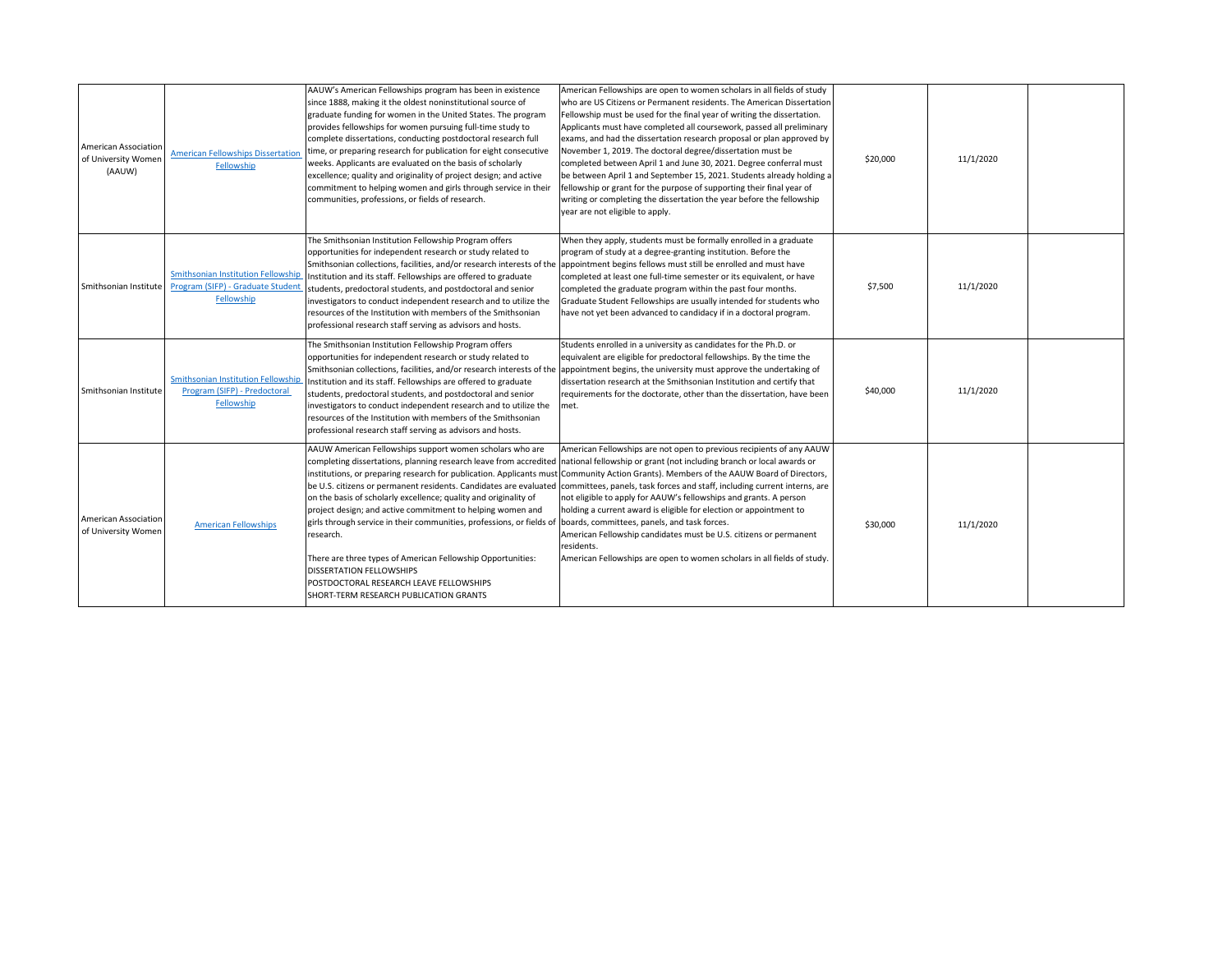| American Academy in<br>Rome                       | <b>Rome Prize Fellowships</b>                                             | For over a century, the American Academy in Romehas awarded<br>the Rome Prize to support innovative and cross-disciplinary work<br>in the arts and humanities. Each year, the prize is awarded to<br>about thirty artists and scholars who represent the highest<br>standard of excellence and who are in the early or middle stages<br>of their careers.<br>Fellowships are awarded in the following disciplines:<br><b>Ancient Studies</b><br>Architecture<br>Design (includes graphic, industrial, interior, exhibition, set,<br>costume, and fashion design, urban design, city planning,<br>engineering, and other design fields)<br><b>Historic Preservation and Conservation</b><br>Landscape Architecture (includes environmental design and<br>planning, landscape/ecological urbanism, landscape history,<br>sustainability and ecological studies, and geography)<br>Literature (includes fiction, literary nonfiction, and poetry)<br><b>Medieval Studies</b><br><b>Modern Italian Studies</b><br><b>Musical Composition</b><br>Renaissance and Early Modern Studies<br>Visual Arts (includes painting, sculpture, drawing, photography,<br>film/video, installation, new media, digital arts, and other visual-<br>arts fields) | Applicants for all Rome Prize Fellowships, except those applying for the<br>NEH postdoctoral fellowship, must be United States citizens at the time<br>of the application.<br>US citizens, and those foreign nationals who have lived in the United<br>States for three years immediately preceeding the application deadline,<br>may apply for the NEH postdoctoral fellowships in ancient studies,<br>medieval studies, Renaissance and early modern studies, or modern<br>Italian studies.<br>Graduate students in the humanities may apply for predoctoral<br>fellowships only if they are ABD.<br>Previous winners of the Rome Prize are not eligible to reapply.<br>Undergraduate students are not eligible.<br>Collaborators may submit joint applications provided their work is<br>genuinely collaborative, as demonstrated by the materials submitted.<br>In the case of joint applications, each individual must meet all eligibility<br>requirements. Joint applications must be submitted in one package.<br>Joint applicants selected as winners will share one prize (i.e., room and<br>board, stipend, work space).<br>Winners of the Rome Prize may hold other fellowships concurrently, as<br>long as the requirements do not conflict with the winner's full<br>participation in the Academy community. Applicants are required to<br>disclose all fellowships and awards they expect to hold during their<br>proposed residency in Rome, including sabbatical pay. The Academy<br>may make adjustments to the stipends based on other awards<br>intended to fund the project for which the Rome Prize was received.<br>Rome Prize Winners may not hold a full-time job during the fellowship<br>term. Winners may undertake part-time work commitments (including<br>scholarly or artistic work that is not related to the Rome Prize project), |                   | 11/1/2020                                  |  |
|---------------------------------------------------|---------------------------------------------------------------------------|----------------------------------------------------------------------------------------------------------------------------------------------------------------------------------------------------------------------------------------------------------------------------------------------------------------------------------------------------------------------------------------------------------------------------------------------------------------------------------------------------------------------------------------------------------------------------------------------------------------------------------------------------------------------------------------------------------------------------------------------------------------------------------------------------------------------------------------------------------------------------------------------------------------------------------------------------------------------------------------------------------------------------------------------------------------------------------------------------------------------------------------------------------------------------------------------------------------------------------------------|---------------------------------------------------------------------------------------------------------------------------------------------------------------------------------------------------------------------------------------------------------------------------------------------------------------------------------------------------------------------------------------------------------------------------------------------------------------------------------------------------------------------------------------------------------------------------------------------------------------------------------------------------------------------------------------------------------------------------------------------------------------------------------------------------------------------------------------------------------------------------------------------------------------------------------------------------------------------------------------------------------------------------------------------------------------------------------------------------------------------------------------------------------------------------------------------------------------------------------------------------------------------------------------------------------------------------------------------------------------------------------------------------------------------------------------------------------------------------------------------------------------------------------------------------------------------------------------------------------------------------------------------------------------------------------------------------------------------------------------------------------------------------------------------------------------------------------------------------------------------|-------------------|--------------------------------------------|--|
| Newberry Library                                  | Long-term fellowship                                                      | Long-Term Fellowships are intended to support individual<br>scholarly research and promote serious intellectual exchange<br>through active participation in the Newberry's scholarly activities, of continuous residence in the U.S. are eligible for all fellowships.<br>including Fellows' Seminars and Weekly Colloquium.<br>These residential fellowships are available to scholars who hold a<br>PhD or other terminal degree for 4 to 9 months with a stipend of<br>\$4,200 per month. Awardees may combine their Newberry<br>fellowship award with sabbatical funding or other stipendiary<br>support. Fellows are welcome to stay in residence at the<br>Newberry beyond the terms of their fellowship, but the amount<br>of their stipend cannot be increased beyond the initial award.<br>Applicants must hold a PhD by the November 1 deadline.                                                                                                                                                                                                                                                                                                                                                                                   | United States citizens are eligible for all Newberry Fellowships.<br>Permanent United States residents who have had at least three years<br>Recent United States residents who have had less than three years of<br>continuous residence in the U.S. are eligible for all fellowships except<br>the National Endowment for the Humanities (NEH) Fellowships.<br>Citizens of foreign nations are eligible for all fellowships except the<br>National Endowment for the Humanities (NEH) Fellowships.<br>Long-Term Fellowships are open only to postdoctoral scholars who<br>have been awarded the PhD degree or other equivalent terminal<br>degree by the Newberry's application deadline.                                                                                                                                                                                                                                                                                                                                                                                                                                                                                                                                                                                                                                                                                                                                                                                                                                                                                                                                                                                                                                                                                                                                                                          | \$4,200 per month | 11/1/2020                                  |  |
| The Social Science<br>Research Council            | <b>International Dissertation Research</b><br>Fellowship (IDRF)           | Provides nine to twelve months of support to graduate students<br>in the humanities and humanistic social sciences who are enrolled<br>in PhD programs in the United States and conducting dissertation<br>research on non-US topics.                                                                                                                                                                                                                                                                                                                                                                                                                                                                                                                                                                                                                                                                                                                                                                                                                                                                                                                                                                                                        | graduate students in the humanities and humanistic social sciences                                                                                                                                                                                                                                                                                                                                                                                                                                                                                                                                                                                                                                                                                                                                                                                                                                                                                                                                                                                                                                                                                                                                                                                                                                                                                                                                                                                                                                                                                                                                                                                                                                                                                                                                                                                                  | \$23,000          | 11/5/2019                                  |  |
| American<br><b>Philosophical Society</b><br>(APS) | Lewis and Clark Fund in Exploration<br>and Field Research in Astrobiology | the collection of specimens and data and to provide the<br>imaginative stimulus that accompanies direct observation.<br>Applications are invited from disciplines with a large dependence<br>on field studies, such as archaeology, anthropology, biology,<br>ecology, geography, geology, linguistics, paleontology, and<br>population genetics, but grants will not be restricted to these<br>fields. Graduate students and postdoctoral and junior scientists<br>wishing to pursue projects in astrobiological field studies should<br>consult the program description and application forms for the<br>Lewis and Clark Fund in Exploration and Field Research in<br>Astrobiology.                                                                                                                                                                                                                                                                                                                                                                                                                                                                                                                                                        | The Lewis and Clark Fund encourages exploratory field studies for $ $ Grants will be available to doctoral students who are US citizens and<br>residents.                                                                                                                                                                                                                                                                                                                                                                                                                                                                                                                                                                                                                                                                                                                                                                                                                                                                                                                                                                                                                                                                                                                                                                                                                                                                                                                                                                                                                                                                                                                                                                                                                                                                                                           | \$5,000           | LOI - 11/12/2020; Full<br>App - 11/16/2020 |  |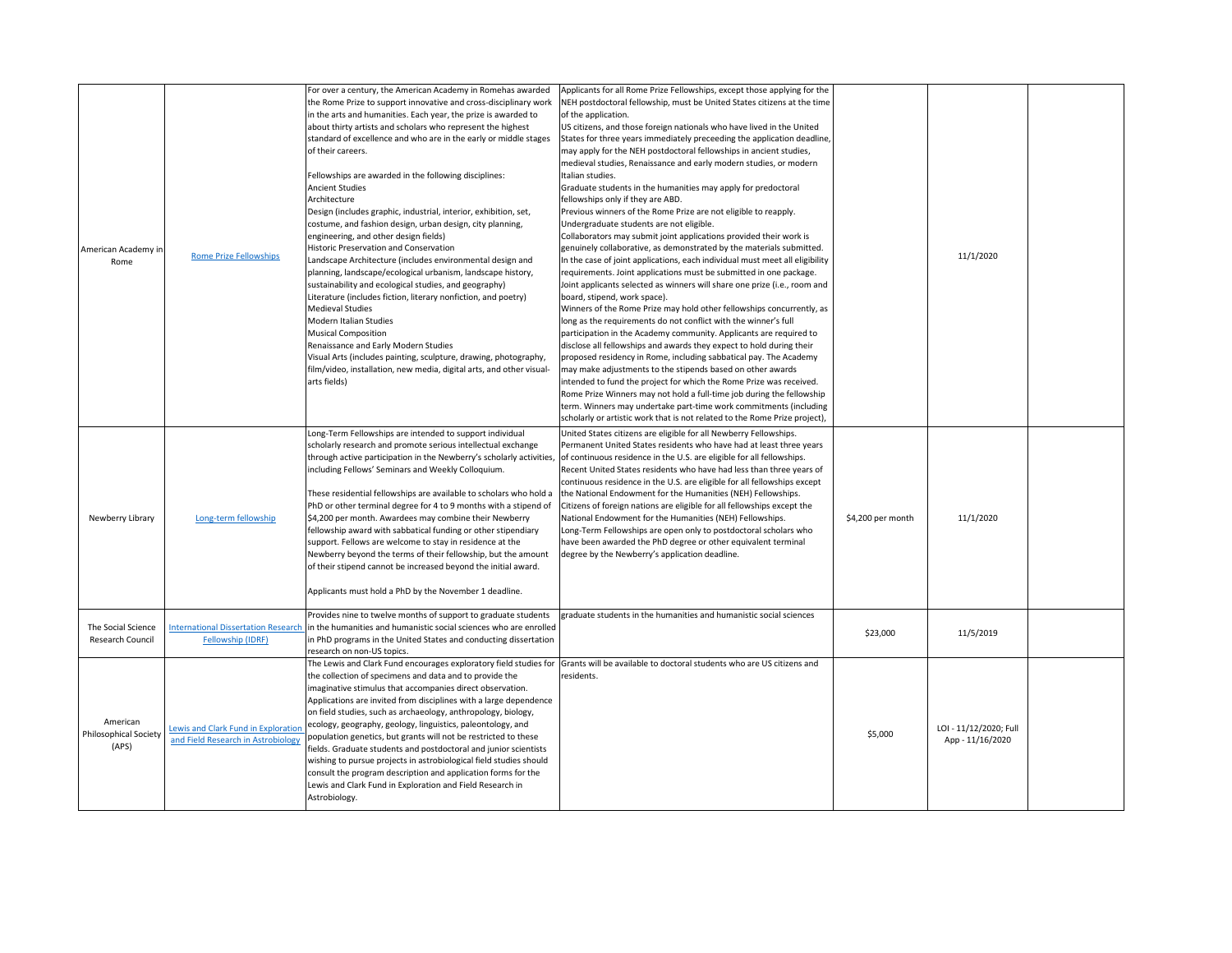| Department of<br>Energy                  | <b>Office of Science Graduate Student</b><br>Research (SCGSR) Program | The goal of the Office of Science Graduate Student Research<br>(SCGSR) program is to prepare graduate students for science,<br>technology, engineering, or mathematics (STEM) careers critically<br>important to the DOE Office of Science mission, by providing<br>graduate thesis research opportunities at DOE laboratories. The<br>SCGSR program provides supplemental awards to outstanding<br>U.S. graduate students to pursue part of their graduate thesis<br>research at a DOE laboratory/facility in areas that address<br>scientific challenges central to the Office of Science mission. The<br>research opportunity is expected to advance the graduate<br>students' overall doctoral thesis while providing access to the<br>expertise, resources, and capabilities available at the DOE<br>laboratories/facilities.                                                                                                                           | Applicant must be US citizen or permanent resident. Applicants must<br>be enrolled full-time in a Qualified Graduate Program with the Ph.D. as<br>their degree objective. At the time of application, applicants must have<br>obtained the Ph.D. candidacy at their home institution, and must have<br>established a defined graduate thesis project and graduate thesis<br>advisor. The applicant's primary graduate thesis advisor must provide a<br>Letter of Support.                                                                                                                                                                   | living stipend +<br>transportation           | 11/12/2020 |                 |
|------------------------------------------|-----------------------------------------------------------------------|--------------------------------------------------------------------------------------------------------------------------------------------------------------------------------------------------------------------------------------------------------------------------------------------------------------------------------------------------------------------------------------------------------------------------------------------------------------------------------------------------------------------------------------------------------------------------------------------------------------------------------------------------------------------------------------------------------------------------------------------------------------------------------------------------------------------------------------------------------------------------------------------------------------------------------------------------------------|---------------------------------------------------------------------------------------------------------------------------------------------------------------------------------------------------------------------------------------------------------------------------------------------------------------------------------------------------------------------------------------------------------------------------------------------------------------------------------------------------------------------------------------------------------------------------------------------------------------------------------------------|----------------------------------------------|------------|-----------------|
| Commercial<br>Spaceflight<br>Federation  | <b>Matthew Isakowitz Fellowship</b><br>Program                        | The Matthew Isakowitz Fellowship Program is a highly selective<br>internship and mentorship program that provides extraordinary<br>summer opportunities to current college juniors, seniors, and<br>graduate students passionate about commercial spaceflight. The<br>program connects exceptional current college juniors, seniors,<br>and graduate students with paid, summer internships in the<br>exciting field of commercial spaceflight, as well as with notable<br>aerospace leaders for mentorship. Fellows are matched to a<br>position that may include assignments in engineering designs,<br>market studies, strategic planning, policy evaluation, and business<br>analysis and development.                                                                                                                                                                                                                                                   | Applicant is a college junior, college senior, or graduate student who<br>intends to pursue a full-time career in the commercial spaceflight<br>industry. Has either earned an engineering degree or is working<br>towards one at the time the Fellowship begins. Has a diversity in<br>experience and academic interests such as in engineering, science,<br>management, business, and other related fields that can be related to<br>commercial space. Is a U.S. citizen or U.S. permanent resident.                                                                                                                                      | Paid 10-12 week<br>summer internship         | 11/13/2020 |                 |
| Dolores Zohrab<br>Liebmann Fund          | <b>Fellowships</b>                                                    | Funding Interests:<br>•Graduate school fellowships in any recognized field of study in<br>the humanities, social sciences or natural sciences (including law,<br>medicine, engineering, architecture or other formal professional<br>training).<br>• Independent research or study projects which must be carried<br>out entirely in the United States of America.<br>· Publications focusing on Armenian studies, Armenian history<br>and Armenian literature of the nineteenth century or earlier.                                                                                                                                                                                                                                                                                                                                                                                                                                                         | Graduate student applicants can be of any national descent but must<br>be U.S. citizens. Independent research and study grants are restricted<br>to scholars who are based in and conducting research in the United<br>States. PLEASE NOTE: Independent research and study grants are<br>offered only on rare occasion.<br>The Fund also makes grants to support the publication of dissertations<br>or historical or literary works focusing on Armenian culture or history.<br>Fellowship candidates must have an outstanding undergraduate<br>record, demonstrate financial need and be attending a designated<br>college or university. | Tuition + \$18,000 per<br>year               | 11/15/2020 | April, November |
| <b>Graham Foundation</b>                 | <b>Carter Manny Award</b>                                             | The Carter Manny Award supports dissertation research and<br>writing by promising scholars whose projects have architecture as<br>their primary focus and the potential to shape architectural<br>discourse. Projects may be drawn from the various fields of<br>inquiry supported by the Graham Foundation: architectural<br>history, theory, and criticism; design; engineering; landscape<br>architecture; urban planning; urban studies; visual arts; and other<br>related fields. (See the Overview of our grant programs). The<br>award assists students enrolled in graduate programs in<br>architecture, art history, the fine arts, humanities, and the social<br>sciences working on architecture topics. The Graham Foundation<br>offers two Carter Manny Awards: a research award for a student<br>at the research stage of the doctoral dissertation and a writing<br>award for a student at the writing stage of the doctoral<br>dissertation. | PhD students who are presently candidates for a doctoral degree are<br>eligible to apply. Students must have completed all requirements for<br>the PhD except the dissertation and have had their dissertation<br>proposals formally approved by their academic departments. Students<br>must be nominated by their department to apply for the Carter Manny<br>Award.                                                                                                                                                                                                                                                                      | \$15,000 (research) to<br>\$20,000 (writing) | 11/15/2020 |                 |
| <b>Association for Jewish</b><br>Studies | <b>AJS Dissertation Completion</b><br><b>Fellowship Competition</b>   | encourage the timely completion of doctorates by the most<br>promising graduate students in the field; create a cohort of<br>fellows who will lead the field of Jewish Studies for decades to<br>come; expose new audiences to Jewish Studies scholarship<br>through fellows' public lectures; and promote continued growth<br>of academic Jewish Studies.                                                                                                                                                                                                                                                                                                                                                                                                                                                                                                                                                                                                   | • The applicant must be completing a dissertation in the field of Jewish<br>Studies.<br>• Applicants must be members of the AJS for the membership period<br>running from January to December 2020.<br>• Applicants must have completed all requirements of the PhD except<br>the dissertation (ABD status) by the application deadline.<br>• The dissertation must be in English, although citations may be in<br>other languages provided translations are included.<br>• Recipients of a Dissertation Completion Fellowship may not receive<br>total grant support in excess of \$25,000 during their fellowship year.                   | \$25,000                                     | 11/15/2020 |                 |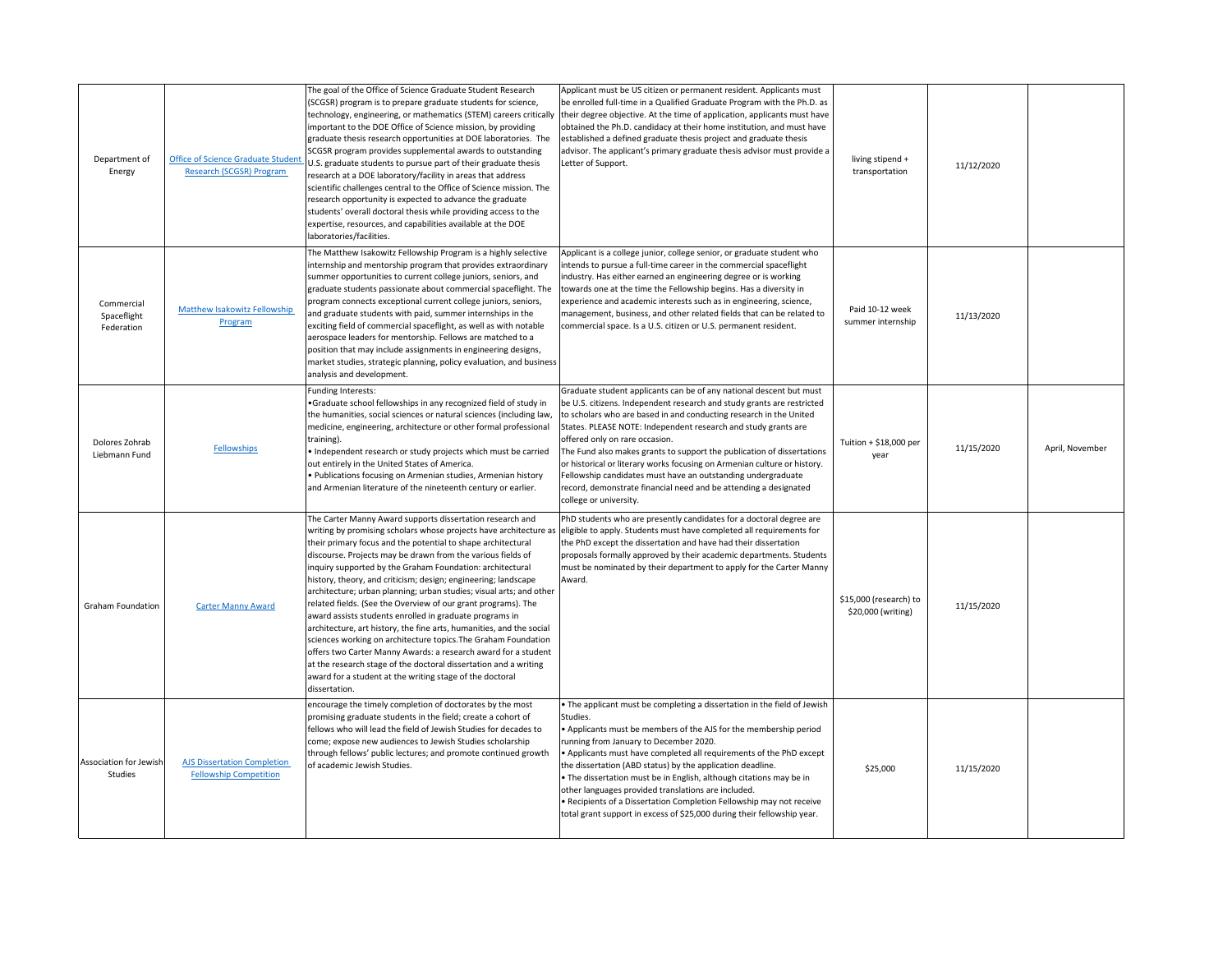| <b>International Max</b><br><b>Planck Research</b><br>School for Molecular<br>Life Sciences | <b>International Max Planck Research</b><br><b>School for Molecular Life Sciences:</b><br><b>From Biological Structures to Neura</b><br>Circuits (IMPRS-LS) | The IMPRS-LS offers its students the exciting opportunity to work<br>in a stimulating research environment which is renowned world-<br>wealth of well-resourced facilities. At the heart of our program<br>are the research school's faculty members, whose leadership and<br>innovative projects provide our doctoral students with a<br>supportive, albeit challenging, research environment.                                                                                                                                                                                                                                                                                                                  | Entry level for doctoral studies at IMPRS-LS usually is a Master of<br>Science degree or an equivalent degree. Candidates with a medical<br>wide for its cutting-edge research, progressive technologies and a degree such as a MBBS degree (or an equivalent degree) and medical<br>students from Germany are not eligible to apply to our PhD program.                                                                                                                                                                                                                                                                                                                                                                                                                                                                                                                                                                                                                                                                                                                                                                                                                                                                                                                                                                                                                                                                                                                                                                                                                                                                                                                                                                                                                                                                                                                                                                                                                                                                                                                                           | tuition and monthly<br>stipend to cover living<br>in Munich, Germany.     | 11/15/2020 |  |
|---------------------------------------------------------------------------------------------|-------------------------------------------------------------------------------------------------------------------------------------------------------------|------------------------------------------------------------------------------------------------------------------------------------------------------------------------------------------------------------------------------------------------------------------------------------------------------------------------------------------------------------------------------------------------------------------------------------------------------------------------------------------------------------------------------------------------------------------------------------------------------------------------------------------------------------------------------------------------------------------|----------------------------------------------------------------------------------------------------------------------------------------------------------------------------------------------------------------------------------------------------------------------------------------------------------------------------------------------------------------------------------------------------------------------------------------------------------------------------------------------------------------------------------------------------------------------------------------------------------------------------------------------------------------------------------------------------------------------------------------------------------------------------------------------------------------------------------------------------------------------------------------------------------------------------------------------------------------------------------------------------------------------------------------------------------------------------------------------------------------------------------------------------------------------------------------------------------------------------------------------------------------------------------------------------------------------------------------------------------------------------------------------------------------------------------------------------------------------------------------------------------------------------------------------------------------------------------------------------------------------------------------------------------------------------------------------------------------------------------------------------------------------------------------------------------------------------------------------------------------------------------------------------------------------------------------------------------------------------------------------------------------------------------------------------------------------------------------------------|---------------------------------------------------------------------------|------------|--|
| Zonta Club of<br>Anchorage                                                                  | Amelia Earhart Fellowship                                                                                                                                   | The Amelia Earhart Fellowship program helps talented women,<br>pursuing advanced studies in the typically male-dominated fields<br>of aerospace-related sciences and engineering, achieve their<br>educational goals. The Fellowship enables these women to invest<br>in state-of-the-art computers to conduct their research, purchase<br>expensive books and resource materials, and participate in<br>specialized studies around the globe. Amelia Earhart Fellows have<br>gone on to become astronauts, aerospace engineers,<br>astronomers, professors, geologists, business owners, heads of<br>companies, even Secretary of the US Air Force.                                                             | Women of any nationality pursuing a Ph.D./doctoral degree who<br>demonstrate a superior academic record in the field of aerospace-<br>related sciences or aerospace-related engineering are eligible.<br>Applicants must be registered in a full-time Ph.D./doctoral program<br>when funds are received in September and will not graduate before<br>April.                                                                                                                                                                                                                                                                                                                                                                                                                                                                                                                                                                                                                                                                                                                                                                                                                                                                                                                                                                                                                                                                                                                                                                                                                                                                                                                                                                                                                                                                                                                                                                                                                                                                                                                                        | \$10,000                                                                  | 11/15/2020 |  |
| <b>American Association</b><br>of University Women<br>(AAUW)                                | <b>International Fellowship</b>                                                                                                                             | The program provides support for women pursuing full-time<br>graduate or postdoctoral study in the U.S. who are not U.S.<br>citizens or permanent residents. A limited number of awards are<br>available for study outside of the U.S. (excluding the applicant's<br>home country) to women who are members of Graduate Women<br>International (see the list of GWI affiliates). Preference is given to<br>women who show prior commitment to the advancement of<br>women and girls through civic, community, or professional work.                                                                                                                                                                              | Applicant is <b>NOT</b> a US citizen or permanent resident. Must hold an<br>academic degree (earned in the U.S. or abroad) equivalent to a U.S.<br>bachelor's degree completed by November 15, 2019. Applicants must<br>be conducting a full year of study or research.                                                                                                                                                                                                                                                                                                                                                                                                                                                                                                                                                                                                                                                                                                                                                                                                                                                                                                                                                                                                                                                                                                                                                                                                                                                                                                                                                                                                                                                                                                                                                                                                                                                                                                                                                                                                                            | Master's/first<br>professional degree:<br>\$18,000. Doctoral:<br>\$20,000 | 11/15/2020 |  |
| <b>American Association</b><br>of University Women                                          | <b>International Fellowships</b>                                                                                                                            | International Fellowships are awarded for full-time study or<br>research in the United States to women who are not U.S. citizens<br>at accredited U.S. institutions are supported.<br>Applicants must have earned the equivalent of a U.S. bachelor's<br>degree by November 15, 2019, and must have applied to their<br>proposed institutions of study by the time of the application. Up<br>to five International Master's/First Professional Degree<br>Fellowships are renewable for a second year; fellows will receive<br>application information for this competitive program.<br>Recipients are selected for academic achievement and<br>to their home countries to become leaders in business,<br>fields. | Have citizenship in a country other than the U.S. or possession of a<br>nonimmigrant visa if residing in the U.S. Women who are currently, or<br>or permanent residents. Both graduate and postgraduate studies expect to be during the fellowship year, a U.S. citizen, U.S. permanent<br>resident, or dual citizen with the U.S. and another country are not<br>eligible.<br>Hold an academic degree (earned in the U.S. or abroad) equivalent to a<br>U.S. bachelor's degree completed by 11/15/2019.<br>Intend to devote herself full-time to the proposed academic plan during<br>the fellowship year.<br>Intend to return to her home country to pursue a professional career.<br>Be proficient in English. Unless the applicant can verify that her native<br>language is English (written statement required), that she received her<br>secondary diploma or undergraduate degree from an English-speaking<br>demonstrated commitment to women and girls. Recipients return linstitution (transcript required), or that she will have completed one<br>semester of full-time study in her discipline at an English-speaking<br>government, academia, community activism, the arts or scientific college or university between Nov. 2017 and Nov. 2019 (transcript<br>required), she must upload a recent ETS TOEFL* (Test of English as a<br>Foreign Language) score. Institutional TOEFL scores and other English<br>proficiency test scores (such as IELTS) will not be accepted. Minimum<br>score acceptable: 550 for Paper-Based Test (TOEFL PBT, no older than<br>Oct. 2017); 79 for Internet-Based Test (TOEFL iBT, no older than Nov.<br>2017); 60 for Revised TOEFL Paper-Delivered Test (no older than Nov.<br>$2017$ ).<br>Master's/first professional degree and doctoral applicants must have<br>applied by November 15, 2019, to an accredited institution of study for<br>the period of the fellowship year and must indicate the name of the<br>institution in the International Fellowship application.<br>Master's/first professional degree fellowships are intended for | \$30,000                                                                  | 11/15/2020 |  |

master's or professional degree-level programs such as J.D., M.F.A.,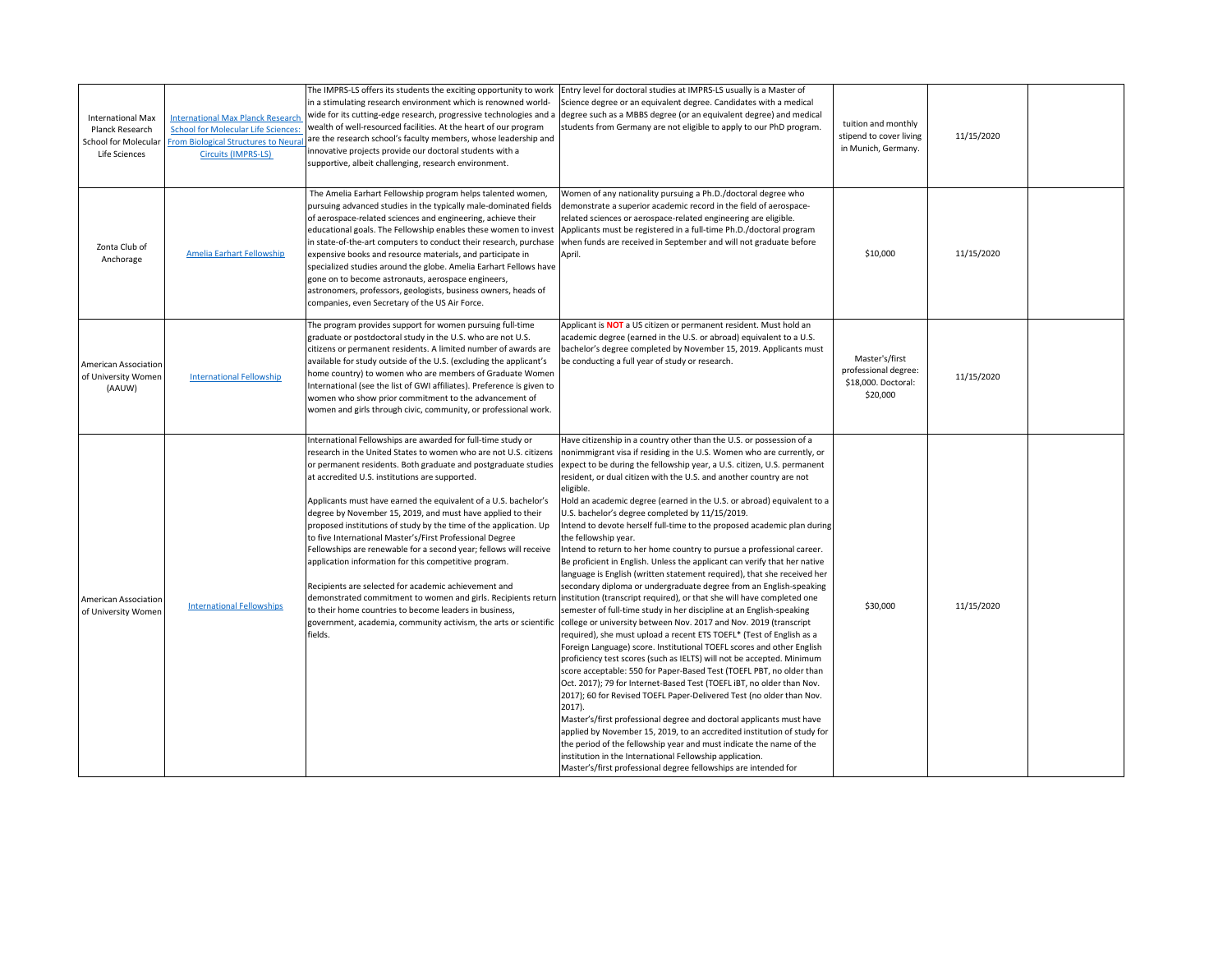| American<br>Psychological<br>Foundation     | Elizabeth Munsterberg Koppitz Child<br><b>Psychology Graduate Student</b><br>Fellowship | *Limited Submission*<br>The Elizabeth Munsterberg Koppitz Fellowship program supports<br>graduate research projects and scholarships in child psychology.<br>Program Goals<br>• Nurture excellent young scholars for careers in areas of<br>psychology, such as child-clinical, pediatric, school, educational<br>and developmental psychopathology.<br>• Support scholarly work contributing to the advancement of<br>knowledge in these areas.                                                                                                                                                                                                                                                                                                                                                                                                                                                                                                                                                                  | • Completed doctoral candidacy at the time of application<br>(documentation required).<br>• Demonstrated research competence and area commitment.<br>. IRB approval must be received from host institution before funding<br>can be awarded if human participants are involved.                                                                                                                                                                                                                                                                                                                                                                                                                                                                                                                                                                                                                                                                                                                                                                                                                                                                                                                                                                                                 | \$25,000                                      | 11/15/2020 |  |
|---------------------------------------------|-----------------------------------------------------------------------------------------|-------------------------------------------------------------------------------------------------------------------------------------------------------------------------------------------------------------------------------------------------------------------------------------------------------------------------------------------------------------------------------------------------------------------------------------------------------------------------------------------------------------------------------------------------------------------------------------------------------------------------------------------------------------------------------------------------------------------------------------------------------------------------------------------------------------------------------------------------------------------------------------------------------------------------------------------------------------------------------------------------------------------|---------------------------------------------------------------------------------------------------------------------------------------------------------------------------------------------------------------------------------------------------------------------------------------------------------------------------------------------------------------------------------------------------------------------------------------------------------------------------------------------------------------------------------------------------------------------------------------------------------------------------------------------------------------------------------------------------------------------------------------------------------------------------------------------------------------------------------------------------------------------------------------------------------------------------------------------------------------------------------------------------------------------------------------------------------------------------------------------------------------------------------------------------------------------------------------------------------------------------------------------------------------------------------|-----------------------------------------------|------------|--|
| American<br>Psychological<br>Foundation     | Queen-Nellie Evans Scholarship                                                          | The Queen-Nellie Evans Scholarship will recognize outstanding<br>minority graduate students who have a demonstrated<br>commitment to improving the conditions of marginalized<br>communities. Preference is given to those who are preparing for a<br>career in academia clinical service delivery, or public policy and<br>see their work as helping to improve the condition of marginalized<br>communities after the completion of their graduate studies. Both<br>master's and doctorate students are welcome to apply.                                                                                                                                                                                                                                                                                                                                                                                                                                                                                       | Must be a minority graduate student enrolled in an accredited master's<br>or doctoral program.                                                                                                                                                                                                                                                                                                                                                                                                                                                                                                                                                                                                                                                                                                                                                                                                                                                                                                                                                                                                                                                                                                                                                                                  | \$4,000                                       | 11/15/2021 |  |
| The Woodrow Wilson<br>Foundation            | The Charlotte W. Newcombe<br><b>Doctoral Dissertation Fellowship</b>                    | to encourage original and significant study of ethical or religious<br>values in all fields of the humanities and social sciences, and<br>dissertation work in a timely manner.                                                                                                                                                                                                                                                                                                                                                                                                                                                                                                                                                                                                                                                                                                                                                                                                                                   | • be candidates for Ph.D. or Th.D. degrees in an American doctoral<br>program at a graduate school located in the United States. Candidates<br>particularly to help Ph.D. candidates in these fields complete their working on D.Min., law, Psy.D., Ed.D. and other professional degrees<br>are not eligible.<br>$\bullet$ have all pre-dissertation requirements fulfilled by the application<br>deadline November 16, 2020, including approval of the dissertation<br>proposal.<br>$\bullet$ be in the writing stage of the dissertation. Usually, this means that<br>fieldwork or other research is complete and writing has begun by the<br>time of the award.<br>must expect to complete the dissertation between April 1, 2022 and<br>August 31, 2022.<br>$\cdot$ have never held a similar national award for the final year of<br>dissertation writing. Applicants who have won such awards as the<br>ACLS, AAUW, Ford, Mellon, NAEd/Spencer, or Whiting fellowship are<br>not eligible.<br>$\cdot$ be in a humanities or social science department, writing on topics<br>where ethical or religious values are a central concern.<br>. have never applied for the Charlotte W. Newcombe Doctoral<br>Dissertation Fellowship before. Previous applicants may not apply. | \$25,000                                      | 11/16/2020 |  |
| <b>National Science</b><br>Foundation (NSF) | <b>Postdoctoral Research Fellowships</b><br>in Biology (PRFB)                           | The Directorate for Biological Sciences (BIO) awards Postdoctoral<br>Research Fellowships in Biology (PRFB) to recent recipients of the $\vert$ 1, 2 and 4, applicants should not have served in any position that<br>doctoral degree for research and training in selected areas<br>supported by BIO and with special goals for human resource<br>at an early stage of the research career to permit Fellows to<br>pursue their research and training goals in the most appropriate<br>research locations regardless of the availability of funding for the<br>Fellows at that site. For applications under this solicitation, these<br>areas are (1) Broadening Participation of Groups<br>Underrepresented in Biology, (2) Interdisciplinary Research Using<br>Biological Collections, (3) National Plant Genome Initiative (NPGI)<br>Postdoctoral Research Fellowships and (4) Integrative Research<br>Investigating the Rules of Life Governing Interactions Between<br>Genomes, Environment and Phenotypes. | U.S. Citizenship or permanent residency required. In Competitive Areas<br>requires the doctoral degree for more than 9 full time months prior to<br>the deadline. In Competitive Area 3, applicants should not have served<br>development in biology. The fellowships encourage independence in any position that requires the doctoral degree for more than 12 full<br>time months prior to the deadline. Applicant may not have submitted<br>the same research to another NSF postdoctoral fellowship program.                                                                                                                                                                                                                                                                                                                                                                                                                                                                                                                                                                                                                                                                                                                                                                | \$168,000 (Areas 1,2,4)<br>\$267,000 (Area 3) | 11/18/2020 |  |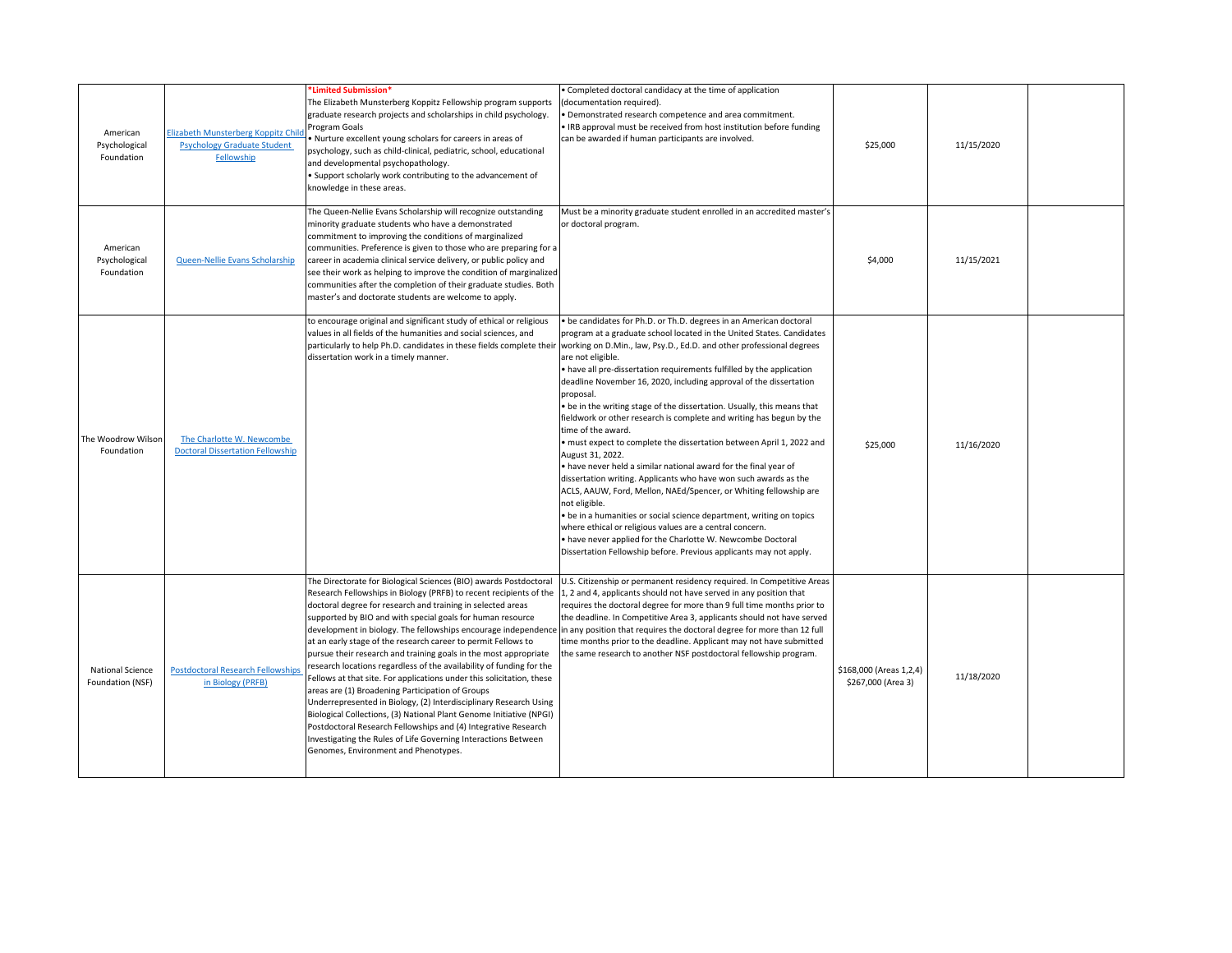| <b>American Association</b><br>for Cancer Research<br>(AACR) | <b>Scholar-in-Training Awards: Annua</b><br><b>Meeting</b> | Since its inception in 1986, the AACR Annual Meeting Scholar-in-<br>Training Award program has provided more than 4,700 grants to<br>young investigators and has received support from more than<br>forty cancer research foundations, corporations, individuals, and<br>other organizations dedicated to the fight against cancer. Scholar-<br>in-Training Awards are highly competitive and are presented to<br>fewer than ten percent of applicants. Scholar-in-Training Awards<br>recognize outstanding young investigators presenting meritorious Scholar-in-Training Award. Applicants cannot be employees or<br>proffered papers at the AACR Annual Meeting. | Applicants must be the first author and presenter of an abstract<br>submitted for presentation at the Annual Meeting. Applicants must be<br>an Associate Member of the AACR. Nonmember graduate students,<br>medical students and residents, clinical fellows or equivalent, and<br>postdoctoral fellows who wish to apply for a Scholar-in-Training Award<br>should submit a Membership Application Form by Nov. 25, 2019 in<br>order to obtain membership in time to then submit an application for a<br>subcontractors of for-profit private industry. Applicants may apply for<br>other travel awards, but may only receive one award from the AACR to<br>attend the Annual Meeting.                                         | Funds to cover travel to<br>the annual meeting | 11/19/2020                                                          |  |
|--------------------------------------------------------------|------------------------------------------------------------|---------------------------------------------------------------------------------------------------------------------------------------------------------------------------------------------------------------------------------------------------------------------------------------------------------------------------------------------------------------------------------------------------------------------------------------------------------------------------------------------------------------------------------------------------------------------------------------------------------------------------------------------------------------------|----------------------------------------------------------------------------------------------------------------------------------------------------------------------------------------------------------------------------------------------------------------------------------------------------------------------------------------------------------------------------------------------------------------------------------------------------------------------------------------------------------------------------------------------------------------------------------------------------------------------------------------------------------------------------------------------------------------------------------|------------------------------------------------|---------------------------------------------------------------------|--|
| Dan David<br>Foundation                                      | Dan David Prize                                            | The Dan David Prize is an international award for achievements<br>having an outstanding scientific, technological, cultural or social<br>impact on our world. Each year fields are chosen within the three<br>Time Dimensions - Past, Present and Future. The Dan David Prize<br>recognizes and encourages innovative and interdisciplinary<br>research that cuts across traditional boundaries and paradigms. It<br>aims to foster universal values of excellence, creativity, justice,<br>democracy, and progress and to promote the scientific,<br>technological and humanistic achievements that advance and<br>improve our world.                              | Must be nominated due to a singular achievement or a series of<br>achievements and continues to make a unique, profound contribution<br>to humanity, on a global scale, in one of the selected fields for the year<br>in which the nomination is being made.                                                                                                                                                                                                                                                                                                                                                                                                                                                                     | \$1,000,000                                    | 11/30/2020                                                          |  |
| <b>American Association</b><br>of University Women<br>(AAUW) | <b>Selected Professions Fellowships</b>                    | Selected Professions Fellowships are awarded to women who<br>intend to pursue a full-time course of study at accredited U.S.<br>institutions during the fellowship year in one of the designated<br>degree programs where women's participation traditionally has<br>been low (see list below).                                                                                                                                                                                                                                                                                                                                                                     | Must be U.S. citizens or permanent residents. Priority is given to<br>women who do not already hold a master's or first professional degree.<br>The following disciplines and master's level degrees are eligible for<br>fellowship funding in any year of study: Architecture (M.Arch.),<br>Computer/information science (MS)<br>Engineering (ME, MS) Mathematics/statistics (MS).                                                                                                                                                                                                                                                                                                                                              | up to \$18,000                                 | 12/1/2020                                                           |  |
| <b>Autism Science</b><br>Foundation                          | <b>Predoctoral Training Awards</b>                         | Postdoctoral Training Awards from graduate students, medical<br>students and postdoctoral fellows interested in pursuing careers<br>in basic and clinical research relevant to autism spectrum<br>disorders.                                                                                                                                                                                                                                                                                                                                                                                                                                                        | The Autism Science Foundation invites applications for its Pre- and Applicants for predoctoral awards must be enrolled students in good<br>standing in a program leading to a research doctorate such as a Ph.D.<br>or Sc.D. or a dual degree such as an M.D./Ph.D. in an academic<br>department at an accredited university or health/medical institution.                                                                                                                                                                                                                                                                                                                                                                      | \$25,000                                       | Due to COVID-19, this<br>funding mechanism has<br>been put on hold. |  |
| Link Foundation                                              | <b>Energy Fellowship Program</b>                           | The Link Foundation supports programs to foster the theoretical<br>basis, practical knowledge, and application of energy, simulation,<br>and ocean engineering and instrumentation research, and to<br>disseminate the results of that research through lectures,<br>seminars and publications.                                                                                                                                                                                                                                                                                                                                                                     | The applicant must be working toward a Ph.D. in an academic<br>institution. Fellowships will be awarded to full-time students who are<br>not also employed full-time. (Please note that the applicant must be<br>accepted in a Ph.D. program.)                                                                                                                                                                                                                                                                                                                                                                                                                                                                                   | \$60,000                                       | 12/1/2020                                                           |  |
| American Heart<br><b>Association (AHA)</b>                   | <b>AHA Predoctoral Fellowship</b>                          | To enhance the integrated research and clinical training of<br>promising students who are matriculated in pre-doctoral or<br>clinical health professional degree training programs and who<br>intend careers as scientists, physician-scientists or other clinician-<br>scientists, or related careers aimed at improving global<br>cardiovascular, cerebrovascular and brain health.                                                                                                                                                                                                                                                                               | At the time of application, the applicant must be:<br>• enrolled in a post-baccalaureate Ph.D., M.D., D.O., D.V.M., Pharm.D.,<br>D.D.S., DrPH, or Ph.D. in nursing or equivalent clinical health science<br>doctoral degree program, who seeks research training with a sponsor<br>prior to embarking upon a research career.<br>• a full-time student working towards his/her degree.<br>At the time of award activation, the candidate must have completed<br>initial coursework and be at the stage of the program where he/she can<br>devote full-time effort to research or activities related to the<br>development into an independent researcher or a related career aimed<br>at improving global cardiovascular health. | \$63,040                                       | 12/1/2020                                                           |  |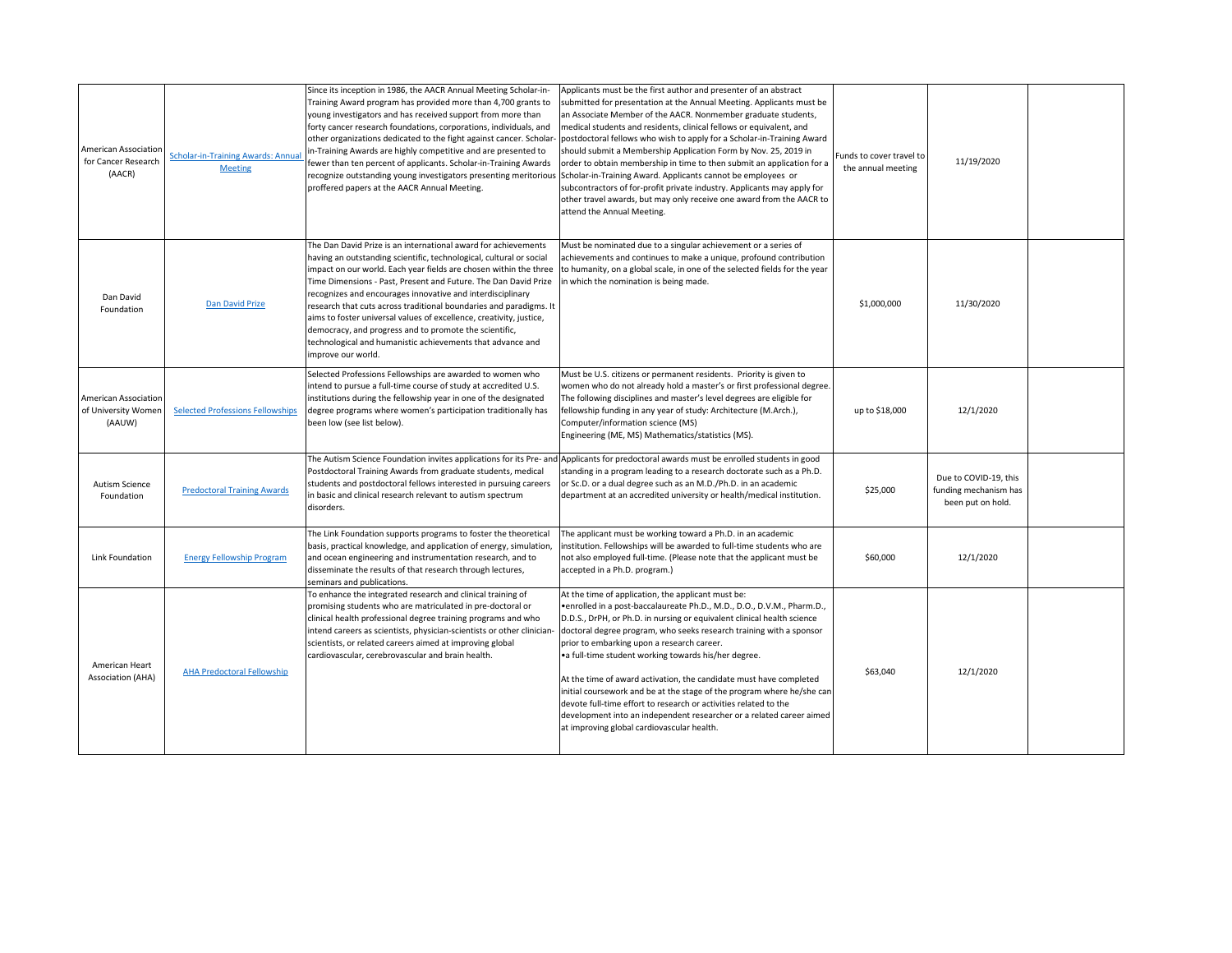| The Grass Foundation                   | <b>Grass Fellowship</b>                                                                                                                                                                    | Grass Fellowships at the Marine Biological Laboratory (MBL) in<br>Woods Hole, Massachusetts, USA, support investigator-designed,<br>independent research projects by scientists early in their career.<br>Supported approaches include neurophysiology, biophysics,<br>integrative neurobiology, neuroethology, neuroanatomy,<br>neuropharmacology, systems neuroscience, cellular and<br>developmental neurobiology, and computational approaches to<br>neural systems. Grass Fellowships provide research support<br>including laboratory space, animals, equipment and supplies for<br>one summer at the MBL. Additionally, the investigator, his/her<br>spouse or legal domestic partner, and dependent children are<br>provided housing, a daily meal allowance and round-trip travel to<br>the MBL.                                                                                                                                                                                       | Early investigators (late stage predoctoral trainees and beyond) are<br>eligible to apply. This includes applicants with prior experience at MBL<br>or with the Grass Foundation (MBL course alumni are encouraged to<br>apply). Priority is given to applicants with a demonstrated commitment<br>to pursuing a research career.                                                                                                                                                                                                                                                                                                                                                                                                                                                                                                                                                                                                                                                                                                                                                                                                                                                                                                                                                                                                                                   | 14 week Summer<br>Program + Family<br>housing | 12/5/2020  |                                  |
|----------------------------------------|--------------------------------------------------------------------------------------------------------------------------------------------------------------------------------------------|-------------------------------------------------------------------------------------------------------------------------------------------------------------------------------------------------------------------------------------------------------------------------------------------------------------------------------------------------------------------------------------------------------------------------------------------------------------------------------------------------------------------------------------------------------------------------------------------------------------------------------------------------------------------------------------------------------------------------------------------------------------------------------------------------------------------------------------------------------------------------------------------------------------------------------------------------------------------------------------------------|---------------------------------------------------------------------------------------------------------------------------------------------------------------------------------------------------------------------------------------------------------------------------------------------------------------------------------------------------------------------------------------------------------------------------------------------------------------------------------------------------------------------------------------------------------------------------------------------------------------------------------------------------------------------------------------------------------------------------------------------------------------------------------------------------------------------------------------------------------------------------------------------------------------------------------------------------------------------------------------------------------------------------------------------------------------------------------------------------------------------------------------------------------------------------------------------------------------------------------------------------------------------------------------------------------------------------------------------------------------------|-----------------------------------------------|------------|----------------------------------|
| National Institute for<br>Health (NIH) | Ruth L. Kirschstein National<br><b>Research Service Awards for</b><br><b>Individual Predoctoral Fellowships</b><br>to Promote Diversity in Health-<br><b>Related Research (Parent F31)</b> | Through this award program, promising predoctoral students will<br>obtain individualized, mentored research training from<br>outstanding faculty sponsors while conducting well-defined<br>research projects in scientific health-related fields relevant to the<br>missions of the participating NIH Institutes and Centers. The<br>proposed mentored research training is expected to clearly<br>enhance the individual's potential to develop into a productive,<br>independent research scientist.                                                                                                                                                                                                                                                                                                                                                                                                                                                                                          | The applicant must have a baccalaureate degree and be currently<br>enrolled in a PhD or equivalent research degree program in the<br>biomedical, behavioral, or clinical sciences. US Citizen, National or<br>Permanent resident.                                                                                                                                                                                                                                                                                                                                                                                                                                                                                                                                                                                                                                                                                                                                                                                                                                                                                                                                                                                                                                                                                                                                   | Stipends, tuition + fees                      | 12/8/2020  | April 8, August 8,<br>December 8 |
| Ford Foundation                        | <b>Ford Foundation Dissertation</b><br>Fellowship                                                                                                                                          | This competition year the program will award approximately 36<br>dissertation fellowships. The dissertation fellowships provide one<br>year of support for individuals working to complete a dissertation<br>leading to a Doctor of Philosophy (Ph.D.) or Doctor of Science<br>(Sc.D.) degree. The Ford Foundation Dissertation Fellowship is<br>intended to support the final year of writing and defense of the<br>dissertation.<br>Dissertation fellowships will be awarded in a national competition grade point average, class rank, honors, or other designations),<br>and Medicine (the National Academies) on behalf of the Ford<br>Foundation. The awards will be made to individuals who, in the<br>judgment of the review panels, have demonstrated superior<br>research at the college or university level, show promise of future<br>achievement as scholars and teachers, and are well prepared to<br>use diversity as a resource for enriching the education of all<br>students. | All U.S. citizens, U.S. nationals, and U.S. permanent residents (holders<br>of a Permanent Resident Card), as well as individuals granted deferred<br>action status under the Deferred Action for Childhood Arrivals<br>Program1, Indigenous individuals exercising rights associated with the<br>Jay Treaty of 1794, political asylees, and refugees, regardless of race,<br>national origin, religion, gender, age, disability, or sexual orientation,<br>Individuals with evidence of superior academic achievement (such as<br>administered by the National Academies of Sciences, Engineering,  Individuals committed to a career in teaching and research at the<br>college or university level,<br>Individuals enrolled in an eligible research-based (dissertation-required)<br>program leading to a Ph.D. or Sc.D. degree at a non-proprietary (not for<br>academic achievement, are committed to a career in teaching and profit) U.S. institution of higher education who will complete the<br>dissertation in a period of 9-12 months during the 2020-2021 academic<br>year,<br>Individuals who, by December 10, 2019, have completed all<br>departmental and institutional requirements for their degree, except<br>for writing and defense of the dissertation, and<br>Individuals who have not earned a doctoral degree at any time, in any<br>field | \$28,000                                      | 12/10/2020 |                                  |
| Newberry Library                       | Short-term fellowship                                                                                                                                                                      | Short-Term Fellowships provide opportunities for individuals who<br>have a specific need for the Newberry's collection. Postdoctoral<br>live and work outside of the Chicago metropolitan area are<br>eligible. For exceptions to these restrictions, please read the<br>individual fellowship descriptions listed below.<br>Most fellowships are available for one month with a stipend of<br>\$2,500 per month. Awardees may combine their Newberry<br>fellowship award with sabbatical funding or other stipendiary<br>support. Fellows are welcome to stay in residence at the<br>Newberry beyond the terms of their fellowship, but the amount<br>of their stipend cannot be increased beyond the initial award.                                                                                                                                                                                                                                                                           | United States citizens are eligible for all Newberry Fellowships.<br>Permanent United States residents who have had at least three years<br>scholars, PhD candidates, and scholars with terminal degrees who of continuous residence in the U.S. are eligible for all fellowships.<br>Recent United States residents who have had less than three years of<br>continuous residence in the U.S. are eligible for all fellowships except<br>the National Endowment for the Humanities (NEH) Fellowships.<br>Citizens of foreign nations are eligible for all fellowships except the<br>National Endowment for the Humanities (NEH) Fellowships.<br>Short-Term Fellowships are open to faculty members and postdoctoral<br>scholars; PhD candidates with "All But Dissertation" (ABD) status; and<br>scholars with terminal degrees in areas that do not offer a PhD (such as<br>MFA, MLIS, MSW, JD, etc.).                                                                                                                                                                                                                                                                                                                                                                                                                                                            | \$2,500 per month                             | 12/15/2020 |                                  |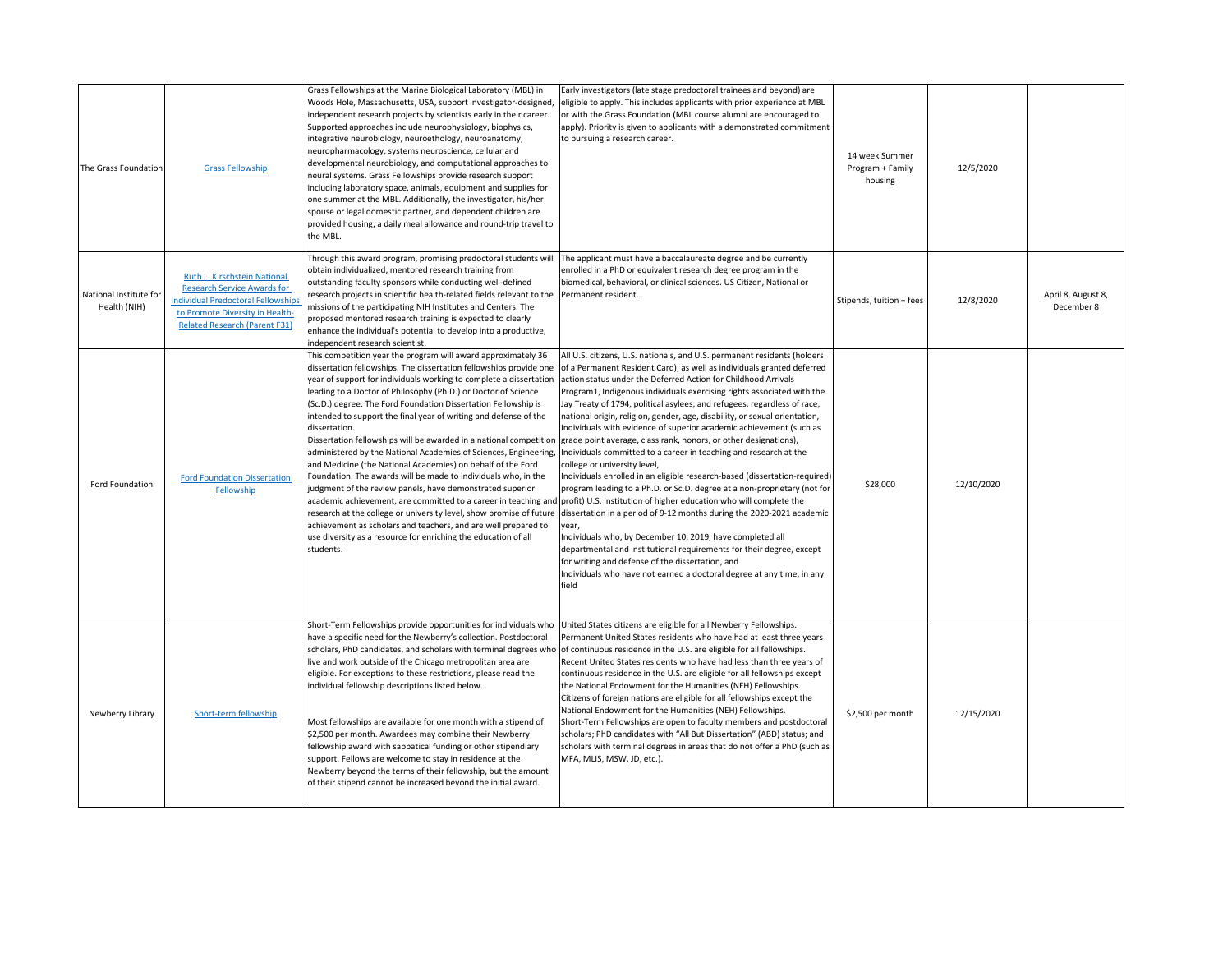| National Academy of<br>Science (NAS)                 | <b>Ford Foundation Predoctoral</b><br>Fellowship                                                               | Through its Fellowship Programs, the Ford Foundation seeks to<br>increase the diversity of the nation's college and university<br>faculties by increasing their ethnic and racial diversity, maximize<br>the educational benefits of diversity, and increase the number of<br>professors who can and will use diversity as a resource for<br>enriching the education of all students. Predoctoral, Dissertation,<br>and Postdoctoral fellowships will be awarded in a national<br>competition administered by the National Academies of Sciences,<br>Engineering, and Medicine on behalf of the Ford Foundation.                                                                                                                                                                                                                                                                                                                                           | Individuals who as of the 2020 fall semester require a minimum of<br>three years of study to complete their Ph.D./Sc.D. degree, and have not<br>earned a doctoral degree at any time, in any field. Individuals<br>committed to a career in teaching and research at the college or<br>university level.                                                               | \$81,000                                       | 12/10/2020 |  |
|------------------------------------------------------|----------------------------------------------------------------------------------------------------------------|------------------------------------------------------------------------------------------------------------------------------------------------------------------------------------------------------------------------------------------------------------------------------------------------------------------------------------------------------------------------------------------------------------------------------------------------------------------------------------------------------------------------------------------------------------------------------------------------------------------------------------------------------------------------------------------------------------------------------------------------------------------------------------------------------------------------------------------------------------------------------------------------------------------------------------------------------------|------------------------------------------------------------------------------------------------------------------------------------------------------------------------------------------------------------------------------------------------------------------------------------------------------------------------------------------------------------------------|------------------------------------------------|------------|--|
| <b>IBSA Foundation for</b><br>Scientific Research    | The IBSA Foundation<br><b>Fellowships</b>                                                                      | IBSA Foundation for scientific research funds every year talented<br>researchers in order to promote and allow them to do great<br>science, with 5 fellowships of 30,000 euros in the following<br>research fields:<br>• dermatology<br>• endocrinology<br>• fertility/urology<br>• orthopaedics/pain medicine/rheumatology<br>and the 2020 special edition<br>• coronavirus infections - systemic and tissue-specific<br>effects, novel targets for potential therapies                                                                                                                                                                                                                                                                                                                                                                                                                                                                                   | Applicants must be under 40 years old on the deadline for the<br>submission of proposals, they can be of any<br>nationality and must have a degree in medicine, biology, pharmacy,<br>biotechnology or bioengineering.<br>Open to PhDs, post docs, and residents.<br>For the entire duration of the grant, applicants must be active in the<br><b>Host Institution</b> | 30000 euros                                    | 12/31/2020 |  |
| Technosoft<br>Engineering                            | <b>Technosoft Engineering Scholarship</b><br>Program                                                           | Technosoft Engineering is offering a scholarship of \$500 to<br>students for the year 2019. We will accept only 100% original<br>essay. Any plagiarism will instantly lead to disqualification.<br>Applicant must submit a 1000 words essay on either one of the<br>below-mentioned topics to apply for the scholarship: Topic 1:<br>Recent Developments in the field of Internet of Things; Topic 2:<br>Challenges in Embedded System Development; Topic 3:<br>Difference Between Robotics and Artificial Intelligence.                                                                                                                                                                                                                                                                                                                                                                                                                                   | Any student above the age of 18 years and currently enrolled for any<br>program/course in any School or University across the globe.<br>Applicants under the age of 18 years will be disqualified.                                                                                                                                                                     | \$500                                          | 12/31/2019 |  |
|                                                      |                                                                                                                |                                                                                                                                                                                                                                                                                                                                                                                                                                                                                                                                                                                                                                                                                                                                                                                                                                                                                                                                                            |                                                                                                                                                                                                                                                                                                                                                                        |                                                |            |  |
| Horizons School of<br>Technology                     | <b>Horizons One Fellowship</b>                                                                                 |                                                                                                                                                                                                                                                                                                                                                                                                                                                                                                                                                                                                                                                                                                                                                                                                                                                                                                                                                            | none                                                                                                                                                                                                                                                                                                                                                                   | program tuition and<br>possible living subsidy | ongoing    |  |
| Educational<br><b>Audiology Association</b><br>(EAA) | <b>EAA Doctoral Scholarship</b>                                                                                | The Doctoral Scholarship(s) sponsored by the Educational<br>Audiology Association will be awarded on an annual basis. This<br>financial assistance is available to practicing educational<br>audiologists who are pursuing a doctoral degree in an area that<br>may advance the field of educational audiology and/or benefit<br>educational audiologists. The number and amount of the<br>scholarship(s) will be determined annually.                                                                                                                                                                                                                                                                                                                                                                                                                                                                                                                     | The applicant must be a member of EAA, practicing as an educational<br>audiologist and be matriculated in an official doctoral program.                                                                                                                                                                                                                                | for 2 years of program<br>\$1,000              | ongoing    |  |
| <b>NSF</b>                                           | <b>Archaeology Program - Doctoral</b><br><b>Dissertation Research Improvement</b><br><b>Awards (Arch-DDRI)</b> | The Archaeology Program supports anthropologically relevant<br>archaeological research. This means that the value of the<br>proposed research can be justified within an anthropological<br>context. The Program sets no priorities by either geographic<br>region or time period. It also has no priorities in regard to<br>theoretical orientation or question and it is the responsibility of<br>the applicant to explain convincingly why these are significant and<br>have the potential to contribute to anthropological knowledge.<br>While the Program, in order to encourage innovative research,<br>neither limits nor defines specific categories of research type,<br>most applications either request funds for field research and/or<br>the analysis of archaeological material through multiple<br>approaches. The Program also supports methodological projects<br>which develop analytic techniques of potential archaeological<br>value. | none                                                                                                                                                                                                                                                                                                                                                                   | \$30,000                                       | ongoing    |  |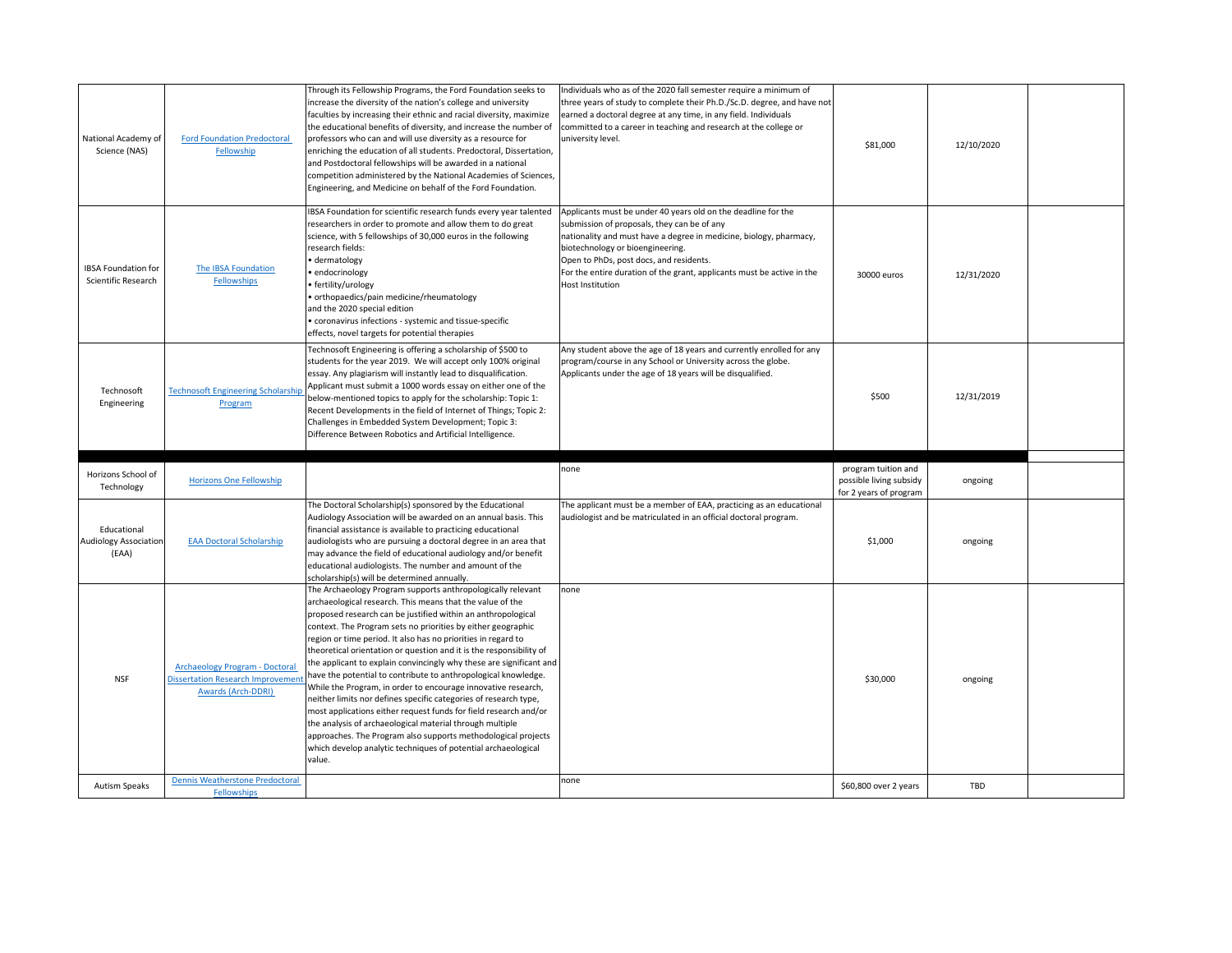| <b>IDSA Education and</b><br><b>Research Foundation</b><br>(Sharitable arm of the<br><b>Infectious Diseases</b><br>Society of America) | <b>Medical Scholars Program</b>                                                                                                                | none                                                                                                                                                                                                                                                                                                                                                                                                                                                                                                                                                                                                                                                                                                                                                                                                                                                                                                                                                                                                                                                                                                                                                                                                                                                                                                                                                                                                                                                                                                                                                                                                                                                                                                                                                                                                                                                                                                                                                                                                                                                                                                                                                                                                                                                                                                                                                                                                                                      | \$2,000  | <b>TBD</b>                                                              | <b>TBD</b> |
|----------------------------------------------------------------------------------------------------------------------------------------|------------------------------------------------------------------------------------------------------------------------------------------------|-------------------------------------------------------------------------------------------------------------------------------------------------------------------------------------------------------------------------------------------------------------------------------------------------------------------------------------------------------------------------------------------------------------------------------------------------------------------------------------------------------------------------------------------------------------------------------------------------------------------------------------------------------------------------------------------------------------------------------------------------------------------------------------------------------------------------------------------------------------------------------------------------------------------------------------------------------------------------------------------------------------------------------------------------------------------------------------------------------------------------------------------------------------------------------------------------------------------------------------------------------------------------------------------------------------------------------------------------------------------------------------------------------------------------------------------------------------------------------------------------------------------------------------------------------------------------------------------------------------------------------------------------------------------------------------------------------------------------------------------------------------------------------------------------------------------------------------------------------------------------------------------------------------------------------------------------------------------------------------------------------------------------------------------------------------------------------------------------------------------------------------------------------------------------------------------------------------------------------------------------------------------------------------------------------------------------------------------------------------------------------------------------------------------------------------------|----------|-------------------------------------------------------------------------|------------|
| <b>Germline Exposures</b>                                                                                                              | Examining molecular impacts of<br>drug exposures on developing<br>germline, and implications for<br>nongenetic inheritance                     | None                                                                                                                                                                                                                                                                                                                                                                                                                                                                                                                                                                                                                                                                                                                                                                                                                                                                                                                                                                                                                                                                                                                                                                                                                                                                                                                                                                                                                                                                                                                                                                                                                                                                                                                                                                                                                                                                                                                                                                                                                                                                                                                                                                                                                                                                                                                                                                                                                                      | \$25,000 | <b>Expression of Interest:</b><br>5/31/2020;<br>Full App:<br>10/31/2018 | 10/31/2018 |
| <b>Germline Exposures</b>                                                                                                              | <b>Intensive Investigation of Multi-Hit</b><br><b>Families Affected by Autism and</b><br><b>Related Neurodevelopmental</b><br><b>Disorders</b> | None                                                                                                                                                                                                                                                                                                                                                                                                                                                                                                                                                                                                                                                                                                                                                                                                                                                                                                                                                                                                                                                                                                                                                                                                                                                                                                                                                                                                                                                                                                                                                                                                                                                                                                                                                                                                                                                                                                                                                                                                                                                                                                                                                                                                                                                                                                                                                                                                                                      | \$25,000 | Expression of Interest:<br>6/30/2018; Full App:<br>10/31/2018           | 10/31/2018 |
| The Council on Library<br>and Information<br>Resources (CLIR)                                                                          | <b>Mellon Fellowships for Dissertation</b><br><b>Research in Original Sources</b>                                                              | The Council on Library and Information Resources (CLIR) is<br>pleased to offer fellowships generously funded by The Andrew W.<br>Mellon Foundation for dissertation research in the humanities or<br>related social sciences in original sources. The purposes of this<br>fellowship program are to:<br>• help junior scholars in the humanities and related social science<br>ields gain skill and creativity in developing knowledge from<br>original sources<br>· enable dissertation writers to do research wherever relevant<br>sources may be, rather than just where financial support is<br>available<br>• encourage more extensive and innovative uses of original<br>sources in libraries, archives, museums, historical societies, and<br>related repositories in the U.S. and abroad, and<br>• provide insight from the viewpoint of doctoral candidates into<br>how scholarly resources can be developed for access most<br>helpfully in the future.<br>The program offers about fifteen competitively awarded<br>fellowships a year. Each provides a stipend of \$2,000 per month<br>for periods ranging from 9-12 months. Each fellow will receive an<br>additional \$1,000 upon participating in a symposium on research<br>in original sources and submitting a report acceptable to CLIR on<br>the research experience. Thus the maximum award will be<br>\$25,000.                                                                                                                                                                                                                                                                                                                                                                                                                                                                                                                                                                                                                                                                                                                                                                                                                                                                                                                                                                                                                                                     | \$25,000 | Not currently accepting<br>applications                                 |            |
| Social Science<br><b>Research Council</b><br>(SSRC)                                                                                    | <b>Dissertation Proposal Development</b><br>Fellowship (DPDF)                                                                                  | The Dissertation Proposal Development Fellowship (DPDF) is a<br>•Applicants must have been currently matriculated in PhD programs at<br>strategic fellowship program designed to help graduate students<br>accredited universities in the United States.<br>in the humanities and social sciences formulate doctoral<br>.Both US citizens and noncitizens were eligible.<br>dissertation proposals that are intellectually pointed, amenable to • Progress within graduate program:<br>• Applicants must have completed at least two full years of graduate<br>completion in a reasonable time frame, and competitive in<br>fellowship competitions.<br>study (MA and/or PhD) by the end of the spring workshop.<br>The program is organized around distinct "research fields,"<br>• Applicants must have been on track to obtain approval of their<br>dissertation proposals after the fall workshop but before the end of the<br>subdisciplinary and interdisciplinary domains with common<br>intellectual questions and styles of research. Each year, an SSRC<br>upcoming academic year.<br>Field Selection Committee selects five fields proposed by pairs of<br>• Applicants were obligated to commit to attend the spring and fall<br>research directors who are tenured professors at different<br>workshops in their entirety and to conduct at least six weeks of<br>doctoral degree-granting programs at U.S. universities. Research<br>summer research away from their home institutions between the<br>directors receive a stipend of \$10,000. Graduate students in the<br>spring and fall workshops.<br>early phase of their research, generally 2nd and 3rd years, apply<br>. Students who had already submitted dissertation research proposals<br>to one of five research fields led by the two directors; each group<br>to their departments for approval or to funding agencies for support of<br>is made up of twelve graduate students. Fellows participate in<br>their dissertation research were not eligible to apply.<br>two workshops, one in the late spring that helps prepare them to<br>undertake predissertation research on their topics; and one in the<br>early fall, designed to help them synthesize their summer<br>research and to draft proposals for dissertation funding. Fellows<br>are eligible to apply for up to \$5000 from SSRC to support<br>predissertation research during the summer. | \$5,000  |                                                                         |            |